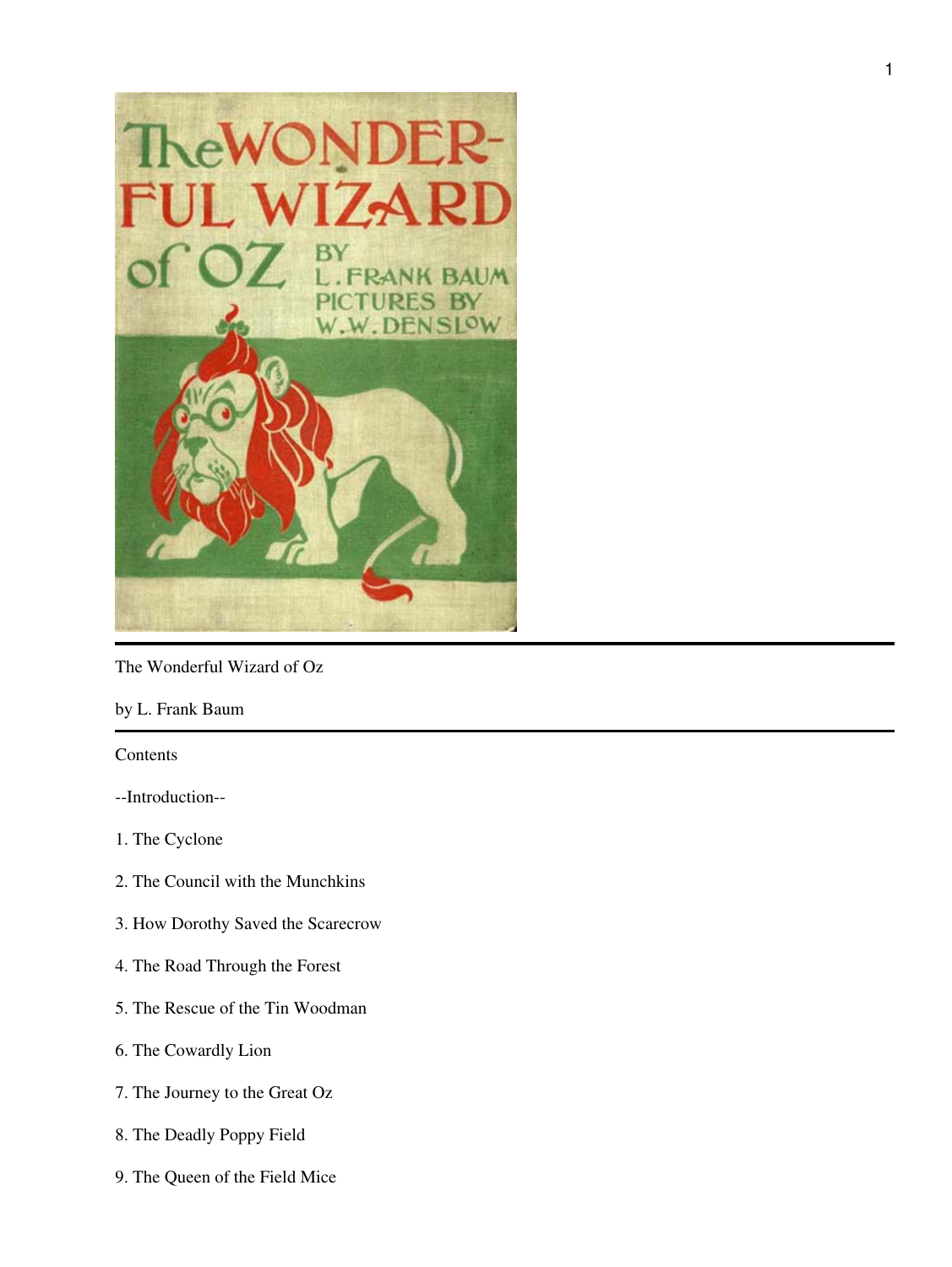- 10. The Guardian of the Gates
- 11. The Emerald City of Oz
- 12. The Search for the Wicked Witch
- 13. The Rescue
- 14. The Winged Monkeys
- 15. The Discovery of Oz the Terrible
- 16. The Magic Art of the Great Humbug
- 17. How the Balloon Was Launched
- 18. Away to the South
- 19. Attacked by the Fighting Trees
- 20. The Dainty China Country
- 21. The Lion Becomes the King of Beasts
- 22. The Country of the Quadlings
- 23. Glinda The Good Witch Grants Dorothy's Wish
- 24. Home Again

Introduction

Folklore, legends, myths and fairy tales have followed childhood through the ages, for every healthy youngster has a wholesome and instinctive love for stories fantastic, marvelous and manifestly unreal. The winged fairies of Grimm and Andersen have brought more happiness to childish hearts than all other human creations.

Yet the old time fairy tale, having served for generations, may now be classed as "historical" in the children's library; for the time has come for a series of newer "wonder tales" in which the stereotyped genie, dwarf and fairy are eliminated, together with all the horrible and blood-curdling incidents devised by their authors to point a fearsome moral to each tale. Modern education includes morality; therefore the modern child seeks only entertainment in its wonder tales and gladly dispenses with all disagreeable incident.

Having this thought in mind, the story of "The Wonderful Wizard of Oz" was written solely to please children of today. It aspires to being a modernized fairy tale, in which the wonderment and joy are retained and the heartaches and nightmares are left out.

L. Frank Baum

Chicago, April, 1900.

THE WONDERFUL WIZARD OF OZ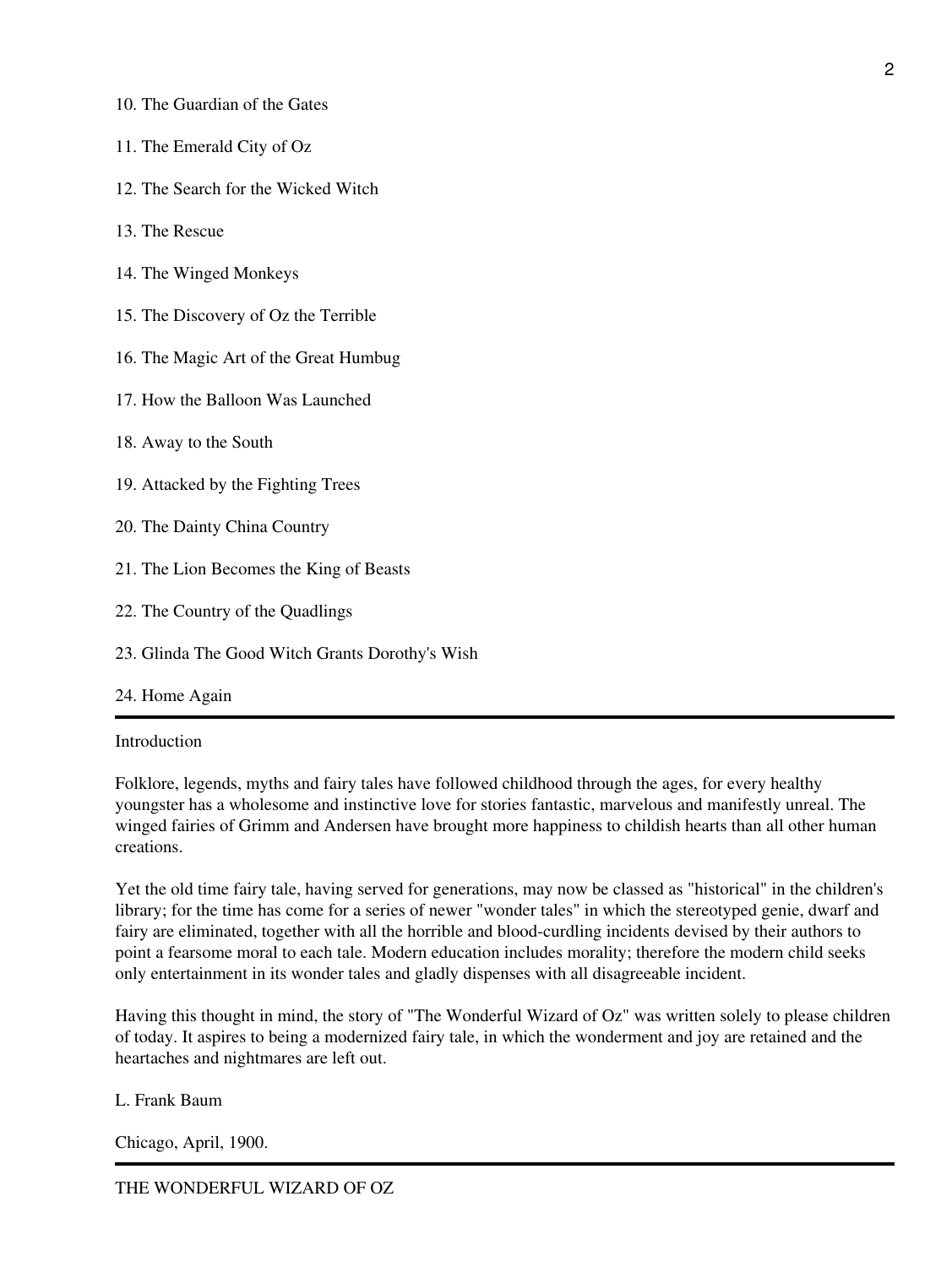#### 1. The Cyclone

Dorothy lived in the midst of the great Kansas prairies, with Uncle Henry, who was a farmer, and Aunt Em, who was the farmer's wife. Their house was small, for the lumber to build it had to be carried by wagon many miles. There were four walls, a floor and a roof, which made one room; and this room contained a rusty looking cookstove, a cupboard for the dishes, a table, three or four chairs, and the beds. Uncle Henry and Aunt Em had a big bed in one corner, and Dorothy a little bed in another corner. There was no garret at all, and no cellar--except a small hole dug in the ground, called a cyclone cellar, where the family could go in case one of those great whirlwinds arose, mighty enough to crush any building in its path. It was reached by a trap door in the middle of the floor, from which a ladder led down into the small, dark hole.

When Dorothy stood in the doorway and looked around, she could see nothing but the great gray prairie on every side. Not a tree nor a house broke the broad sweep of flat country that reached to the edge of the sky in all directions. The sun had baked the plowed land into a gray mass, with little cracks running through it. Even the grass was not green, for the sun had burned the tops of the long blades until they were the same gray color to be seen everywhere. Once the house had been painted, but the sun blistered the paint and the rains washed it away, and now the house was as dull and gray as everything else.

When Aunt Em came there to live she was a young, pretty wife. The sun and wind had changed her, too. They had taken the sparkle from her eyes and left them a sober gray; they had taken the red from her cheeks and lips, and they were gray also. She was thin and gaunt, and never smiled now. When Dorothy, who was an orphan, first came to her, Aunt Em had been so startled by the child's laughter that she would scream and press her hand upon her heart whenever Dorothy's merry voice reached her ears; and she still looked at the little girl with wonder that she could find anything to laugh at.

Uncle Henry never laughed. He worked hard from morning till night and did not know what joy was. He was gray also, from his long beard to his rough boots, and he looked stern and solemn, and rarely spoke.

It was Toto that made Dorothy laugh, and saved her from growing as gray as her other surroundings. Toto was not gray; he was a little black dog, with long silky hair and small black eyes that twinkled merrily on either side of his funny, wee nose. Toto played all day long, and Dorothy played with him, and loved him dearly.

Today, however, they were not playing. Uncle Henry sat upon the doorstep and looked anxiously at the sky, which was even grayer than usual. Dorothy stood in the door with Toto in her arms, and looked at the sky too. Aunt Em was washing the dishes.

From the far north they heard a low wail of the wind, and Uncle Henry and Dorothy could see where the long grass bowed in waves before the coming storm. There now came a sharp whistling in the air from the south, and as they turned their eyes that way they saw ripples in the grass coming from that direction also.

Suddenly Uncle Henry stood up.

"There's a cyclone coming, Em," he called to his wife. "I'll go look after the stock." Then he ran toward the sheds where the cows and horses were kept.

Aunt Em dropped her work and came to the door. One glance told her of the danger close at hand.

"Quick, Dorothy!" she screamed. "Run for the cellar!"

Toto jumped out of Dorothy's arms and hid under the bed, and the girl started to get him. Aunt Em, badly frightened, threw open the trap door in the floor and climbed down the ladder into the small, dark hole. Dorothy caught Toto at last and started to follow her aunt. When she was halfway across the room there came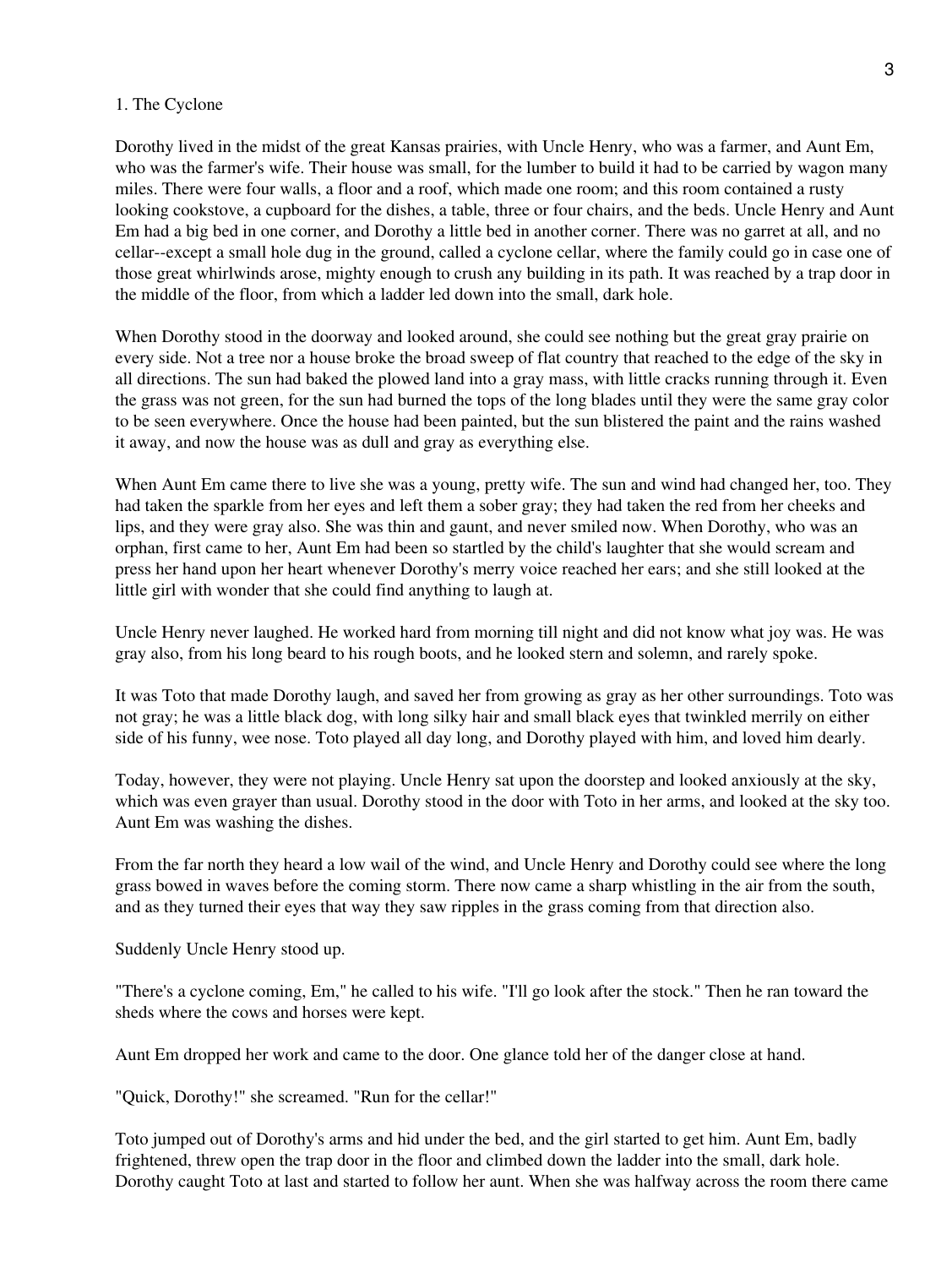a great shriek from the wind, and the house shook so hard that she lost her footing and sat down suddenly upon the floor.

Then a strange thing happened.

The house whirled around two or three times and rose slowly through the air. Dorothy felt as if she were going up in a balloon.

The north and south winds met where the house stood, and made it the exact center of the cyclone. In the middle of a cyclone the air is generally still, but the great pressure of the wind on every side of the house raised it up higher and higher, until it was at the very top of the cyclone; and there it remained and was carried miles and miles away as easily as you could carry a feather.

It was very dark, and the wind howled horribly around her, but Dorothy found she was riding quite easily. After the first few whirls around, and one other time when the house tipped badly, she felt as if she were being rocked gently, like a baby in a cradle.

Toto did not like it. He ran about the room, now here, now there, barking loudly; but Dorothy sat quite still on the floor and waited to see what would happen.

Once Toto got too near the open trap door, and fell in; and at first the little girl thought she had lost him. But soon she saw one of his ears sticking up through the hole, for the strong pressure of the air was keeping him up so that he could not fall. She crept to the hole, caught Toto by the ear, and dragged him into the room again, afterward closing the trap door so that no more accidents could happen.

Hour after hour passed away, and slowly Dorothy got over her fright; but she felt quite lonely, and the wind shrieked so loudly all about her that she nearly became deaf. At first she had wondered if she would be dashed to pieces when the house fell again; but as the hours passed and nothing terrible happened, she stopped worrying and resolved to wait calmly and see what the future would bring. At last she crawled over the swaying floor to her bed, and lay down upon it; and Toto followed and lay down beside her.

In spite of the swaying of the house and the wailing of the wind, Dorothy soon closed her eyes and fell fast asleep.

#### 2. The Council with the Munchkins

She was awakened by a shock, so sudden and severe that if Dorothy had not been lying on the soft bed she might have been hurt. As it was, the jar made her catch her breath and wonder what had happened; and Toto put his cold little nose into her face and whined dismally. Dorothy sat up and noticed that the house was not moving; nor was it dark, for the bright sunshine came in at the window, flooding the little room. She sprang from her bed and with Toto at her heels ran and opened the door.

The little girl gave a cry of amazement and looked about her, her eyes growing bigger and bigger at the wonderful sights she saw.

The cyclone had set the house down very gently--for a cyclone--in the midst of a country of marvelous beauty. There were lovely patches of greensward all about, with stately trees bearing rich and luscious fruits. Banks of gorgeous flowers were on every hand, and birds with rare and brilliant plumage sang and fluttered in the trees and bushes. A little way off was a small brook, rushing and sparkling along between green banks, and murmuring in a voice very grateful to a little girl who had lived so long on the dry, gray prairies.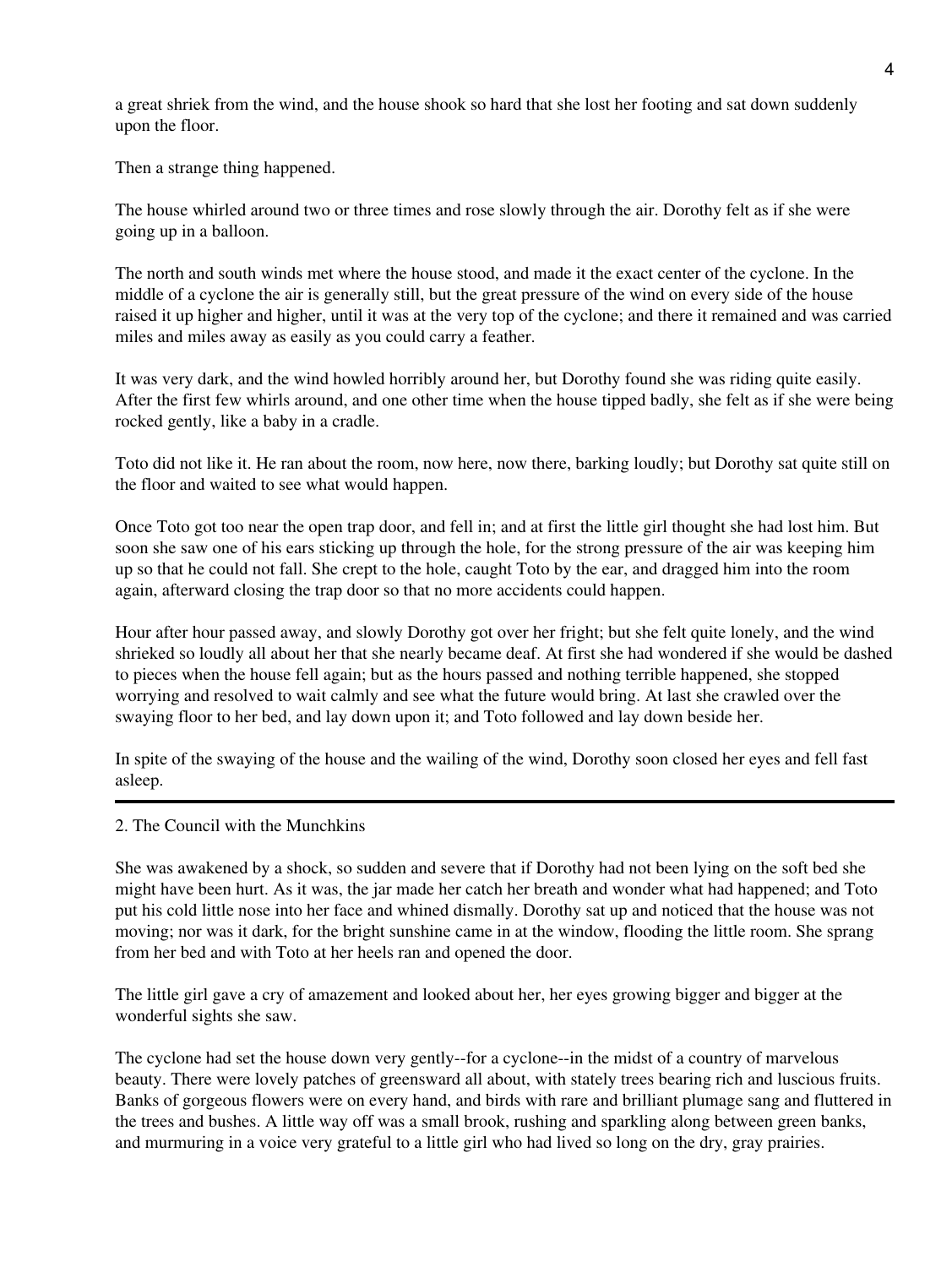While she stood looking eagerly at the strange and beautiful sights, she noticed coming toward her a group of the queerest people she had ever seen. They were not as big as the grown folk she had always been used to; but neither were they very small. In fact, they seemed about as tall as Dorothy, who was a well-grown child for her age, although they were, so far as looks go, many years older.

Three were men and one a woman, and all were oddly dressed. They wore round hats that rose to a small point a foot above their heads, with little bells around the brims that tinkled sweetly as they moved. The hats of the men were blue; the little woman's hat was white, and she wore a white gown that hung in pleats from her shoulders. Over it were sprinkled little stars that glistened in the sun like diamonds. The men were dressed in blue, of the same shade as their hats, and wore well-polished boots with a deep roll of blue at the tops. The men, Dorothy thought, were about as old as Uncle Henry, for two of them had beards. But the little woman was doubtless much older. Her face was covered with wrinkles, her hair was nearly white, and she walked rather stiffly.

When these people drew near the house where Dorothy was standing in the doorway, they paused and whispered among themselves, as if afraid to come farther. But the little old woman walked up to Dorothy, made a low bow and said, in a sweet voice:

"You are welcome, most noble Sorceress, to the land of the Munchkins. We are so grateful to you for having killed the Wicked Witch of the East, and for setting our people free from bondage."

Dorothy listened to this speech with wonder. What could the little woman possibly mean by calling her a sorceress, and saying she had killed the Wicked Witch of the East? Dorothy was an innocent, harmless little girl, who had been carried by a cyclone many miles from home; and she had never killed anything in all her life.

But the little woman evidently expected her to answer; so Dorothy said, with hesitation, "You are very kind, but there must be some mistake. I have not killed anything."

"Your house did, anyway," replied the little old woman, with a laugh, "and that is the same thing. See!" she continued, pointing to the corner of the house. "There are her two feet, still sticking out from under a block of wood."

Dorothy looked, and gave a little cry of fright. There, indeed, just under the corner of the great beam the house rested on, two feet were sticking out, shod in silver shoes with pointed toes.

"Oh, dear! Oh, dear!" cried Dorothy, clasping her hands together in dismay. "The house must have fallen on her. Whatever shall we do?"

"There is nothing to be done," said the little woman calmly.

"But who was she?" asked Dorothy.

"She was the Wicked Witch of the East, as I said," answered the little woman. "She has held all the Munchkins in bondage for many years, making them slave for her night and day. Now they are all set free, and are grateful to you for the favor."

"Who are the Munchkins?" inquired Dorothy.

"They are the people who live in this land of the East where the Wicked Witch ruled."

"Are you a Munchkin?" asked Dorothy.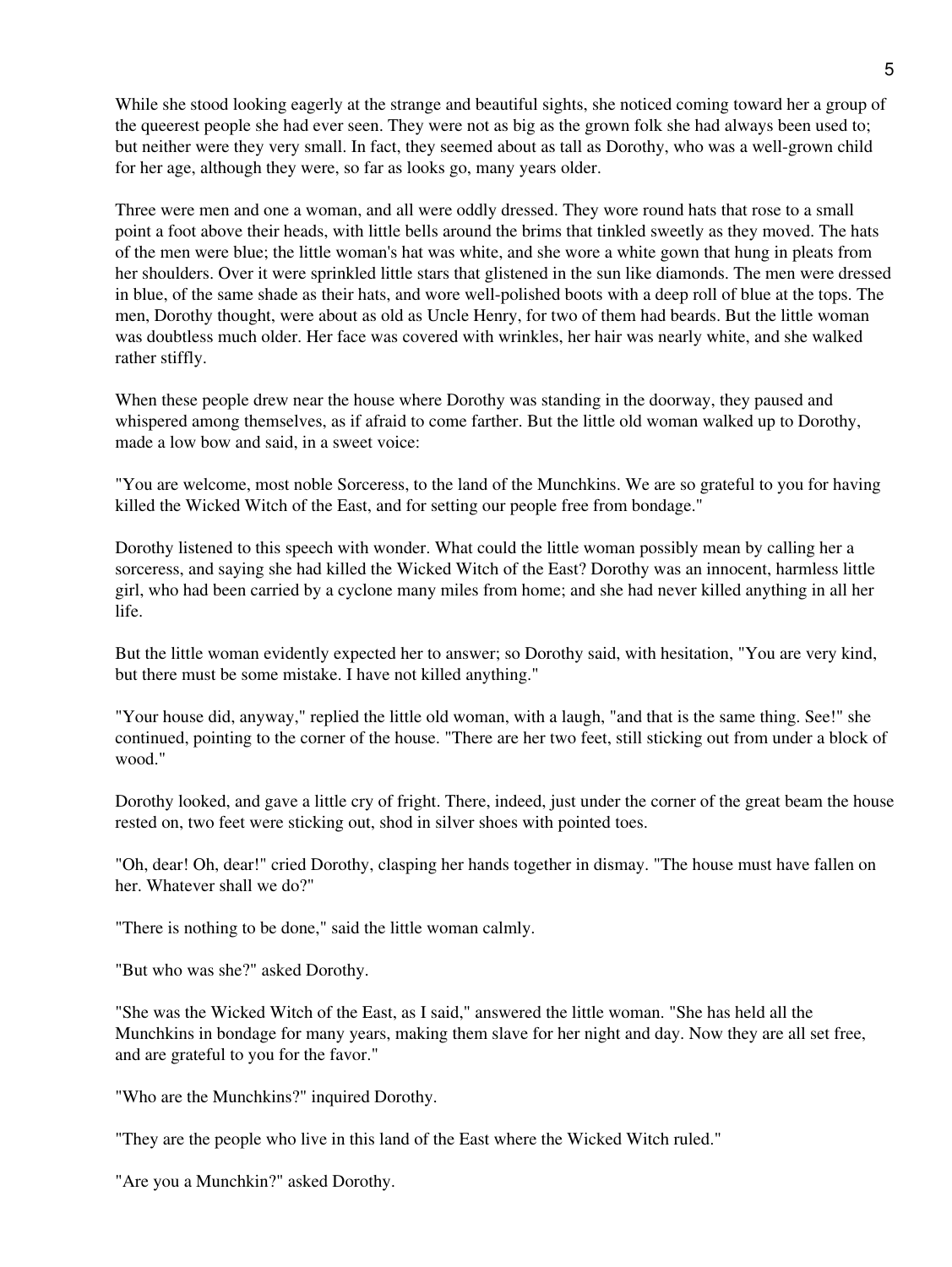"No, but I am their friend, although I live in the land of the North. When they saw the Witch of the East was dead the Munchkins sent a swift messenger to me, and I came at once. I am the Witch of the North."

"Oh, gracious!" cried Dorothy. "Are you a real witch?"

"Yes, indeed," answered the little woman. "But I am a good witch, and the people love me. I am not as powerful as the Wicked Witch was who ruled here, or I should have set the people free myself."

"But I thought all witches were wicked," said the girl, who was half frightened at facing a real witch. "Oh, no, that is a great mistake. There were only four witches in all the Land of Oz, and two of them, those who live in the North and the South, are good witches. I know this is true, for I am one of them myself, and cannot be mistaken. Those who dwelt in the East and the West were, indeed, wicked witches; but now that you have killed one of them, there is but one Wicked Witch in all the Land of Oz--the one who lives in the West."

"But," said Dorothy, after a moment's thought, "Aunt Em has told me that the witches were all dead--years and years ago."

"Who is Aunt Em?" inquired the little old woman.

"She is my aunt who lives in Kansas, where I came from."

The Witch of the North seemed to think for a time, with her head bowed and her eyes upon the ground. Then she looked up and said, "I do not know where Kansas is, for I have never heard that country mentioned before. But tell me, is it a civilized country?"

"Oh, yes," replied Dorothy.

"Then that accounts for it. In the civilized countries I believe there are no witches left, nor wizards, nor sorceresses, nor magicians. But, you see, the Land of Oz has never been civilized, for we are cut off from all the rest of the world. Therefore we still have witches and wizards amongst us."

"Who are the wizards?" asked Dorothy.

"Oz himself is the Great Wizard," answered the Witch, sinking her voice to a whisper. "He is more powerful than all the rest of us together. He lives in the City of Emeralds."

Dorothy was going to ask another question, but just then the Munchkins, who had been standing silently by, gave a loud shout and pointed to the corner of the house where the Wicked Witch had been lying.

"What is it?" asked the little old woman, and looked, and began to laugh. The feet of the dead Witch had disappeared entirely, and nothing was left but the silver shoes.

"She was so old," explained the Witch of the North, "that she dried up quickly in the sun. That is the end of her. But the silver shoes are yours, and you shall have them to wear." She reached down and picked up the shoes, and after shaking the dust out of them handed them to Dorothy.

"The Witch of the East was proud of those silver shoes," said one of the Munchkins, "and there is some charm connected with them; but what it is we never knew."

Dorothy carried the shoes into the house and placed them on the table. Then she came out again to the Munchkins and said: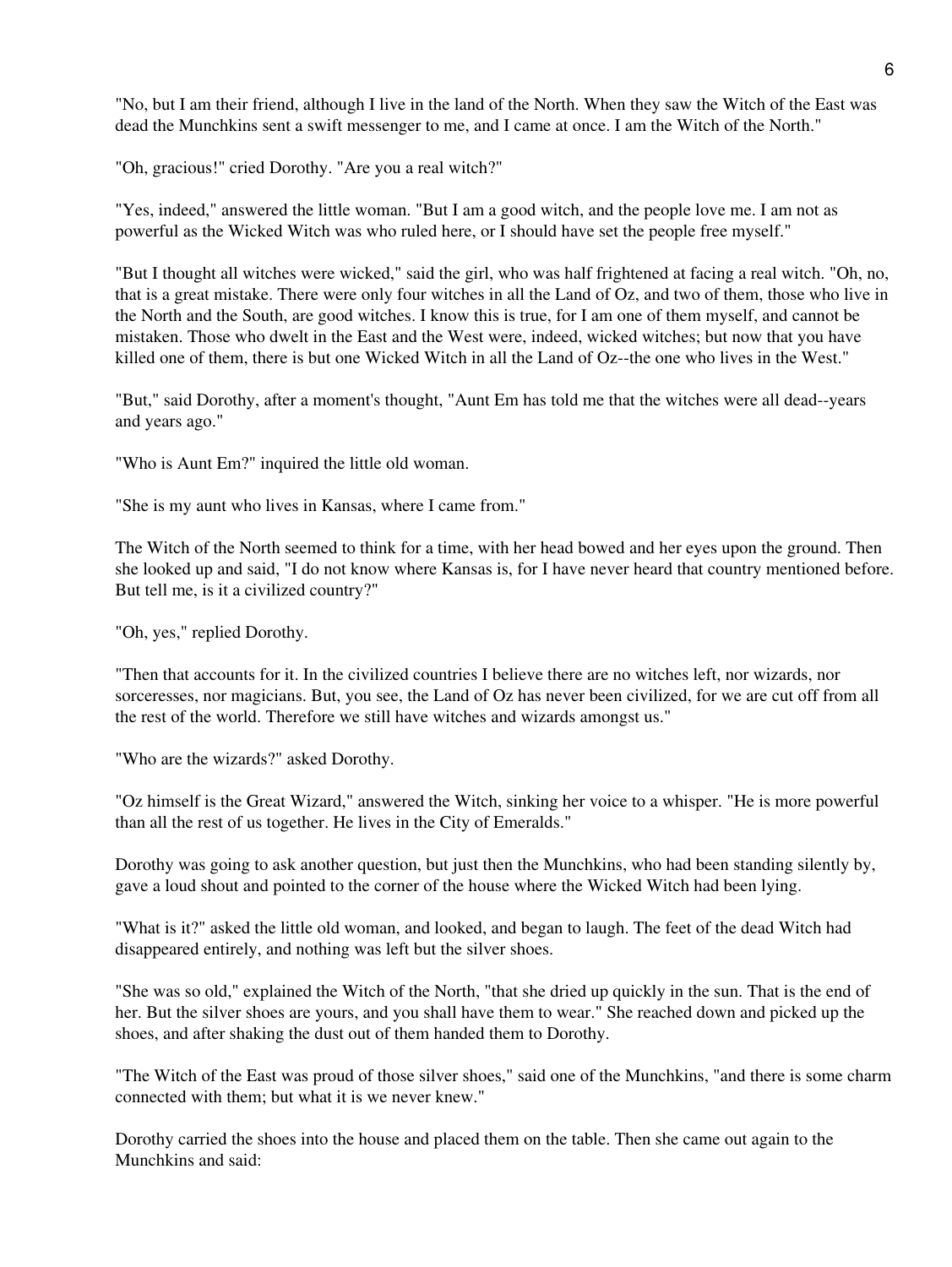"I am anxious to get back to my aunt and uncle, for I am sure they will worry about me. Can you help me find my way?"

The Munchkins and the Witch first looked at one another, and then at Dorothy, and then shook their heads.

"At the East, not far from here," said one, "there is a great desert, and none could live to cross it."

"It is the same at the South," said another, "for I have been there and seen it. The South is the country of the Quadlings."

"I am told," said the third man, "that it is the same at the West. And that country, where the Winkies live, is ruled by the Wicked Witch of the West, who would make you her slave if you passed her way."

"The North is my home," said the old lady, "and at its edge is the same great desert that surrounds this Land of Oz. I'm afraid, my dear, you will have to live with us."

Dorothy began to sob at this, for she felt lonely among all these strange people. Her tears seemed to grieve the kind-hearted Munchkins, for they immediately took out their handkerchiefs and began to weep also. As for the little old woman, she took off her cap and balanced the point on the end of her nose, while she counted "One, two, three" in a solemn voice. At once the cap changed to a slate, on which was written in big, white chalk marks:

### "LET DOROTHY GO TO THE CITY OF EMERALDS"

The little old woman took the slate from her nose, and having read the words on it, asked, "Is your name Dorothy, my dear?"

"Yes," answered the child, looking up and drying her tears.

"Then you must go to the City of Emeralds. Perhaps Oz will help you."

"Where is this city?" asked Dorothy.

"It is exactly in the center of the country, and is ruled by Oz, the Great Wizard I told you of."

"Is he a good man?" inquired the girl anxiously.

"He is a good Wizard. Whether he is a man or not I cannot tell, for I have never seen him."

"How can I get there?" asked Dorothy.

"You must walk. It is a long journey, through a country that is sometimes pleasant and sometimes dark and terrible. However, I will use all the magic arts I know of to keep you from harm."

"Won't you go with me?" pleaded the girl, who had begun to look upon the little old woman as her only friend.

"No, I cannot do that," she replied, "but I will give you my kiss, and no one will dare injure a person who has been kissed by the Witch of the North."

She came close to Dorothy and kissed her gently on the forehead. Where her lips touched the girl they left a round, shining mark, as Dorothy found out soon after.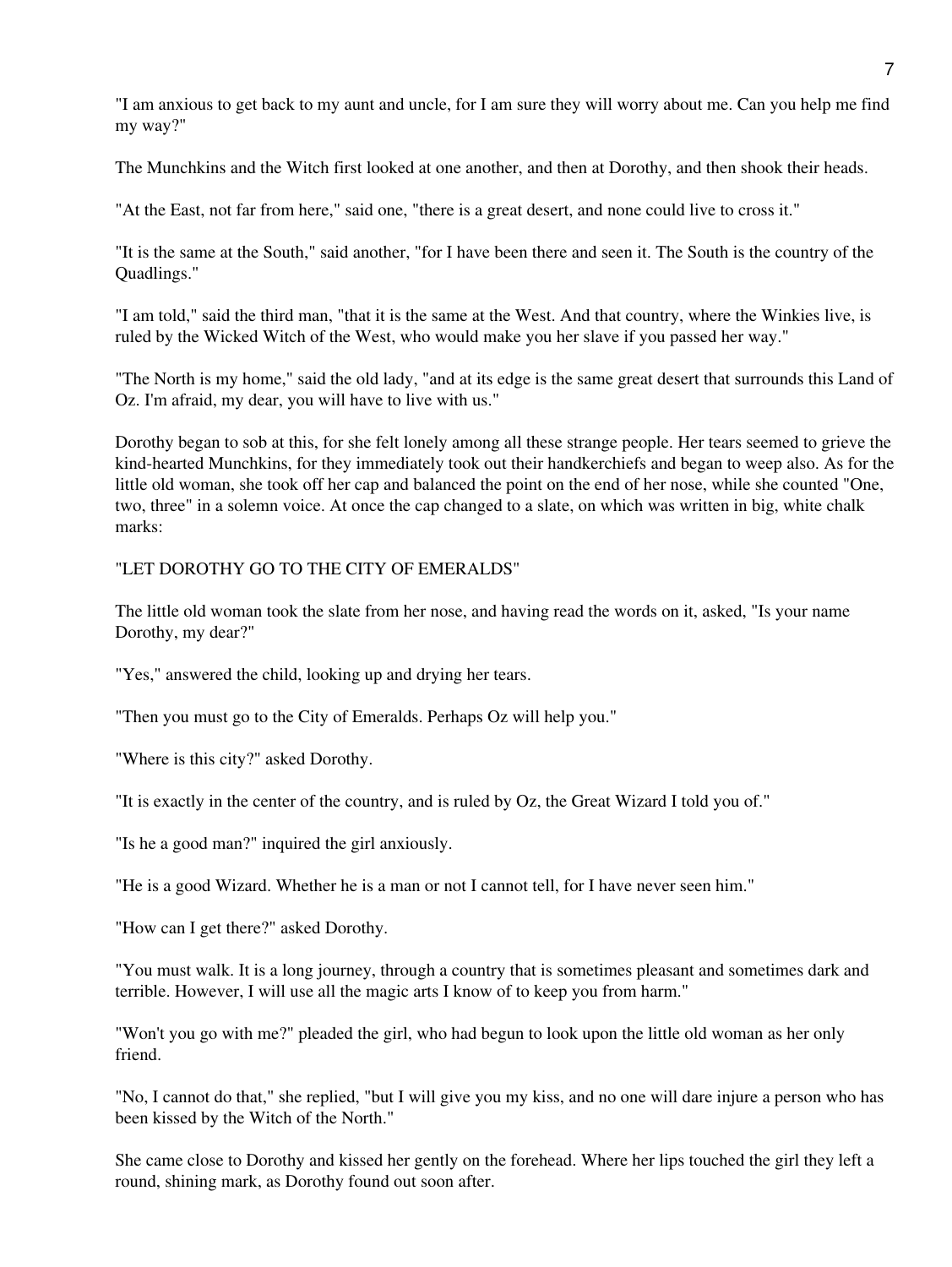"The road to the City of Emeralds is paved with yellow brick," said the Witch, "so you cannot miss it. When you get to Oz do not be afraid of him, but tell your story and ask him to help you. Good-bye, my dear."

The three Munchkins bowed low to her and wished her a pleasant journey, after which they walked away through the trees. The Witch gave Dorothy a friendly little nod, whirled around on her left heel three times, and straightway disappeared, much to the surprise of little Toto, who barked after her loudly enough when she had gone, because he had been afraid even to growl while she stood by.

But Dorothy, knowing her to be a witch, had expected her to disappear in just that way, and was not surprised in the least.

3. How Dorothy Saved the Scarecrow

When Dorothy was left alone she began to feel hungry. So she went to the cupboard and cut herself some bread, which she spread with butter. She gave some to Toto, and taking a pail from the shelf she carried it down to the little brook and filled it with clear, sparkling water. Toto ran over to the trees and began to bark at the birds sitting there. Dorothy went to get him, and saw such delicious fruit hanging from the branches that she gathered some of it, finding it just what she wanted to help out her breakfast.

Then she went back to the house, and having helped herself and Toto to a good drink of the cool, clear water, she set about making ready for the journey to the City of Emeralds.

Dorothy had only one other dress, but that happened to be clean and was hanging on a peg beside her bed. It was gingham, with checks of white and blue; and although the blue was somewhat faded with many washings, it was still a pretty frock. The girl washed herself carefully, dressed herself in the clean gingham, and tied her pink sunbonnet on her head. She took a little basket and filled it with bread from the cupboard, laying a white cloth over the top. Then she looked down at her feet and noticed how old and worn her shoes were.

"They surely will never do for a long journey, Toto," she said. And Toto looked up into her face with his little black eyes and wagged his tail to show he knew what she meant.

At that moment Dorothy saw lying on the table the silver shoes that had belonged to the Witch of the East.

"I wonder if they will fit me," she said to Toto. "They would be just the thing to take a long walk in, for they could not wear out."

She took off her old leather shoes and tried on the silver ones, which fitted her as well as if they had been made for her.

Finally she picked up her basket.

"Come along, Toto," she said. "We will go to the Emerald City and ask the Great Oz how to get back to Kansas again."

She closed the door, locked it, and put the key carefully in the pocket of her dress. And so, with Toto trotting along soberly behind her, she started on her journey.

There were several roads near by, but it did not take her long to find the one paved with yellow bricks. Within a short time she was walking briskly toward the Emerald City, her silver shoes tinkling merrily on the hard, yellow road-bed. The sun shone bright and the birds sang sweetly, and Dorothy did not feel nearly so bad as you might think a little girl would who had been suddenly whisked away from her own country and set down in the midst of a strange land.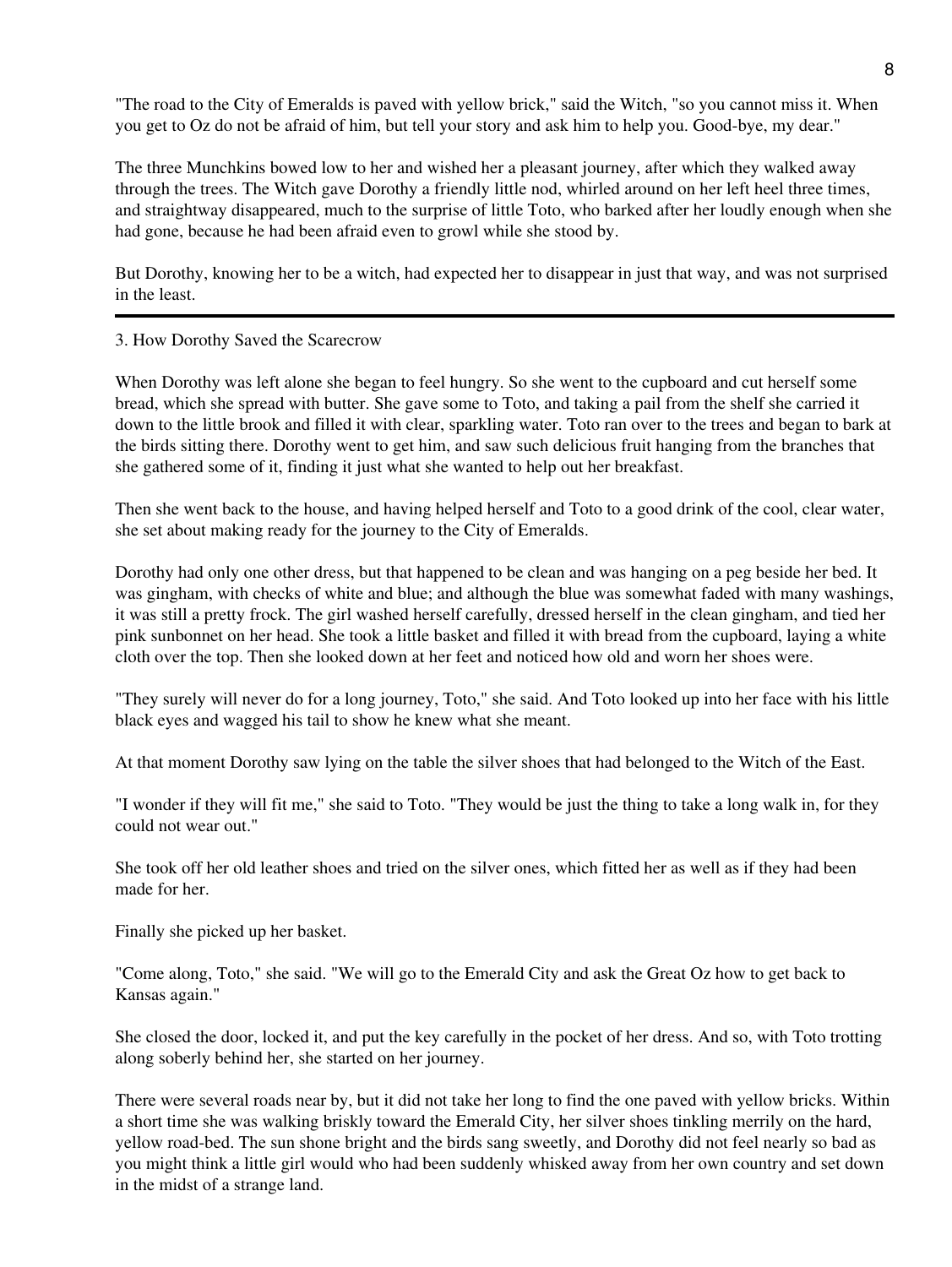She was surprised, as she walked along, to see how pretty the country was about her. There were neat fences at the sides of the road, painted a dainty blue color, and beyond them were fields of grain and vegetables in abundance. Evidently the Munchkins were good farmers and able to raise large crops. Once in a while she would pass a house, and the people came out to look at her and bow low as she went by; for everyone knew she had been the means of destroying the Wicked Witch and setting them free from bondage. The houses of the Munchkins were odd-looking dwellings, for each was round, with a big dome for a roof. All were painted blue, for in this country of the East blue was the favorite color.

Toward evening, when Dorothy was tired with her long walk and began to wonder where she should pass the night, she came to a house rather larger than the rest. On the green lawn before it many men and women were dancing. Five little fiddlers played as loudly as possible, and the people were laughing and singing, while a big table near by was loaded with delicious fruits and nuts, pies and cakes, and many other good things to eat.

The people greeted Dorothy kindly, and invited her to supper and to pass the night with them; for this was the home of one of the richest Munchkins in the land, and his friends were gathered with him to celebrate their freedom from the bondage of the Wicked Witch.

Dorothy ate a hearty supper and was waited upon by the rich Munchkin himself, whose name was Boq. Then she sat upon a settee and watched the people dance.

When Boq saw her silver shoes he said, "You must be a great sorceress."

"Why?" asked the girl.

"Because you wear silver shoes and have killed the Wicked Witch. Besides, you have white in your frock, and only witches and sorceresses wear white."

"My dress is blue and white checked," said Dorothy, smoothing out the wrinkles in it.

"It is kind of you to wear that," said Boq. "Blue is the color of the Munchkins, and white is the witch color. So we know you are a friendly witch."

Dorothy did not know what to say to this, for all the people seemed to think her a witch, and she knew very well she was only an ordinary little girl who had come by the chance of a cyclone into a strange land.

When she had tired watching the dancing, Boq led her into the house, where he gave her a room with a pretty bed in it. The sheets were made of blue cloth, and Dorothy slept soundly in them till morning, with Toto curled up on the blue rug beside her.

She ate a hearty breakfast, and watched a wee Munchkin baby, who played with Toto and pulled his tail and crowed and laughed in a way that greatly amused Dorothy. Toto was a fine curiosity to all the people, for they had never seen a dog before.

"How far is it to the Emerald City?" the girl asked.

"I do not know," answered Boq gravely, "for I have never been there. It is better for people to keep away from Oz, unless they have business with him. But it is a long way to the Emerald City, and it will take you many days. The country here is rich and pleasant, but you must pass through rough and dangerous places before you reach the end of your journey."

This worried Dorothy a little, but she knew that only the Great Oz could help her get to Kansas again, so she bravely resolved not to turn back.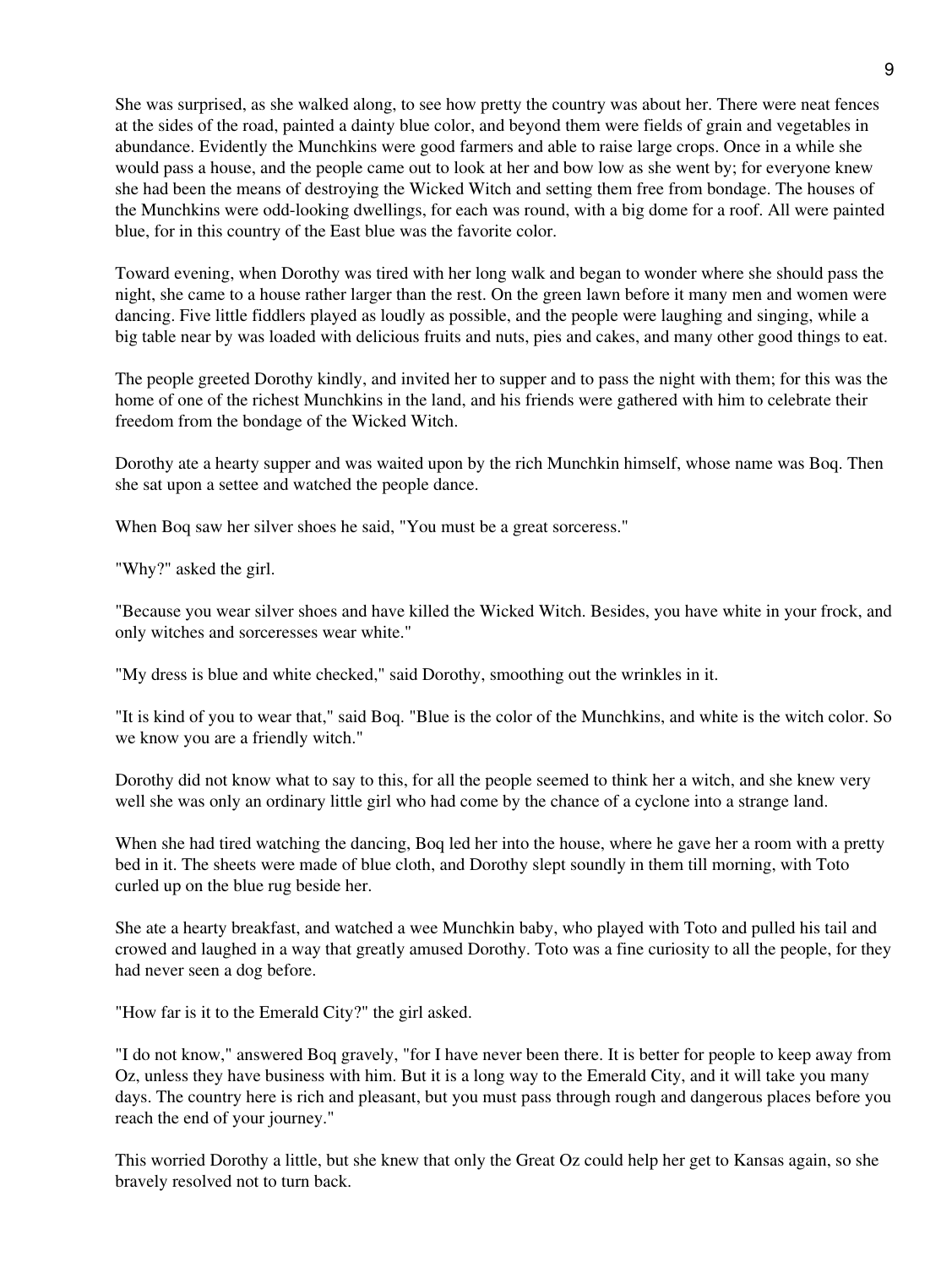She bade her friends good-bye, and again started along the road of yellow brick. When she had gone several miles she thought she would stop to rest, and so climbed to the top of the fence beside the road and sat down. There was a great cornfield beyond the fence, and not far away she saw a Scarecrow, placed high on a pole to keep the birds from the ripe corn.

Dorothy leaned her chin upon her hand and gazed thoughtfully at the Scarecrow. Its head was a small sack stuffed with straw, with eyes, nose, and mouth painted on it to represent a face. An old, pointed blue hat, that had belonged to some Munchkin, was perched on his head, and the rest of the figure was a blue suit of clothes, worn and faded, which had also been stuffed with straw. On the feet were some old boots with blue tops, such as every man wore in this country, and the figure was raised above the stalks of corn by means of the pole stuck up its back.

While Dorothy was looking earnestly into the queer, painted face of the Scarecrow, she was surprised to see one of the eyes slowly wink at her. She thought she must have been mistaken at first, for none of the scarecrows in Kansas ever wink; but presently the figure nodded its head to her in a friendly way. Then she climbed down from the fence and walked up to it, while Toto ran around the pole and barked.

"Good day," said the Scarecrow, in a rather husky voice.

"Did you speak?" asked the girl, in wonder.

"Certainly," answered the Scarecrow. "How do you do?"

"I'm pretty well, thank you," replied Dorothy politely. "How do you do?"

"I'm not feeling well," said the Scarecrow, with a smile, "for it is very tedious being perched up here night and day to scare away crows."

"Can't you get down?" asked Dorothy.

"No, for this pole is stuck up my back. If you will please take away the pole I shall be greatly obliged to you."

Dorothy reached up both arms and lifted the figure off the pole, for, being stuffed with straw, it was quite light.

"Thank you very much," said the Scarecrow, when he had been set down on the ground. "I feel like a new man."

Dorothy was puzzled at this, for it sounded queer to hear a stuffed man speak, and to see him bow and walk along beside her.

"Who are you?" asked the Scarecrow when he had stretched himself and yawned. "And where are you going?"

"My name is Dorothy," said the girl, "and I am going to the Emerald City, to ask the Great Oz to send me back to Kansas."

"Where is the Emerald City?" he inquired. "And who is Oz?"

"Why, don't you know?" she returned, in surprise.

"No, indeed. I don't know anything. You see, I am stuffed, so I have no brains at all," he answered sadly.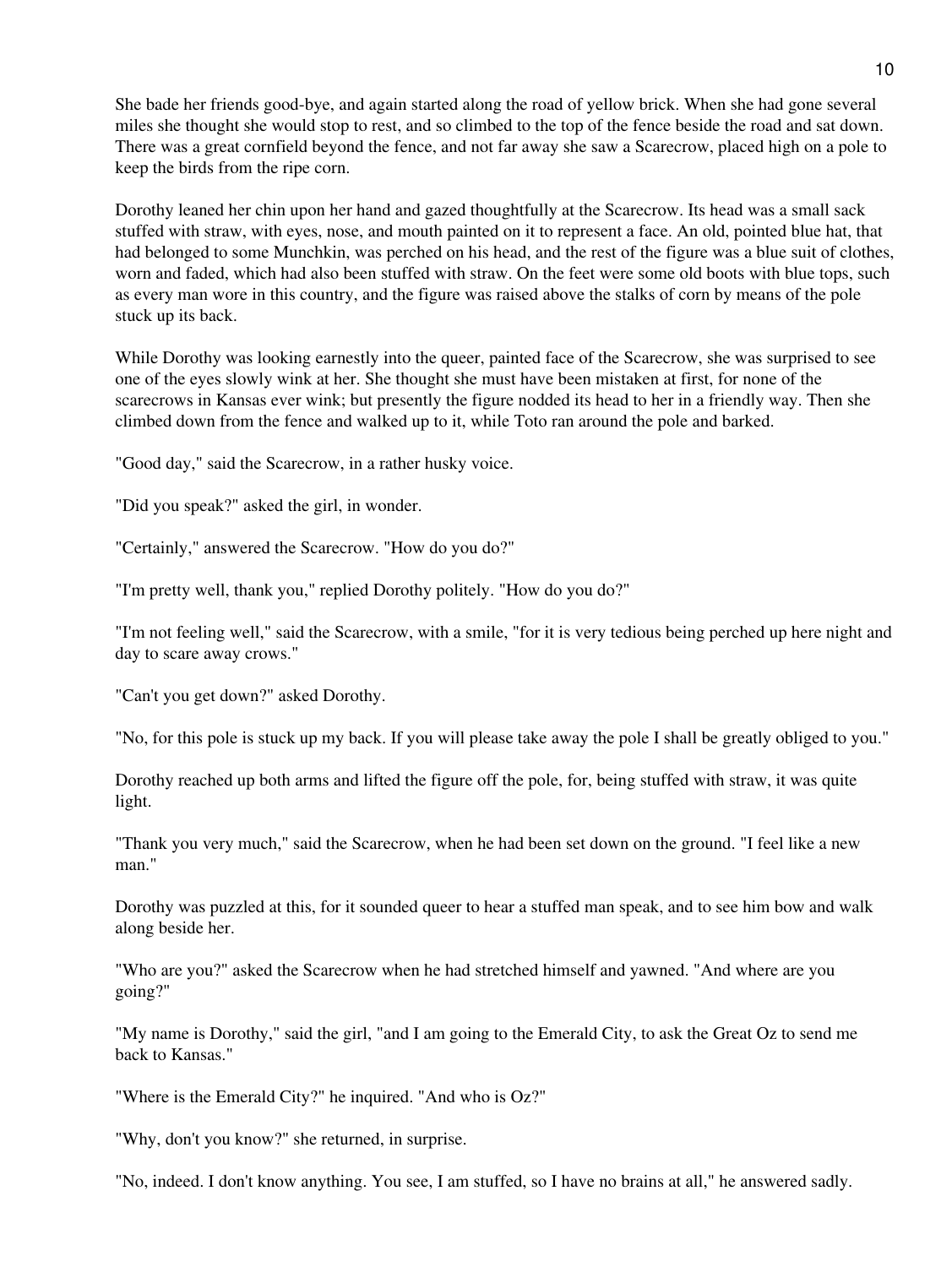"Oh," said Dorothy, "I'm awfully sorry for you."

"Do you think," he asked, "if I go to the Emerald City with you, that Oz would give me some brains?"

"I cannot tell," she returned, "but you may come with me, if you like. If Oz will not give you any brains you will be no worse off than you are now."

"That is true," said the Scarecrow. "You see," he continued confidentially, "I don't mind my legs and arms and body being stuffed, because I cannot get hurt. If anyone treads on my toes or sticks a pin into me, it doesn't matter, for I can't feel it. But I do not want people to call me a fool, and if my head stays stuffed with straw instead of with brains, as yours is, how am I ever to know anything?"

"I understand how you feel," said the little girl, who was truly sorry for him. "If you will come with me I'll ask Oz to do all he can for you."

"Thank you," he answered gratefully.

They walked back to the road. Dorothy helped him over the fence, and they started along the path of yellow brick for the Emerald City.

Toto did not like this addition to the party at first. He smelled around the stuffed man as if he suspected there might be a nest of rats in the straw, and he often growled in an unfriendly way at the Scarecrow.

"Don't mind Toto," said Dorothy to her new friend. "He never bites."

"Oh, I'm not afraid," replied the Scarecrow. "He can't hurt the straw. Do let me carry that basket for you. I shall not mind it, for I can't get tired. I'll tell you a secret," he continued, as he walked along. "There is only one thing in the world I am afraid of."

"What is that?" asked Dorothy; "the Munchkin farmer who made you?"

"No," answered the Scarecrow; "it's a lighted match."

4. The Road Through the Forest

After a few hours the road began to be rough, and the walking grew so difficult that the Scarecrow often stumbled over the yellow bricks, which were here very uneven. Sometimes, indeed, they were broken or missing altogether, leaving holes that Toto jumped across and Dorothy walked around. As for the Scarecrow, having no brains, he walked straight ahead, and so stepped into the holes and fell at full length on the hard bricks. It never hurt him, however, and Dorothy would pick him up and set him upon his feet again, while he joined her in laughing merrily at his own mishap.

The farms were not nearly so well cared for here as they were farther back. There were fewer houses and fewer fruit trees, and the farther they went the more dismal and lonesome the country became.

At noon they sat down by the roadside, near a little brook, and Dorothy opened her basket and got out some bread. She offered a piece to the Scarecrow, but he refused.

"I am never hungry," he said, "and it is a lucky thing I am not, for my mouth is only painted, and if I should cut a hole in it so I could eat, the straw I am stuffed with would come out, and that would spoil the shape of my head."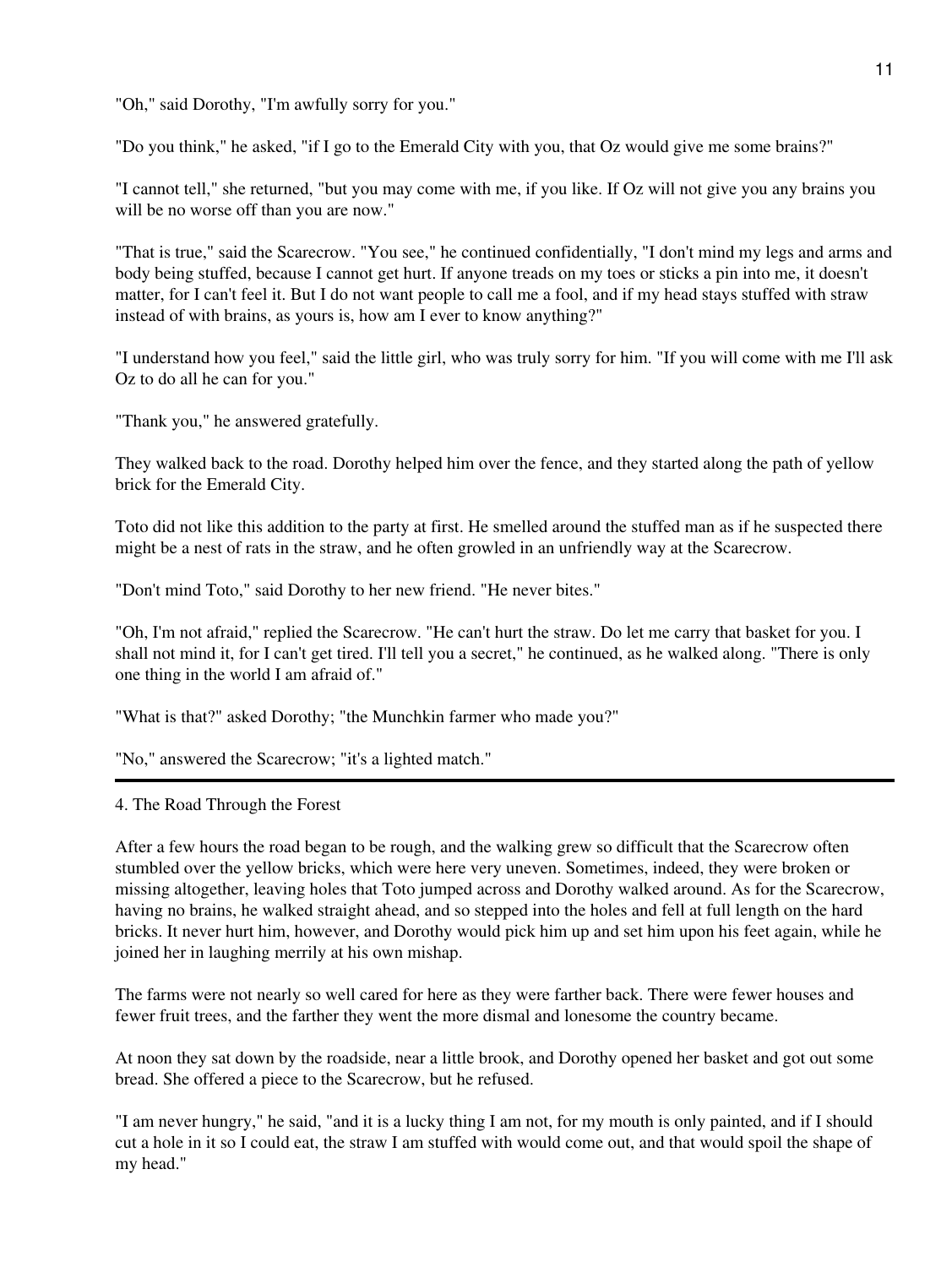Dorothy saw at once that this was true, so she only nodded and went on eating her bread.

"Tell me something about yourself and the country you came from," said the Scarecrow, when she had finished her dinner. So she told him all about Kansas, and how gray everything was there, and how the cyclone had carried her to this queer Land of Oz.

The Scarecrow listened carefully, and said, "I cannot understand why you should wish to leave this beautiful country and go back to the dry, gray place you call Kansas."

"That is because you have no brains" answered the girl. "No matter how dreary and gray our homes are, we people of flesh and blood would rather live there than in any other country, be it ever so beautiful. There is no place like home."

The Scarecrow sighed.

"Of course I cannot understand it," he said. "If your heads were stuffed with straw, like mine, you would probably all live in the beautiful places, and then Kansas would have no people at all. It is fortunate for Kansas that you have brains."

"Won't you tell me a story, while we are resting?" asked the child.

The Scarecrow looked at her reproachfully, and answered:

"My life has been so short that I really know nothing whatever. I was only made day before yesterday. What happened in the world before that time is all unknown to me. Luckily, when the farmer made my head, one of the first things he did was to paint my ears, so that I heard what was going on. There was another Munchkin with him, and the first thing I heard was the farmer saying, `How do you like those ears?'

"They aren't straight," answered the other.

"'Never mind,"' said the farmer. "'They are ears just the same,"' which was true enough.

"`Now I'll make the eyes,'" said the farmer. So he painted my right eye, and as soon as it was finished I found myself looking at him and at everything around me with a great deal of curiosity, for this was my first glimpse of the world.

"`That's a rather pretty eye,'" remarked the Munchkin who was watching the farmer. "`Blue paint is just the color for eyes.'

"`I think I'll make the other a little bigger,'" said the farmer. And when the second eye was done I could see much better than before. Then he made my nose and my mouth. But I did not speak, because at that time I didn't know what a mouth was for. I had the fun of watching them make my body and my arms and legs; and when they fastened on my head, at last, I felt very proud, forI thought I was just as good a man as anyone.

"`This fellow will scare the crows fast enough,' said the farmer. `He looks just like a man.'

"`Why, he is a man,' said the other, and I quite agreed with him. The farmer carried me under his arm to the cornfield, and set me up on a tall stick, where you found me. He and his friend soon after walked away and left me alone.

"I did not like to be deserted this way. So I tried to walk after them. But my feet would not touch the ground, and I was forced to stay on that pole. It was a lonely life to lead, for I had nothing to think of, having been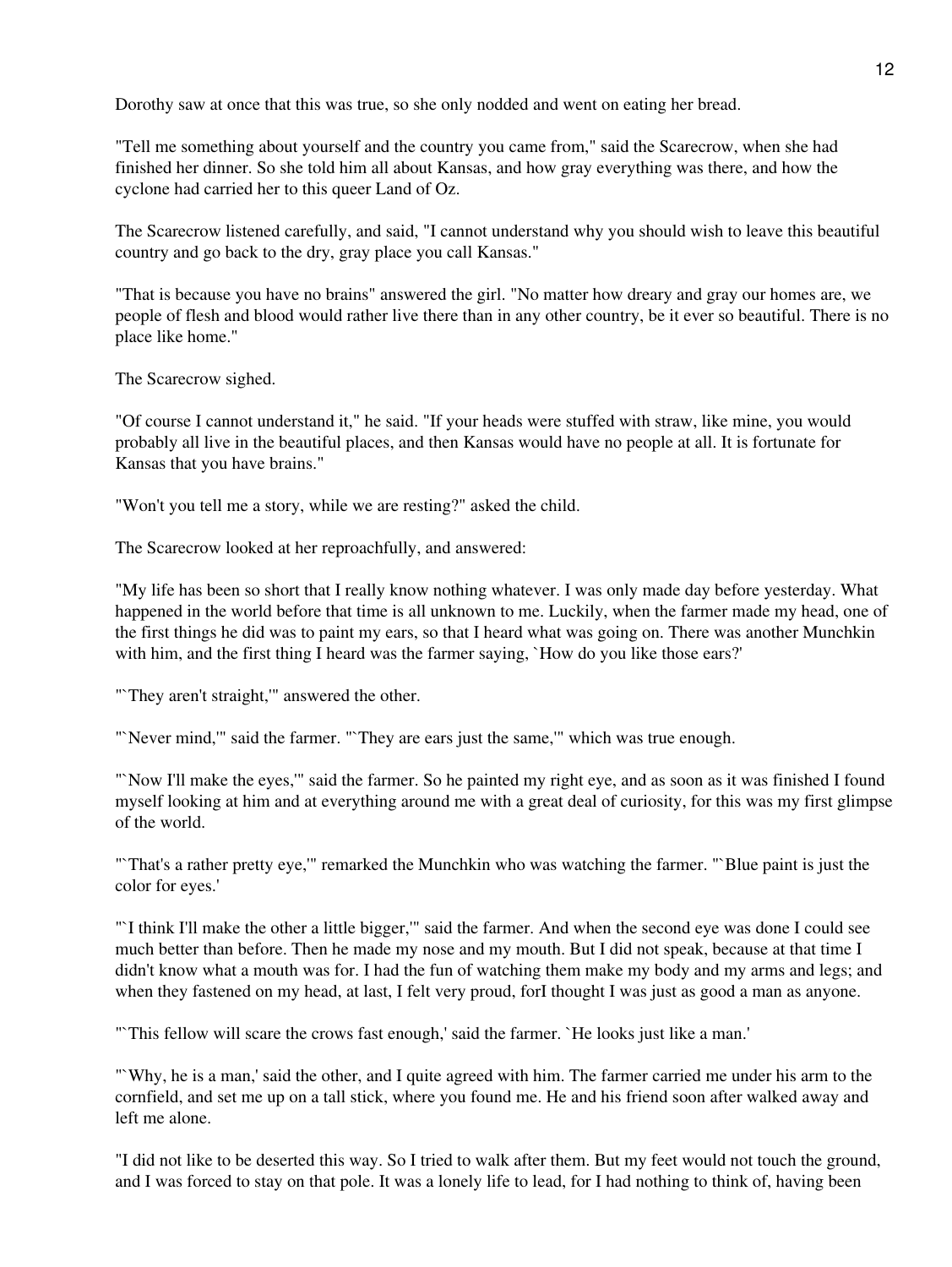made such a little while before. Many crows and other birds flew into the cornfield, but as soon as they saw me they flew away again, thinking I was a Munchkin; and this pleased me and made me feel that I was quite an important person. By and by an old crow flew near me, and after looking at me carefully he perched upon my shoulder and said:

"`I wonder if that farmer thought to fool me in this clumsy manner. Any crow of sense could see that you are only stuffed with straw.' Then he hopped down at my feet and ate all the corn he wanted. The other birds, seeing he was not harmed by me, came to eat the corn too, so in a short time there was a great flock of them about me.

"I felt sad at this, for it showed I was not such a good Scarecrow after all; but the old crow comforted me, saying, `If you only had brains in your head you would be as good a man as any of them, and a better man than some of them. Brains are the only things worth having in this world, no matter whether one is a crow or a man.'

"After the crows had gone I thought this over, and decided I would try hard to get some brains. By good luck you came along and pulled me off the stake, and from what you say I am sure the Great Oz will give me brains as soon as we get to the Emerald City."

"I hope so," said Dorothy earnestly, "since you seem anxious to have them."

"Oh, yes; I am anxious," returned the Scarecrow. "It is such an uncomfortable feeling to know one is a fool."

"Well," said the girl, "let us go." And she handed the basket to the Scarecrow.

There were no fences at all by the roadside now, and the land was rough and untilled. Toward evening they came to a great forest, where the trees grew so big and close together that their branches met over the road of yellow brick. It was almost dark under the trees, for the branches shut out the daylight; but the travelers did not stop, and went on into the forest.

"If this road goes in, it must come out," said the Scarecrow, "and as the Emerald City is at the other end of the road, we must go wherever it leads us."

"Anyone would know that," said Dorothy.

"Certainly; that is why I know it," returned the Scarecrow. "If it required brains to figure it out, I never should have said it."

After an hour or so the light faded away, and they found themselves stumbling along in the darkness. Dorothy could not see at all, but Toto could, for some dogs see very well in the dark; and the Scarecrow declared he could see as well as by day. So she took hold of his arm and managed to get along fairly well.

"If you see any house, or any place where we can pass the night," she said, "you must tell me; for it is very uncomfortable walking in the dark."

Soon after the Scarecrow stopped.

"I see a little cottage at the right of us," he said, "built of logs and branches. Shall we go there?"

"Yes, indeed," answered the child. "I am all tired out."

So the Scarecrow led her through the trees until they reached the cottage, and Dorothy entered and found a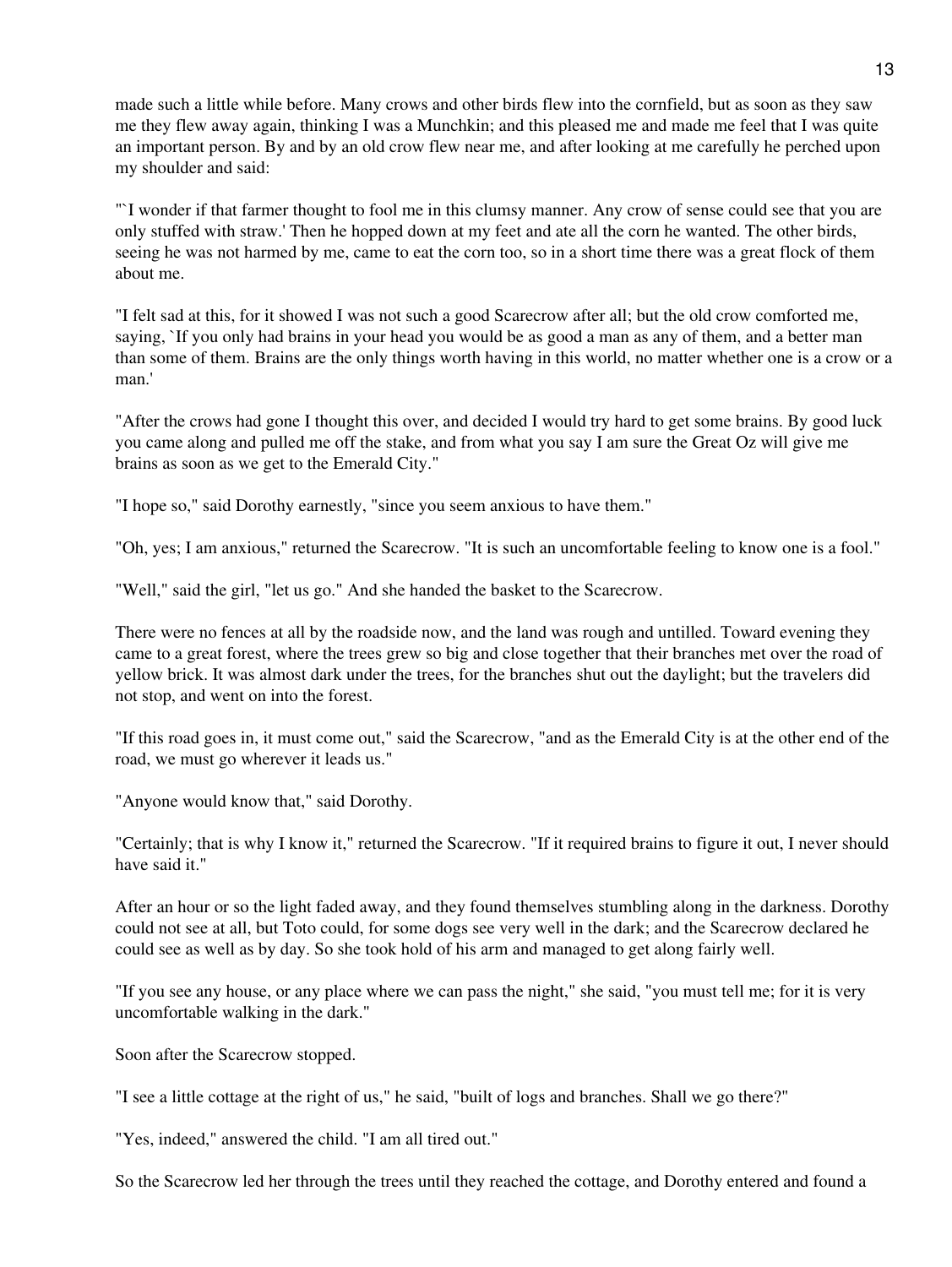bed of dried leaves in one corner. She lay down at once, and with Toto beside her soon fell into a sound sleep. The Scarecrow, who was never tired, stood up in another corner and waited patiently until morning came.

5. The Rescue of the Tin Woodman

When Dorothy awoke the sun was shining through the trees and Toto had long been out chasing birds around him and squirrels. She sat up and looked around her. Scarecrow, still standing patiently in his corner, waiting for her.

"We must go and search for water," she said to him.

"Why do you want water?" he asked.

"To wash my face clean after the dust of the road, and to drink, so the dry bread will not stick in my throat."

"It must be inconvenient to be made of flesh," said the Scarecrow thoughtfully, "for you must sleep, and eat and drink. However, you have brains, and it is worth a lot of bother to be able to think properly."

They left the cottage and walked through the trees until they found a little spring of clear water, where Dorothy drank and bathed and ate her breakfast. She saw there was not much bread left in the basket, and the girl was thankful the Scarecrow did not have to eat anything, for there was scarcely enough for herself and Toto for the day.

When she had finished her meal, and was about to go back to the road of yellow brick, she was startled to hear a deep groan near by.

"What was that?" she asked timidly.

"I cannot imagine," replied the Scarecrow; "but we can go and see."

Just then another groan reached their ears, and the sound seemed to come from behind them. They turned and walked through the forest a few steps, when Dorothy discovered something shining in a ray of sunshine that fell between the trees. She ran to the place and then stopped short, with a little cry of surprise.

One of the big trees had been partly chopped through, and standing beside it, with an uplifted axe in his hands, was a man made entirely of tin. His head and arms and legs were jointed upon his body, but he stood perfectly motionless, as if he could not stir at all.

Dorothy looked at him in amazement, and so did the Scarecrow, while Toto barked sharply and made a snap at the tin legs, which hurt his teeth.

"Did you groan?" asked Dorothy.

"Yes," answered the tin man, "I did. I've been groaning for more than a year, and no one has ever heard me before or come to help me."

"What can I do for you?" she inquired softly, for she was moved by the sad voice in which the man spoke.

"Get an oil-can and oil my joints," he answered. "They are rusted so badly that I cannot move them at all; if I am well oiled I shall soon be all right again. You will find an oil-can on a shelf in my cottage."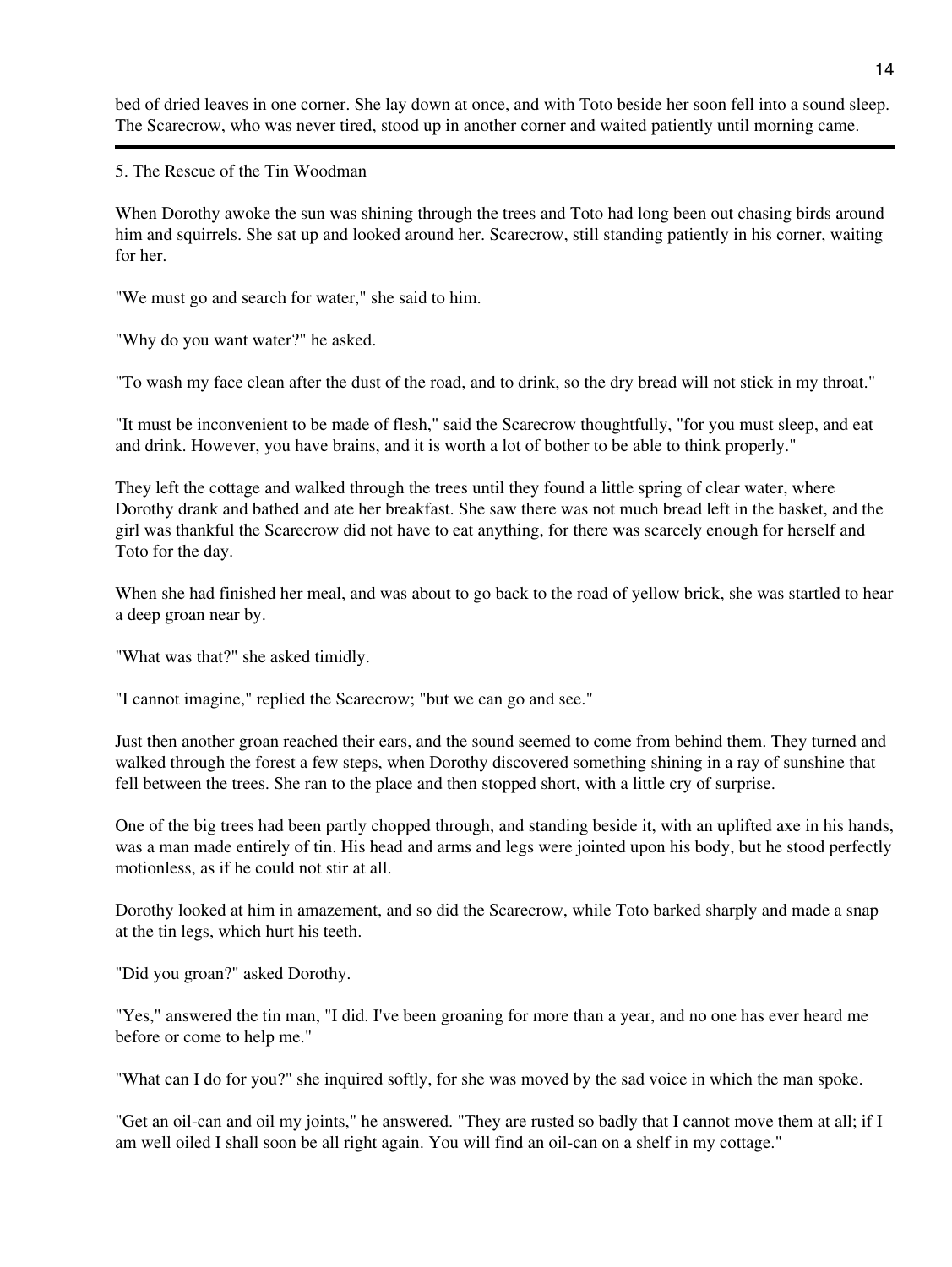Dorothy at once ran back to the cottage and found the oil-can, and then she returned and asked anxiously, "Where are your joints?"

"Oil my neck, first," replied the Tin Woodman. So she oiled it, and as it was quite badly rusted the Scarecrow took hold of the tin head and moved it gently from side to side until it worked freely, and then the man could turn it himself.

"Now oil the joints in my arms," he said. And Dorothy oiled them and the Scarecrow bent them carefully until they were quite free from rust and as good as new.

The Tin Woodman gave a sigh of satisfaction and lowered his axe, which he leaned against the tree.

"This is a great comfort," he said. "I have been holding that axe in the air ever since I rusted, and I'm glad to be able to put it down at last. Now, if you will oil the joints of my legs, I shall be all right once more."

So they oiled his legs until he could move them freely; and he thanked them again and again for his release, for he seemed a very polite creature, and very grateful.

"I might have stood there always if you had not come along," he said; "so you have certainly saved my life. How did you happen to be here?"

"We are on our way to the Emerald City to see the Great Oz," she answered, "and we stopped at your cottage to pass the night."

"Why do you wish to see Oz?" he asked.

"I want him to send me back to Kansas, and the Scarecrow wants him to put a few brains into his head," she replied.

The Tin Woodman appeared to think deeply for a moment. Then he said:

"Do you suppose Oz could give me a heart?"

"Why, I guess so," Dorothy answered. "It would be as easy as to give the Scarecrow brains."

"True," the Tin Woodman returned. "So, if you will allow me to join your party, I will also go to the Emerald City and ask Oz to help me."

"Come along," said the Scarecrow heartily, and Dorothy added that she would be pleased to have his company. So the Tin Woodman shouldered his axe and they all passed through the forest until they came to the road that was paved with yellow brick.

The Tin Woodman had asked Dorothy to put the oil-can in her basket. "For," he said, "if I should get caught in the rain, and rust again, I would need the oil-can badly."

It was a bit of good luck to have their new comrade join the party, for soon after they had begun their journey again they came to a place where the trees and branches grew so thick over the road that the travelers could not pass. But the Tin Woodman set to work with his axe and chopped so well that soon he cleared a passage for the entire party.

Dorothy was thinking so earnestly as they walked along that she did not notice when the Scarecrow stumbled into a hole and rolled over to the side of the road. Indeed he was obliged to call to her to help him up again.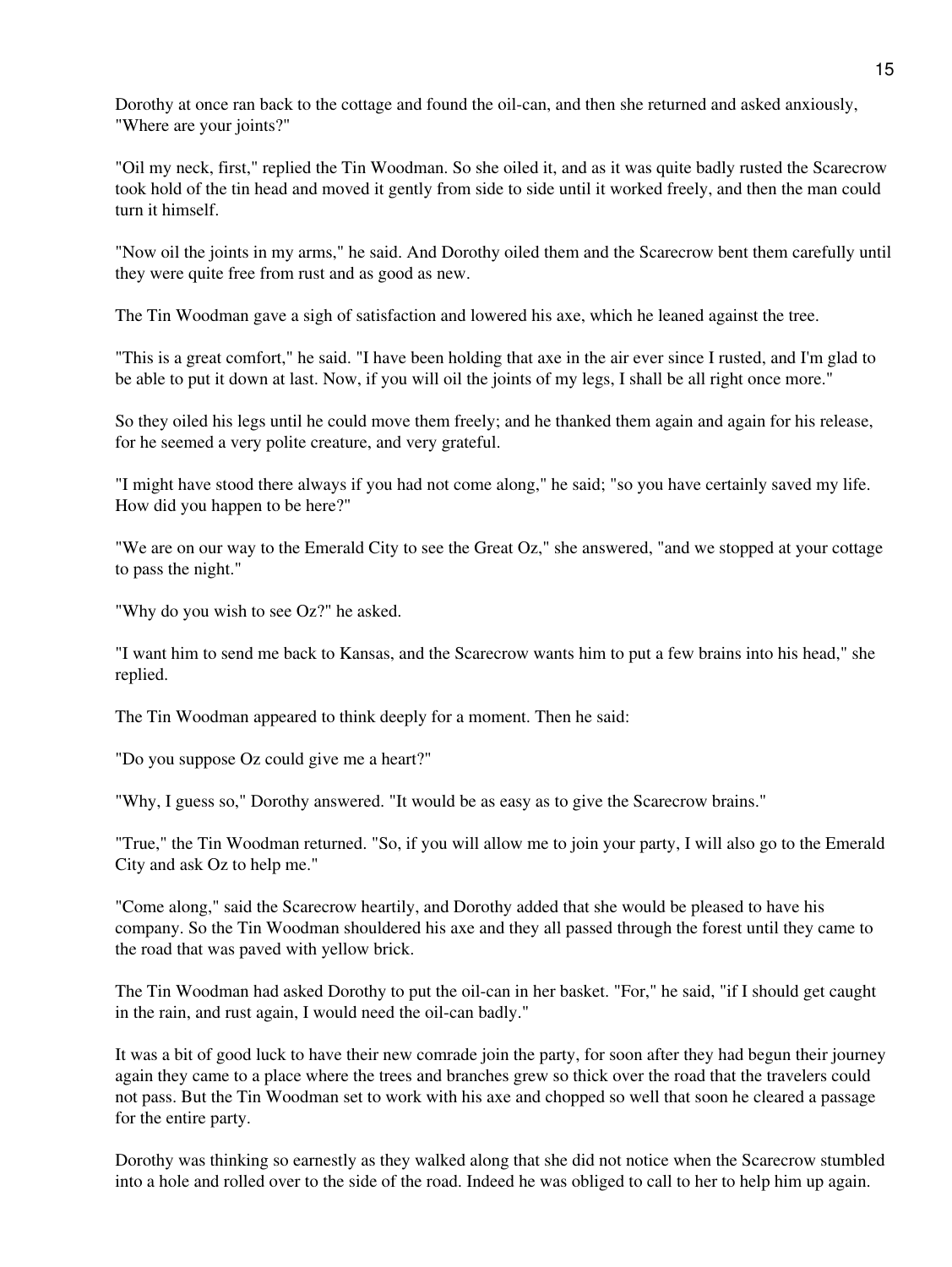"Why didn't you walk around the hole?" asked the Tin Woodman.

"I don't know enough," replied the Scarecrow cheerfully. "My head is stuffed with straw, you know, and that is why I am going to Oz to ask him for some brains."

"Oh, I see," said the Tin Woodman. "But, after all, brains are not the best things in the world."

"Have you any?" inquired the Scarecrow.

"No, my head is quite empty," answered the Woodman. "But once I had brains, and a heart also; so, having tried them both, I should much rather have a heart."

"And why is that?" asked the Scarecrow.

"I will tell you my story, and then you will know."

So, while they were walking through the forest, the Tin Woodman told the following story:

"I was born the son of a woodman who chopped down trees in the forest and sold the wood for a living. When I grew up, I too became a woodchopper, and after my father died I took care of my old mother as long as she lived. Then I made up my mind that instead of living alone I would marry, so that I might not become lonely.

"There was one of the Munchkin girls who was so beautiful that I soon grew to love her with all my heart. She, on her part, promised to marry me as soon as I could earn enough money to build a better house for her; so I set to work harder than ever. But the girl lived with an old woman who did not want her to marry anyone, for she was so lazy she wished the girl to remain with her and do the cooking and the housework. So the old woman went to the Wicked Witch of the East, and promised her two sheep and a cow if she would prevent the marriage. Thereupon the Wicked Witch enchanted my axe, and when I was chopping away at my best one day, for I was anxious to get the new house and my wife as soon as possible, the axe slipped all at once and cut off my left leg.

"This at first seemed a great misfortune, for I knew a one-legged man could not do very well as a wood-chopper. So I went to a tinsmith and had him make me a new leg out of tin. The leg worked very well, once I was used to it. But my action angered the Wicked Witch of the East, for she had promised the old woman I should not marry the pretty Munchkin girl. When I began chopping again, my axe slipped and cut off my right leg. Again I went to the tinsmith, and again he made me a leg out of tin. After this the enchanted axe cut off my arms, one after the other; but, nothing daunted, I had them replaced with tin ones. The Wicked Witch then made the axe slip and cut off my head, and at first I thought that was the end of me. But the tinsmith happened to come along, and he made me a new head out of tin.

"I thought I had beaten the Wicked Witch then, and I worked harder than ever; but I little knew how cruel my enemy could be. She thought of a new way to kill my love for the beautiful Munchkin maiden, and made my axe slip again, so that it cut right through my body, splitting me into two halves. Once more the tinsmith came to my help and made me a body of tin, fastening my tin arms and legs and head to it, by means of joints, so that I could move around as well as ever. But, alas! I had now no heart, so that I lost all my love for the Munchkin girl, and did not care whether I married her or not. I suppose she is still living with the old woman, waiting for me to come after her.

"My body shone so brightly in the sun that I felt very proud of it and it did not matter now if my axe slipped, for it could not cut me. There was only one danger--that my joints would rust; but I kept an oil-can in my cottage and took care to oil myself whenever I needed it. However, there came a day when I forgot to do this, and, being caught in a rainstorm, before I thought of the danger my joints had rusted, and I was left to stand in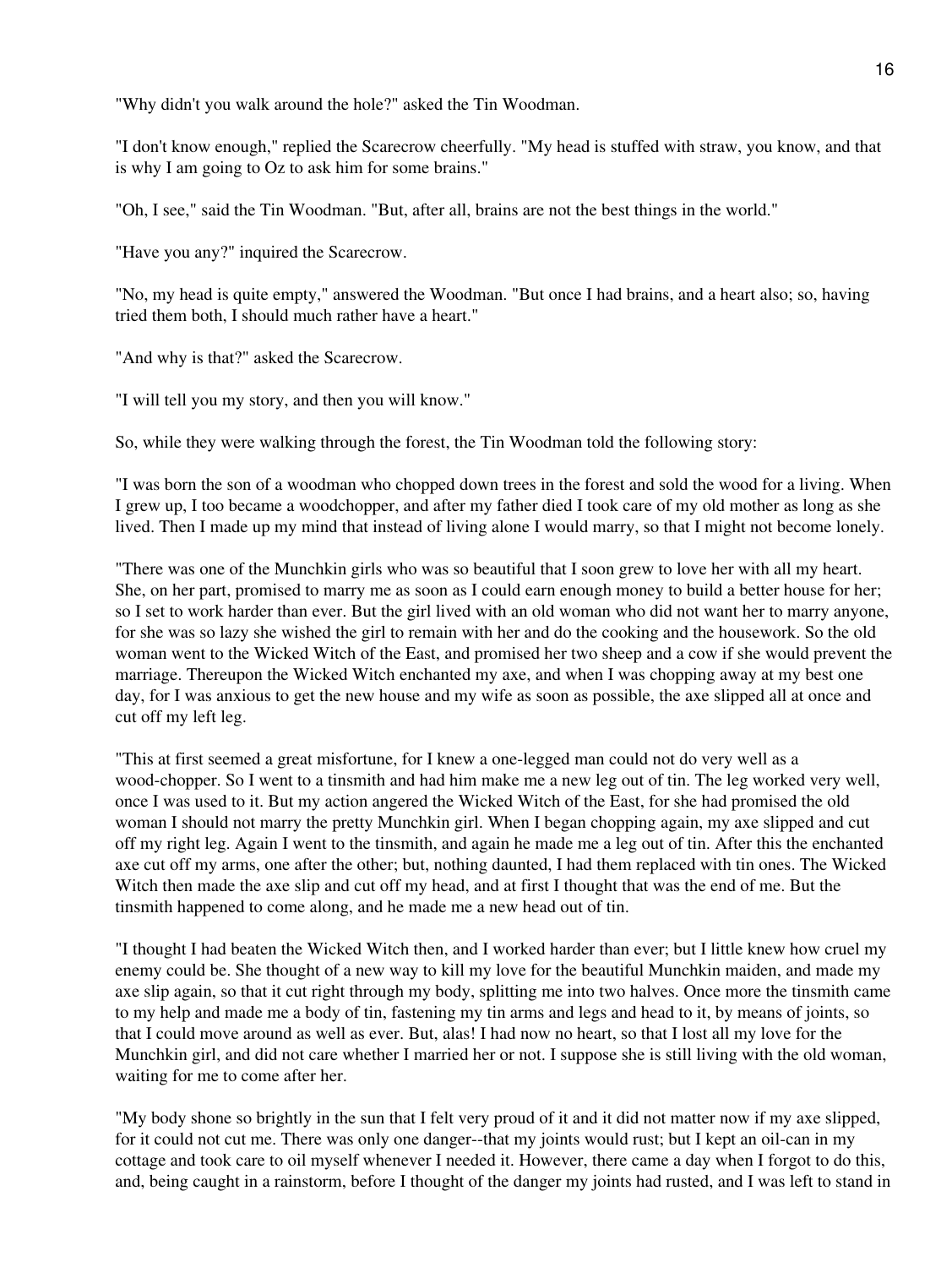the woods until you came to help me. It was a terrible thing to undergo, but during the year I stood there I had time to think that the greatest loss I had known was the loss of my heart. While I was in love I was the happiest man on earth; but no one can love who has not a heart, and so I am resolved to ask Oz to give me one. If he does, I will go back to the Munchkin maiden and marry her."

Both Dorothy and the Scarecrow had been greatly interested in the story of the Tin Woodman, and now they knew why he was so anxious to get a new heart.

"All the same," said the Scarecrow, "I shall ask for brains instead of a heart; for a fool would not know what to do with a heart if he had one."

"I shall take the heart," returned the Tin Woodman; "for brains do not make one happy, and happiness is the best thing in the world."

Dorothy did not say anything, for she was puzzled to know which of her two friends was right, and she decided if she could only get back to Kansas and Aunt Em, it did not matter so much whether the Woodman had no brains and the Scarecrow no heart, or each got what he wanted.

What worried her most was that the bread was nearly gone, and another meal for herself and Toto would empty the basket. To be sure neither the Woodman nor the Scarecrow ever ate anything, but she was not made of tin nor straw, and could not live unless she was fed.

### 6. The Cowardly Lion

All this time Dorothy and her companions had been walking through the thick woods. The road was still paved with yellow brick, but these were much covered by dried branches and dead leaves from the trees, and the walking was not at all good.

There were few birds in this part of the forest, for birds love the open country where there is plenty of sunshine. But now and then there came a deep growl from some wild animal hidden among the trees. These sounds made the little girl's heart beat fast, for she did not know what made them; but Toto knew, and he walked close to Dorothy's side, and did not even bark in return.

"How long will it be," the child asked of the Tin Woodman, "before we are out of the forest?"

"I cannot tell," was the answer, "for I have never been to the Emerald City. But my father went there once, when I was a boy, and he said it was a long journey through a dangerous country, although nearer to the city where Oz dwells the country is beautiful. But I am not afraid so long as I have my oil-can, and nothing can hurt the Scarecrow, while you bear upon your forehead the mark of the Good Witch's kiss, and that will protect you from harm."

"But Toto!" said the girl anxiously. "What will protect him?"

"We must protect him ourselves if he is in danger," replied the Tin Woodman.

Just as he spoke there came from the forest a terrible roar, and the next moment a great Lion bounded into the road. With one blow of his paw he sent the Scarecrow spinning over and over to the edge of the road, and then he struck at the Tin Woodman with his sharp claws. But, to the Lion's surprise, he could make no impression on the tin, although the Woodman fell over in the road and lay still.

Little Toto, now that he had an enemy to face, ran barking toward the Lion, and the great beast had opened his mouth to bite the dog, when Dorothy, fearing Toto would be killed, and heedless of danger, rushed forward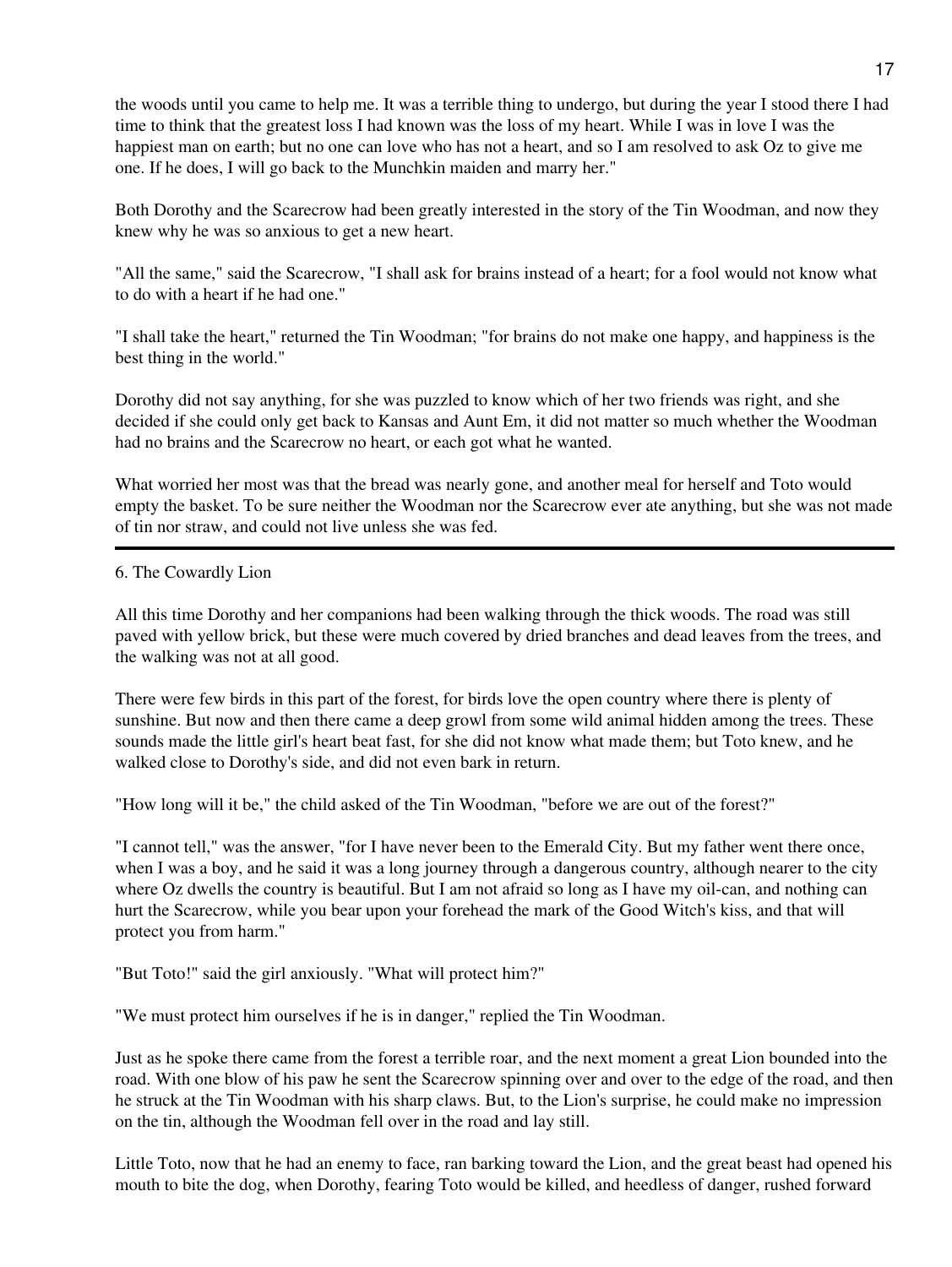and slapped the Lion upon his nose as hard as she could, while she cried out:

"Don't you dare to bite Toto! You ought to be ashamed of yourself, a big beast like you, to bite a poor little dog!"

"I didn't bite him," said the Lion, as he rubbed his nose with his paw where Dorothy had hit it.

"No, but you tried to," she retorted. "You are nothing but a big coward."

"I know it," said the Lion, hanging his head in shame. "I've always known it. But how can I help it?"

"I don't know, I'm sure. To think of your striking a stuffed man, like the poor Scarecrow!"

"Is he stuffed?" asked the Lion in surprise, as he watched her pick up the Scarecrow and set him upon his feet, while she patted him into shape again.

"Of course he's stuffed," replied Dorothy, who was still angry.

"That's why he went over so easily," remarked the Lion. "It astonished me to see him whirl around so. Is the other one stuffed also?"

"No," said Dorothy, "he's made of tin." And she helped the Woodman up again.

"That's why he nearly blunted my claws," said the Lion. "When they scratched against the tin it made a cold shiver run down my back. What is that little animal you are so tender of?"

"He is my dog, Toto," answered Dorothy.

"Is he made of tin, or stuffed?" asked the Lion.

"Neither. He's a--a--a meat dog," said the girl.

"Oh! He's a curious animal and seems remarkably small, now that I look at him. No one would think of biting such a little thing, except a coward like me," continued the Lion sadly.

"What makes you a coward?" asked Dorothy, looking at the great beast in wonder, for he was as big as a small horse.

"It's a mystery," replied the Lion. "I suppose I was born that way. All the other animals in the forest naturally expect me to be brave, for the Lion is everywhere thought to be the King of Beasts. I learned that if I roared very loudly every living thing was frightened and got out of my way. Whenever I've met a man I've been awfully scared; but I just roared at him, and he has always run away as fast as he could go. If the elephants and the tigers and the bears had ever tried to fight me, I should have run myself--I'm such a coward; but just as soon as they hear me roar they all try to get away from me, and of course I let them go."

"But that isn't right. The King of Beasts shouldn't be a coward," said the Scarecrow.

"I know it," returned the Lion, wiping a tear from his eye with the tip of his tail. "It is my great sorrow, and makes my life very unhappy. But whenever there is danger, my heart begins to beat fast."

"Perhaps you have heart disease," said the Tin Woodman.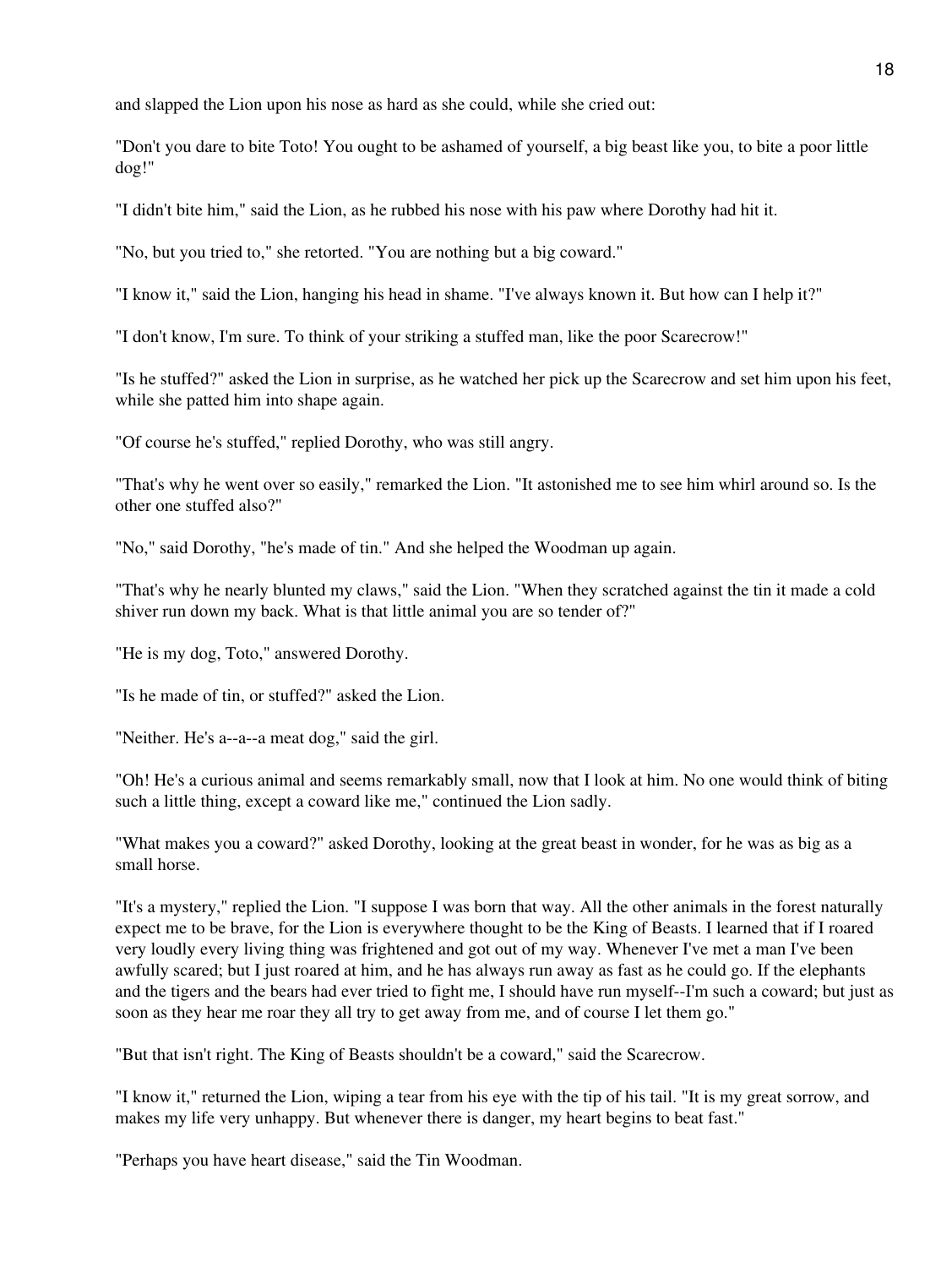"It may be," said the Lion.

"If you have," continued the Tin Woodman, "you ought to be glad, for it proves you have a heart. For my part, I have no heart; so I cannot have heart disease."

"Perhaps," said the Lion thoughtfully, "if I had no heart I should not be a coward."

"Have you brains?" asked the Scarecrow.

"I suppose so. I've never looked to see," replied the Lion.

"I am going to the Great Oz to ask him to give me some," remarked the Scarecrow, "for my head is stuffed with straw."

"And I am going to ask him to give me a heart," said the Woodman.

"And I am going to ask him to send Toto and me back to Kansas," added Dorothy.

"Do you think Oz could give me courage?" asked the Cowardly Lion.

"Just as easily as he could give me brains," said the Scarecrow.

"Or give me a heart," said the Tin Woodman.

"Or send me back to Kansas," said Dorothy.

"Then, if you don't mind, I'll go with you," said the Lion, "for my life is simply unbearable without a bit of courage."

"You will be very welcome," answered Dorothy, "for you will help to keep away the other wild beasts. It seems to me they must be more cowardly than you are if they allow you to scare them so easily."

"They really are," said the Lion, "but that doesn't make me any braver, and as long as I know myself to be a coward I shall be unhappy."

So once more the little company set off upon the journey, the Lion walking with stately strides at Dorothy's side. Toto did not approve this new comrade at first, for he could not forget how nearly he had been crushed between the Lion's great jaws. But after a time he became more at ease, and presently Toto and the Cowardly Lion had grown to be good friends.

During the rest of that day there was no other adventure to mar the peace of their journey. Once, indeed, the Tin Woodman stepped upon a beetle that was crawling along the road, and killed the poor little thing. This made the Tin Woodman very unhappy, for he was always careful not to hurt any living creature; and as he walked along he wept several tears of sorrow and regret. These tears ran slowly down his face and over the hinges of his jaw, and there they rusted. When Dorothy presently asked him a question the Tin Woodman could not open his mouth, for his jaws were tightly rusted together. He became greatly frightened at this and made many motions to Dorothy to relieve him, but she could not understand. The Lion was also puzzled to know what was wrong. But the Scarecrow seized the oil-can from Dorothy's basket and oiled the Woodman's jaws, so that after a few moments he could talk as well as before.

"This will serve me a lesson," said he, "to look where I step. For if I should kill another bug or beetle I should surely cry again, and crying rusts my jaws so that I cannot speak."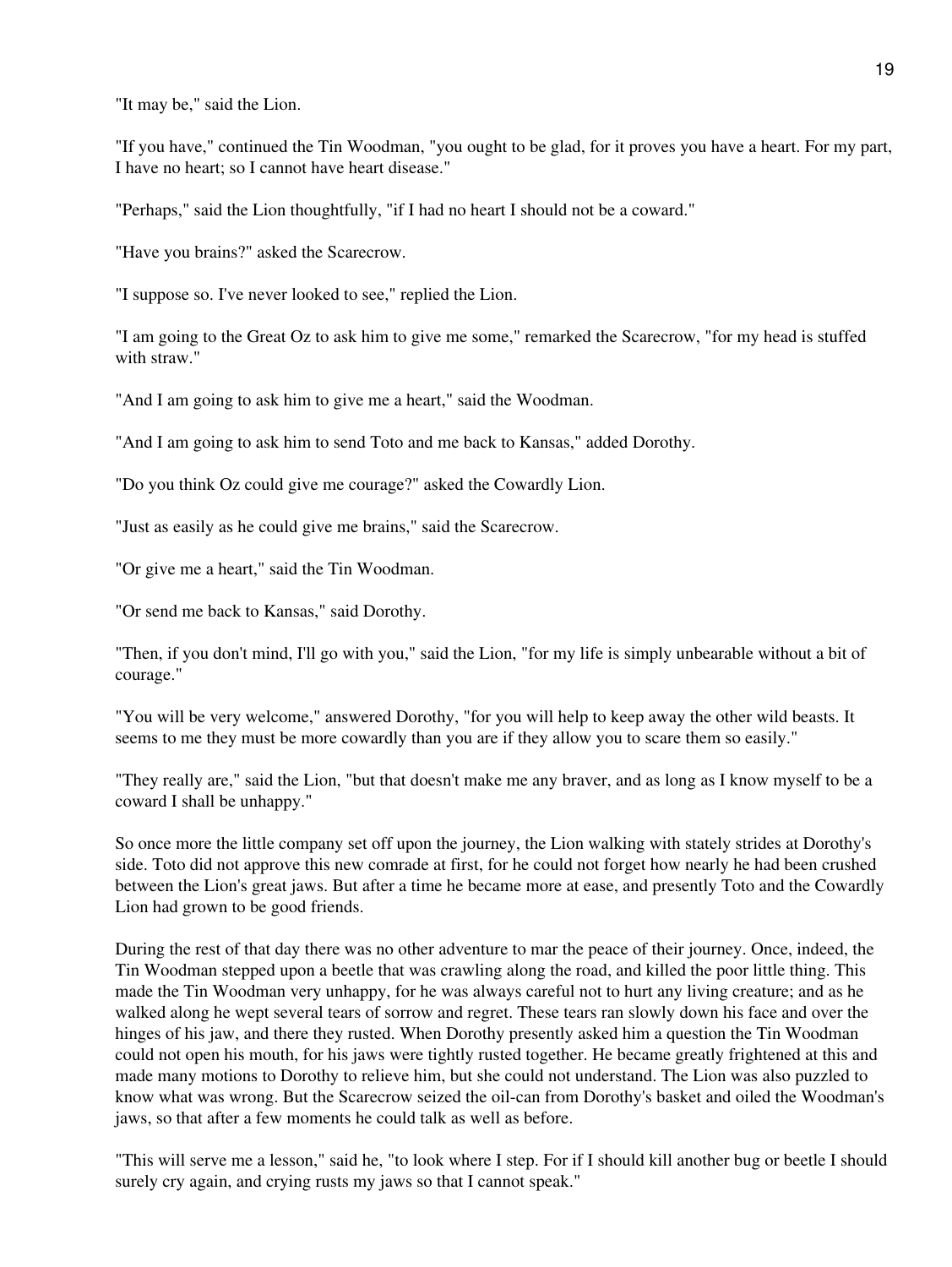Thereafter he walked very carefully, with his eyes on the road, and when he saw a tiny ant toiling by he would step over it, so as not to harm it. The Tin Woodman knew very well he had no heart, and therefore he took great care never to be cruel or unkind to anything.

"You people with hearts," he said, "have something to guide you, and need never do wrong; but I have no heart, and so I must be very careful. When Oz gives me a heart of course I needn't mind so much."

## 7. The Journey to the Great Oz

They were obliged to camp out that night under a large tree in the forest, for there were no houses near. The tree made a good, thick covering to protect them from the dew, and the Tin Woodman chopped a great pile of wood with his axe and Dorothy built a splendid fire that warmed her and made her feel less lonely. She and Toto ate the last of their bread, and now she did not know what they would do for breakfast.

"If you wish," said the Lion, "I will go into the forest and kill a deer for you. You can roast it by the fire, since your tastes are so peculiar that you prefer cooked food, and then you will have a very good breakfast."

"Don't! Please don't," begged the Tin Woodman. "I should certainly weep if you killed a poor deer, and then my jaws would rust again."

But the Lion went away into the forest and found his own supper, and no one ever knew what it was, for he didn't mention it. And the Scarecrow found a tree full of nuts and filled Dorothy's basket with them, so that she would not be hungry for a long time. She thought this was very kind and thoughtful of the Scarecrow, but she laughed heartily at the awkward way in which the poor creature picked up the nuts. His padded hands were so clumsy and the nuts were so small that he dropped almost as many as he put in the basket. But the Scarecrow did not mind how long it took him to fill the basket, for it enabled him to keep away from the fire, as he feared a spark might get into his straw and burn him up. So he kept a good distance away from the flames, and only came near to cover Dorothy with dry leaves when she lay down to sleep. These kept her very snug and warm, and she slept soundly until morning.

When it was daylight, the girl bathed her face in a little rippling brook, and soon after they all started toward the Emerald City.

This was to be an eventful day for the travelers. They had hardly been walking an hour when they saw before them a great ditch that crossed the road and divided the forest as far as they could see on either side. It was a very wide ditch, and when they crept up to the edge and looked into it they could see it was also very deep, and there were many big, jagged rocks at the bottom. The sides were so steep that none of them could climb down, and for a moment it seemed that their journey must end.

"What shall we do?" asked Dorothy despairingly.

"I haven't the faintest idea," said the Tin Woodman, and the Lion shook his shaggy mane and looked thoughtful.

But the Scarecrow said, "We cannot fly, that is certain. Neither can we climb down into this great ditch. Therefore, if we cannot jump over it, we must stop where we are."

"I think I could jump over it," said the Cowardly Lion, after measuring the distance carefully in his mind.

"Then we are all right," answered the Scarecrow, "for you can carry us all over on your back, one at a time."

"Well, I'll try it," said the Lion. "Who will go first?"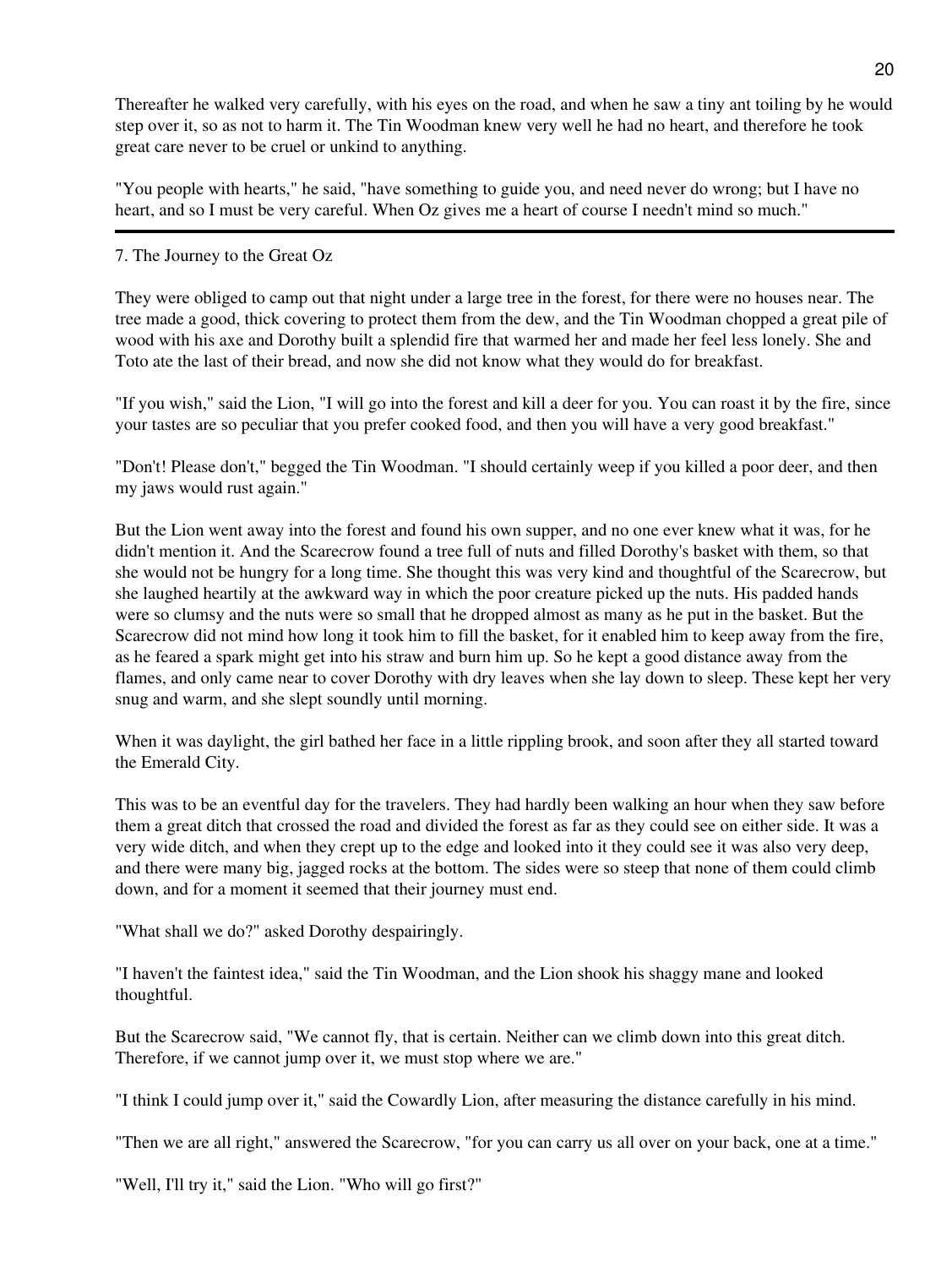"I will," declared the Scarecrow, "for, if you found that you could not jump over the gulf, Dorothy would be killed, or the Tin Woodman badly dented on the rocks below. But if I am on your back it will not matter so much, for the fall would not hurt me at all."

"I am terribly afraid of falling, myself," said the Cowardly Lion, "but I suppose there is nothing to do but try it. So get on my back and we will make the attempt."

The Scarecrow sat upon the Lion's back, and the big beast walked to the edge of the gulf and crouched down.

"Why don't you run and jump?" asked the Scarecrow.

"Because that isn't the way we Lions do these things," he replied. Then giving a great spring, he shot through the air and landed safely on the other side. They were all greatly pleased to see how easily he did it, and after the Scarecrow had got down from his back the Lion sprang across the ditch again.

Dorothy thought she would go next; so she took Toto in her arms and climbed on the Lion's back, holding tightly to his mane with one hand. The next moment it seemed as if she were flying through the air; and then, before she had time to think about it, she was safe on the other side. The Lion went back a third time and got the Tin Woodman, and then they all sat down for a few moments to give the beast a chance to rest, for his great leaps had made his breath short, and he panted like a big dog that has been running too long.

They found the forest very thick on this side, and it looked dark and gloomy. After the Lion had rested they started along the road of yellow brick, silently wondering, each in his own mind, if ever they would come to the end of the woods and reach the bright sunshine again. To add to their discomfort, they soon heard strange noises in the depths of the forest, and the Lion whispered to them that it was in this part of the country that the Kalidahs lived.

"What are the Kalidahs?" asked the girl.

"They are monstrous beasts with bodies like bears and heads like tigers," replied the Lion, "and with claws so long and sharp that they could tear me in two as easily as I could kill Toto. I'm terribly afraid of the Kalidahs."

"I'm not surprised that you are," returned Dorothy. "They must be dreadful beasts."

The Lion was about to reply when suddenly they came to another gulf across the road. But this one was so broad and deep that the Lion knew at once he could not leap across it.

So they sat down to consider what they should do, and after serious thought the Scarecrow said:

"Here is a great tree, standing close to the ditch. If the Tin Woodman can chop it down, so that it will fall to the other side, we can walk across it easily."

"That is a first-rate idea," said the Lion. "One would almost suspect you had brains in your head, instead of straw."

The Woodman set to work at once, and so sharp was his axe that the tree was soon chopped nearly through. Then the Lion put his strong front legs against the tree and pushed with all his might, and slowly the big tree tipped and fell with a crash across the ditch, with its top branches on the other side.

They had just started to cross this queer bridge when a sharp growl made them all look up, and to their horror they saw running toward them two great beasts with bodies like bears and heads like tigers.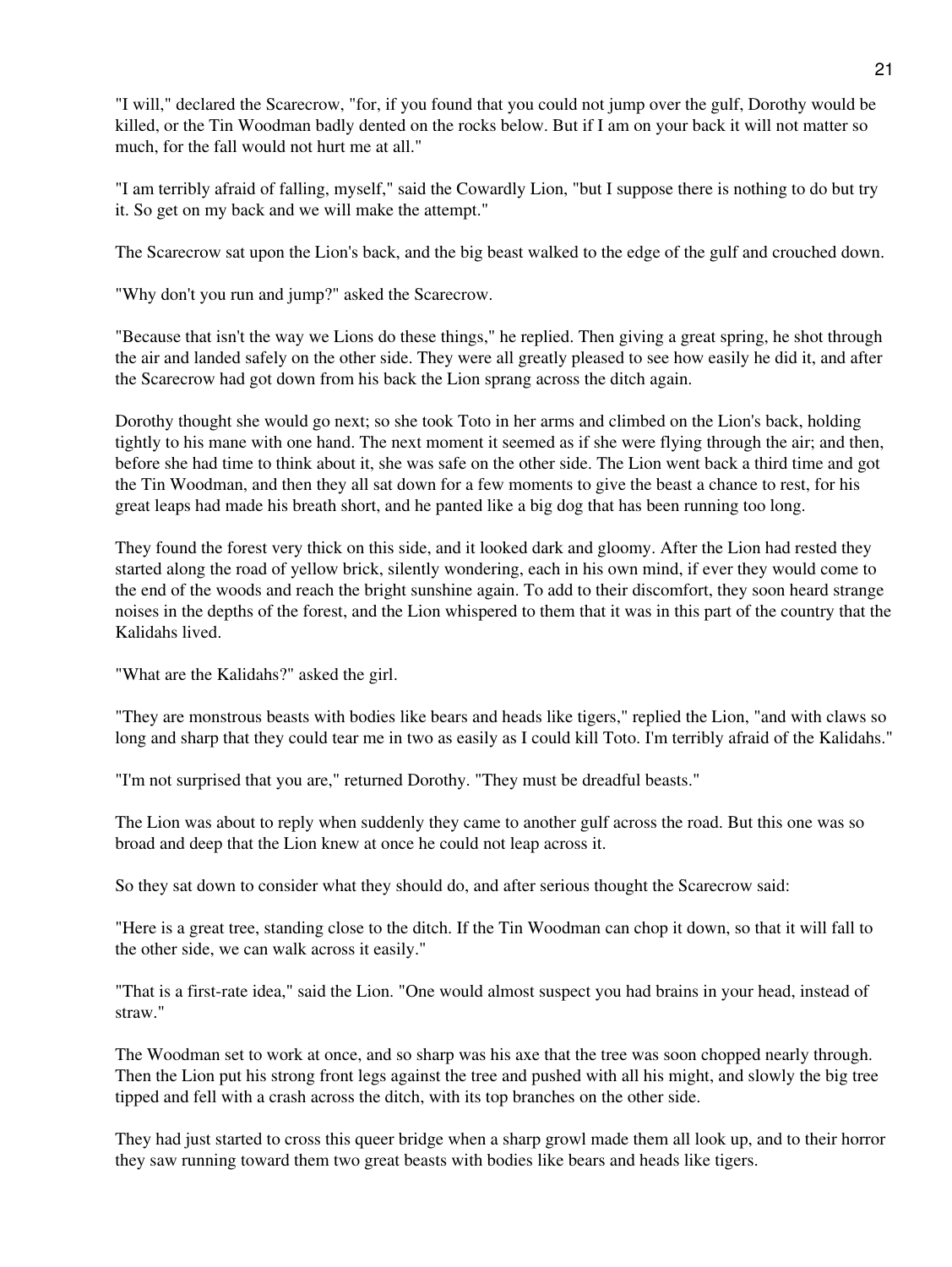"They are the Kalidahs!" said the Cowardly Lion, beginning to tremble.

"Quick!" cried the Scarecrow. "Let us cross over."

So Dorothy went first, holding Toto in her arms, the Tin Woodman followed, and the Scarecrow came next. The Lion, although he was certainly afraid, turned to face the Kalidahs, and then he gave so loud and terrible a roar that Dorothy screamed and the Scarecrow fell over backward, while even the fierce beasts stopped short and looked at him in surprise.

But, seeing they were bigger than the Lion, and remembering that there were two of them and only one of him, the Kalidahs again rushed forward, and the Lion crossed over the tree and turned to see what they would do next. Without stopping an instant the fierce beasts also began to cross the tree. And the Lion said to Dorothy:

"We are lost, for they will surely tear us to pieces with their sharp claws. But stand close behind me, and I will fight them as long as I am alive."

"Wait a minute!" called the Scarecrow. He had been thinking what was best to be done, and now he asked the Woodman to chop away the end of the tree that rested on their side of the ditch. The Tin Woodman began to use his axe at once, and, just as the two Kalidahs were nearly across, the tree fell with a crash into the gulf, carrying the ugly, snarling brutes with it, and both were dashed to pieces on the sharp rocks at the bottom.

"Well," said the Cowardly Lion, drawing a long breath of relief, "I see we are going to live a little while longer, and I am glad of it, for it must be a very uncomfortable thing not to be alive. Those creatures frightened me so badly that my heart is beating yet."

"Ah," said the Tin Woodman sadly, "I wish I had a heart to beat."

This adventure made the travelers more anxious than ever to get out of the forest, and they walked so fast that Dorothy became tired, and had to ride on the Lion's back. To their great joy the trees became thinner the farther they advanced, and in the afternoon they suddenly came upon a broad river, flowing swiftly just before them. On the other side of the water they could see the road of yellow brick running through a beautiful country, with green meadows dotted with bright flowers and all the road bordered with trees hanging full of delicious fruits. They were greatly pleased to see this delightful country before them.

"How shall we cross the river?" asked Dorothy.

"That is easily done," replied the Scarecrow. "The Tin Woodman must build us a raft, so we can float to the other side."

So the Woodman took his axe and began to chop down small trees to make a raft, and while he was busy at this the Scarecrow found on the riverbank a tree full of fine fruit. This pleased Dorothy, who had eaten nothing but nuts all day, and she made a hearty meal of the ripe fruit.

But it takes time to make a raft, even when one is as industrious and untiring as the Tin Woodman, and when night came the work was not done. So they found a cozy place under the trees where they slept well until the morning; and Dorothy dreamed of the Emerald City, and of the good Wizard Oz, who would soon send her back to her own home again.

8. The Deadly Poppy Field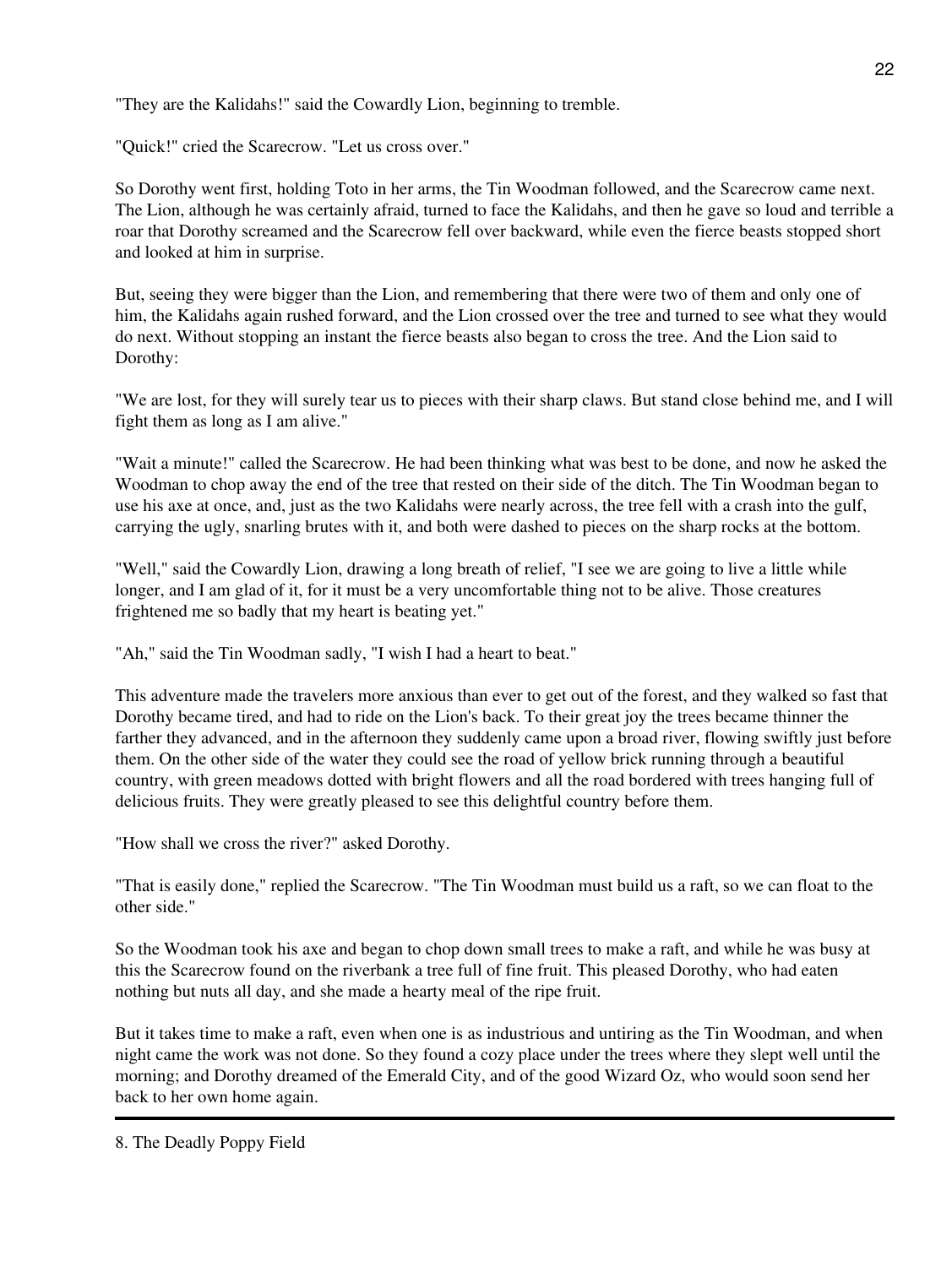Our little party of travelers awakened the next morning refreshed and full of hope, and Dorothy breakfasted like a princess off peaches and plums from the trees beside the river. Behind them was the dark forest they had passed safely through, although they had suffered many discouragements; but before them was a lovely, sunny country that seemed to beckon them on to the Emerald City.

To be sure, the broad river now cut them off from this beautiful land. But the raft was nearly done, and after the Tin Woodman had cut a few more logs and fastened them together with wooden pins, they were ready to start. Dorothy sat down in the middle of the raft and held Toto in her arms. When the Cowardly Lion stepped upon the raft it tipped badly, for he was big and heavy; but the Scarecrow and the Tin Woodman stood upon the other end to steady it, and they had long poles in their hands to push the raft through the water.

They got along quite well at first, but when they reached the middle of the river the swift current swept the raft downstream, farther and farther away from the road of yellow brick. And the water grew so deep that the long poles would not touch the bottom.

"This is bad," said the Tin Woodman, "for if we cannot get to the land we shall be carried into the country of the Wicked Witch of the West, and she will enchant us and make us her slaves."

"And then I should get no brains," said the Scarecrow.

"And I should get no courage," said the Cowardly Lion.

"And I should get no heart," said the Tin Woodman.

"And I should never get back to Kansas," said Dorothy.

"We must certainly get to the Emerald City if we can," the Scarecrow continued, and he pushed so hard on his long pole that it stuck fast in the mud at the bottom of the river. Then, before he could pull it out again--or let go--the raft was swept away, and the poor Scarecrow left clinging to the pole in the middle of the river.

"Good-bye!" he called after them, and they were very sorry to leave him. Indeed, the Tin Woodman began to cry, but fortunately remembered that he might rust, and so dried his tears on Dorothy's apron.

Of course this was a bad thing for the Scarecrow.

"I am now worse off than when I first met Dorothy," he thought. "Then, I was stuck on a pole in a cornfield, where I could make-believe scare the crows, at any rate. But surely there is no use for a Scarecrow stuck on a pole in the middle of a river. I am afraid I shall never have any brains, after all!"

Down the stream the raft floated, and the poor Scarecrow was left far behind. Then the Lion said:

"Something must be done to save us. I think I can swim to the shore and pull the raft after me, if you will only hold fast to the tip of my tail."

So he sprang into the water, and the Tin Woodman caught fast hold of his tail. Then the Lion began to swim with all his might toward the shore. It was hard work, although he was so big; but by and by they were drawn out of the current, and then Dorothy took the Tin Woodman's long pole and helped push the raft to the land.

They were all tired out when they reached the shore at last and stepped off upon the pretty green grass, and they also knew that the stream had carried them a long way past the road of yellow brick that led to the Emerald City.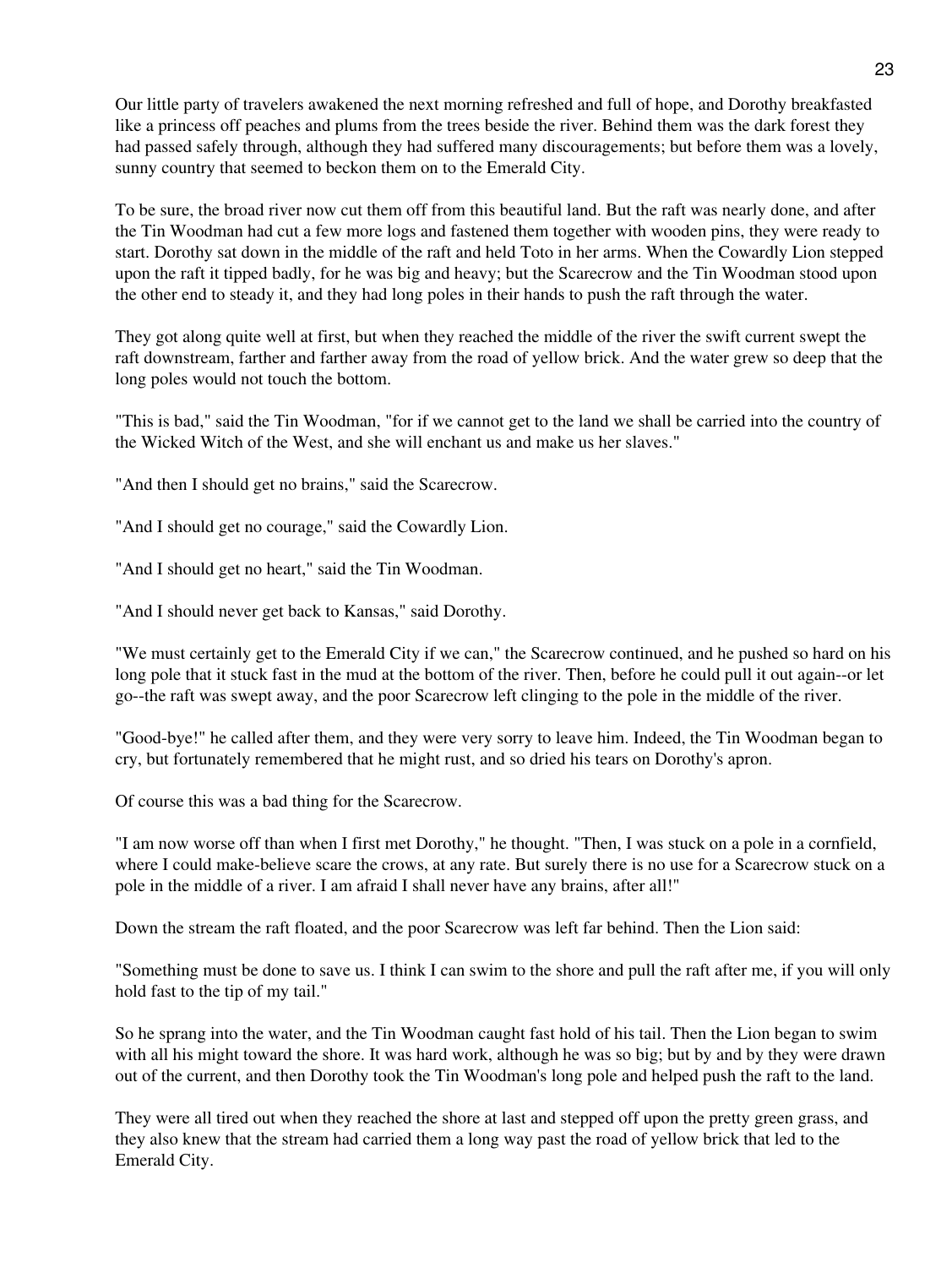"What shall we do now?" asked the Tin Woodman, as the Lion lay down on the grass to let the sun dry him.

"We must get back to the road, in some way," said Dorothy.

"The best plan will be to walk along the riverbank until we come to the road again," remarked the Lion.

So, when they were rested, Dorothy picked up her basket and they started along the grassy bank, to the road from which the river had carried them. It was a lovely country, with plenty of flowers and fruit trees and sunshine to cheer them, and had they not felt so sorry for the poor Scarecrow, they could have been very happy.

They walked along as fast as they could, Dorothy only stopping once to pick a beautiful flower; and after a time the Tin Woodman cried out: "Look!"

Then they all looked at the river and saw the Scarecrow perched upon his pole in the middle of the water, looking very lonely and sad.

"What can we do to save him?" asked Dorothy.

The Lion and the Woodman both shook their heads, for they did not know. So they sat down upon the bank and gazed wistfully at the Scarecrow until a Stork flew by, who, upon seeing them, stopped to rest at the water's edge.

"Who are you and where are you going?" asked the Stork.

"I am Dorothy," answered the girl, "and these are my friends, the Tin Woodman and the Cowardly Lion; and we are going to the Emerald City."

"This isn't the road," said the Stork, as she twisted her long neck and looked sharply at the queer party.

"I know it," returned Dorothy, "but we have lost the Scarecrow, and are wondering how we shall get him again."

"Where is he?" asked the Stork.

"Over there in the river," answered the little girl.

"If he wasn't so big and heavy I would get him for you," remarked the Stork.

"He isn't heavy a bit," said Dorothy eagerly, "for he is stuffed with straw; and if you will bring him back to us, we shall thank you ever and ever so much."

"Well, I'll try," said the Stork, "but if I find he is too heavy to carry I shall have to drop him in the river again."

So the big bird flew into the air and over the water till she came to where the Scarecrow was perched upon his pole. Then the Stork with her great claws grabbed the Scarecrow by the arm and carried him up into the air and back to the bank, where Dorothy and the Lion and the Tin Woodman and Toto were sitting.

When the Scarecrow found himself among his friends again, he was so happy that he hugged them all, even the Lion and Toto; and as they walked along he sang "Tol-de-ri-de-oh!" at every step, he felt so gay.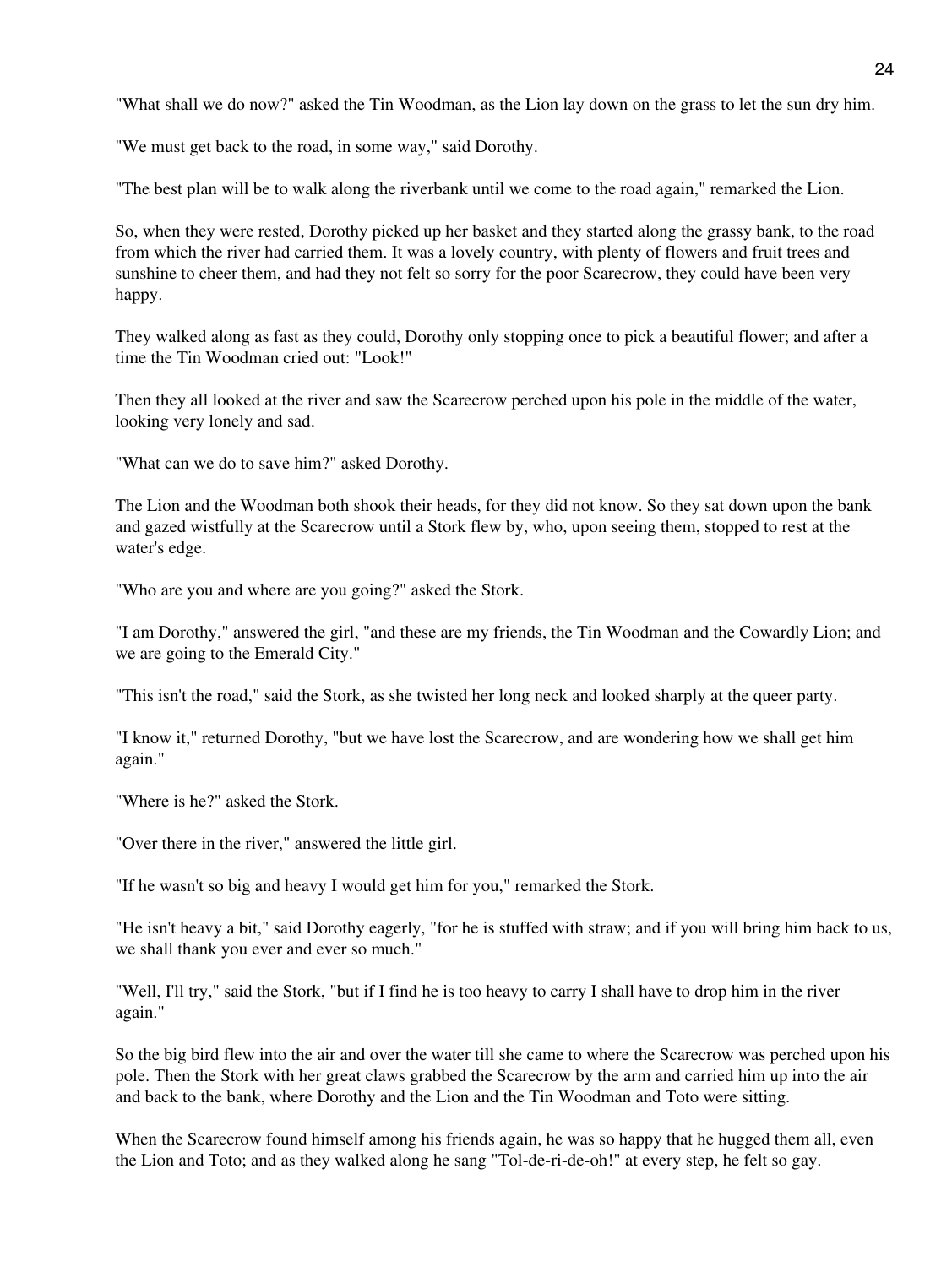"I was afraid I should have to stay in the river forever," he said, "but the kind Stork saved me, and if I ever get any brains I shall find the Stork again and do her some kindness in return."

"That's all right," said the Stork, who was flying along beside them. "I always like to help anyone in trouble. But I must go now, for my babies are waiting in the nest for me. I hope you will find the Emerald City and that Oz will help you."

"Thank you," replied Dorothy, and then the kind Stork flew into the air and was soon out of sight.

They walked along listening to the singing of the brightly colored birds and looking at the lovely flowers which now became so thick that the ground was carpeted with them. There were big yellow and white and blue and purple blossoms, besides great clusters of scarlet poppies, which were so brilliant in color they almost dazzled Dorothy's eyes.

"Aren't they beautiful?" the girl asked, as she breathed in the spicy scent of the bright flowers.

"I suppose so," answered the Scarecrow. "When I have brains, I shall probably like them better."

"If I only had a heart, I should love them," added the Tin Woodman.

"I always did like flowers," said the Lion. "They of seem so helpless and frail. But there are none in the forest so bright as these."

They now came upon more and more of the big scarlet poppies, and fewer and fewer of the other flowers; and soon they found themselves in the midst of a great meadow of poppies. Now it is well known that when there are many of these flowers together their odor is so powerful that anyone who breathes it falls asleep, and if the sleeper is not carried away from the scent of the flowers, he sleeps on and on forever. But Dorothy did not know this, nor could she get away from the bright red flowers that were everywhere about; so presently her eyes grew heavy and she felt she must sit down to rest and to sleep.

But the Tin Woodman would not let her do this.

"We must hurry and get back to the road of yellow brick before dark," he said; and the Scarecrow agreed with him. So they kept walking until Dorothy could stand no longer. Her eyes closed in spite of herself and she forgot where she was and fell among the poppies, fast asleep.

"What shall we do?" asked the Tin Woodman.

"If we leave her here she will die," said the Lion. "The smell of the flowers is killing us all. I myself can scarcely keep my eyes open, and the dog is asleep already."

It was true; Toto had fallen down beside his little mistress. But the Scarecrow and the Tin Woodman, not being made of flesh, were not troubled by the scent of the flowers.

"Run fast," said the Scarecrow to the Lion, "and get out of this deadly flower bed as soon as you can. We will bring the little girl with us, but if you should fall asleep you are too big to be carried."

So the Lion aroused himself and bounded forward as fast as he could go. In a moment he was out of sight.

"Let us make a chair with our hands and carry her," said the Scarecrow. So they picked up Toto and put the dog in Dorothy's lap, and then they made a chair with their hands for the seat and their arms for the arms and carried the sleeping girl between them through the flowers.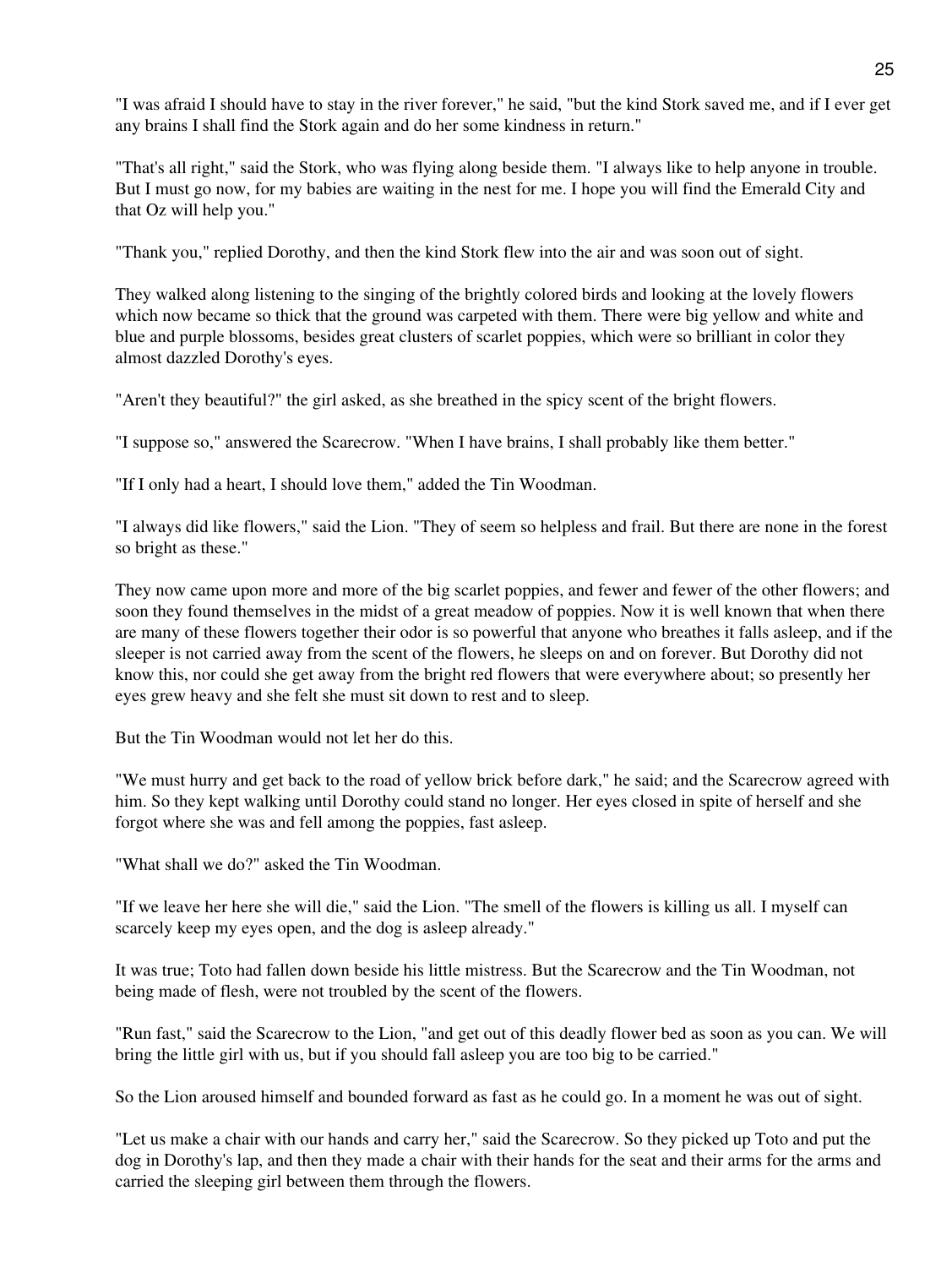On and on they walked, and it seemed that the great carpet of deadly flowers that surrounded them would never end. They followed the bend of the river, and at last came upon their friend the Lion, lying fast asleep among the poppies. The flowers had been too strong for the huge beast and he had given up at last, and fallen only a short distance from the end of the poppy bed, where the sweet grass spread in beautiful green fields before them.

"We can do nothing for him," said the Tin Woodman, sadly; "for he is much too heavy to lift. We must leave him here to sleep on forever, and perhaps he will dream that he has found courage at last."

"I'm sorry," said the Scarecrow. "The Lion was a very good comrade for one so cowardly. But let us go on."

They carried the sleeping girl to a pretty spot beside the river, far enough from the poppy field to prevent her breathing any more of the poison of the flowers, and here they laid her gently on the soft grass and waited for the fresh breeze to waken her.

9. The Queen of the Field Mice

"We cannot be far from the road of yellow brick, now," remarked the Scarecrow, as he stood beside the girl, "for we have come nearly as far as the river carried us away."

The Tin Woodman was about to reply when he heard a low growl, and turning his head (which worked beautifully on hinges) he saw a strange beast come bounding over the grass toward them. It was, indeed, a great yellow Wildcat, and the Woodman thought it must be chasing something, for its ears were lying close to its head and its mouth was wide open, showing two rows of ugly teeth, while its red eyes glowed like balls of fire. As it came nearer the Tin Woodman saw that running before the beast was a little gray field mouse, and although he had no heart he knew it was wrong for the Wildcat to try to kill such a pretty, harmless creature.

So the Woodman raised his axe, and as the Wildcat ran by he gave it a quick blow that cut the beast's head clean off from its body, and it rolled over at his feet in two pieces.

The field mouse, now that it was freed from its enemy, stopped short; and coming slowly up to the Woodman it said, in a squeaky little voice:

"Oh, thank you! Thank you ever so much for saving my life."

"Don't speak of it, I beg of you," replied the Woodman. "I have no heart, you know, so I am careful to help all those who may need a friend, even if it happens to be only a mouse."

"Only a mouse!" cried the little animal, indignantly. "Why, I am a Queen--the Queen of all the Field Mice!"

"Oh, indeed," said the Woodman, making a bow.

"Therefore you have done a great deed, as well as a brave one, in saving my life," added the Queen.

At that moment several mice were seen running up as fast as their little legs could carry them, and when they saw their Queen they exclaimed:

"Oh, your Majesty, we thought you would be killed! How did you manage to escape the great Wildcat?" They all bowed so low to the little Queen that they almost stood upon their heads.

"This funny tin man," she answered, "killed the Wildcat and saved my life. So hereafter you must all serve him, and obey his slightest wish."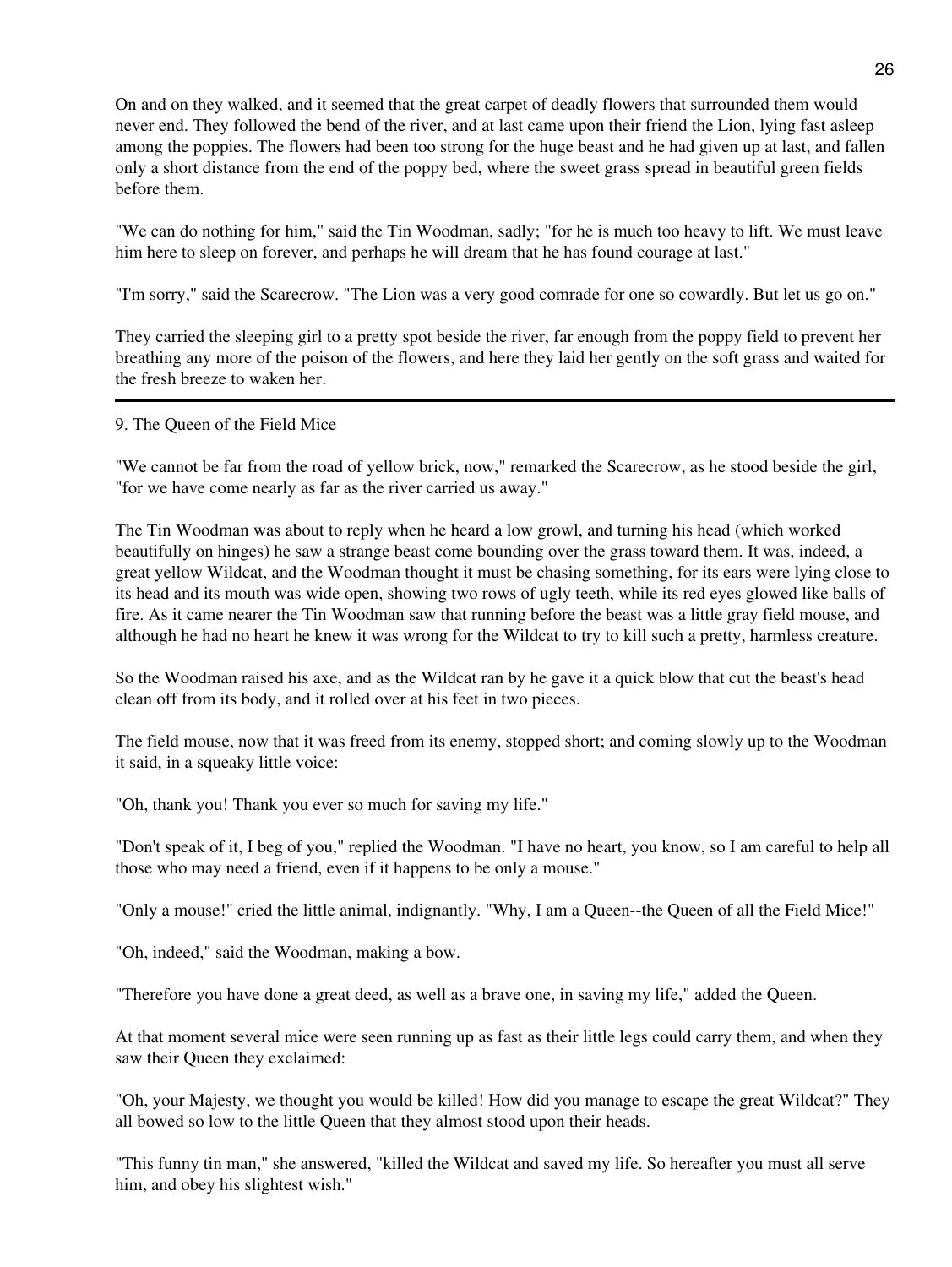"We will!" cried all the mice, in a shrill chorus. And then they scampered in all directions, for Toto had awakened from his sleep, and seeing all these mice around him he gave one bark of delight and jumped right into the middle of the group. Toto had always loved to chase mice when he lived in Kansas, and he saw no harm in it.

But the Tin Woodman caught the dog in his arms and held him tight, while he called to the mice, "Come back! Come back! Toto shall not hurt you."

At this the Queen of the Mice stuck her head out from underneath a clump of grass and asked, in a timid voice, "Are you sure he will not bite us?"

"I will not let him," said the Woodman; "so do not be afraid."

One by one the mice came creeping back, and Toto did not bark again, although he tried to get out of the Woodman's arms, and would have bitten him had he not known very well he was made of tin. Finally one of the biggest mice spoke.

"Is there anything we can do," it asked, "to repay you for saving the life of our Queen?"

"Nothing that I know of," answered the Woodman; but the Scarecrow, who had been trying to think, but could not because his head was stuffed with straw, said, quickly, "Oh, yes; you can save our friend, the Cowardly Lion, who is asleep in the poppy bed."

"A Lion!" cried the little Queen. "Why, he would eat us all up."

"Oh, no," declared the Scarecrow; "this Lion is a coward."

"Really?" asked the Mouse.

"He says so himself," answered the Scarecrow, "and he would never hurt anyone who is our friend. If you will help us to save him I promise that he shall treat you all with kindness."

"Very well," said the Queen, "we trust you. But what shall we do?"

"Are there many of these mice which call you Queen and are willing to obey you?"

"Oh, yes; there are thousands," she replied.

"Then send for them all to come here as soon as possible, and let each one bring a long piece of string."

The Queen turned to the mice that attended her and told them to go at once and get all her people. As soon as they heard her orders they ran away in every direction as fast as possible.

"Now," said the Scarecrow to the Tin Woodman, "you must go to those trees by the riverside and make a truck that will carry the Lion."

So the Woodman went at once to the trees and began to work; and he soon made a truck out of the limbs of trees, from which he chopped away all the leaves and branches. He fastened it together with wooden pegs and made the four wheels out of short pieces of a big tree trunk. So fast and so well did he work that by the time the mice began to arrive the truck was all ready for them.

They came from all directions, and there were thousands of them: big mice and little mice and middle-sized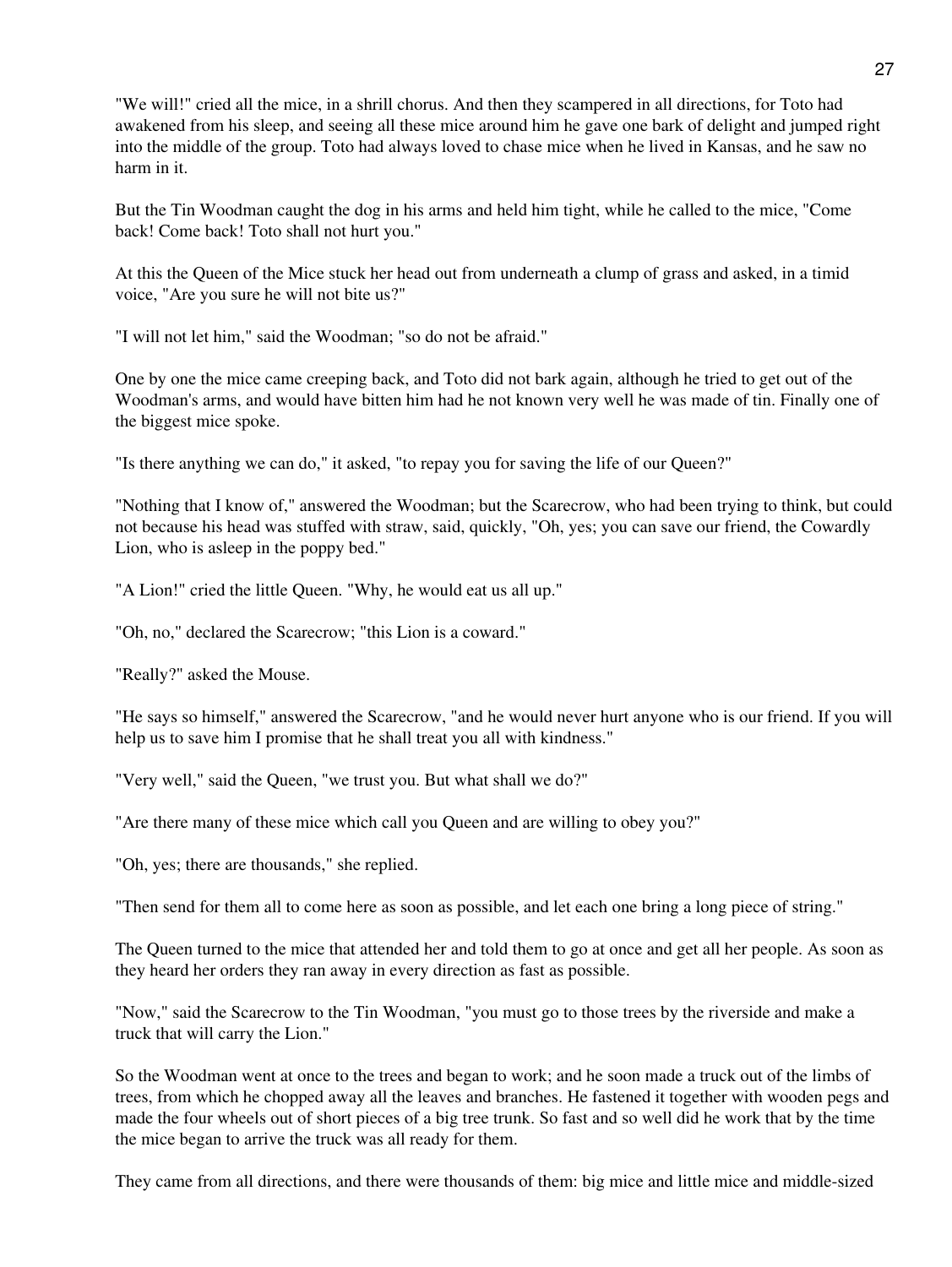mice; and each one brought a piece of string in his mouth. It was about this time that Dorothy woke from her long sleep and opened her eyes. She was greatly astonished to find herself lying upon the grass, with thousands of mice standing around and looking at her timidly. But the Scarecrow told her about everything, and turning to the dignified little Mouse, he said:

"Permit me to introduce to you her Majesty, the Queen."

Dorothy nodded gravely and the Queen made a curtsy, after which she became quite friendly with the little girl.

The Scarecrow and the Woodman now began to fasten the mice to the truck, using the strings they had brought. One end of a string was tied around the neck of each mouse and the other end to the truck. Of course the truck was a thousand times bigger than any of the mice who were to draw it; but when all the mice had been harnessed, they were able to pull it quite easily. Even the Scarecrow and the Tin Woodman could sit on it, and were drawn swiftly by their queer little horses to the place where the Lion lay asleep.

After a great deal of hard work, for the Lion was heavy, they managed to get him up on the truck. Then the Queen hurriedly gave her people the order to start, for she feared if the mice stayed among the poppies too long they also would fall asleep.

At first the little creatures, many though they were, could hardly stir the heavily loaded truck; but the Woodman and the Scarecrow both pushed from behind, and they got along better. Soon they rolled the Lion out of the poppy bed to the green fields, where he could breathe the sweet, fresh air again, instead of the poisonous scent of the flowers.

Dorothy came to meet them and thanked the little mice warmly for saving her companion from death. She had grown so fond of the big Lion she was glad he had been rescued.

Then the mice were unharnessed from the truck and scampered away through the grass to their homes. The Queen of the Mice was the last to leave.

"If ever you need us again," she said, "come out into the field and call, and we shall hear you and come to your assistance. Good-bye!"

"Good-bye!" they all answered, and away the Queen ran, while Dorothy held Toto tightly lest he should run after her and frighten her.

After this they sat down beside the Lion until he should awaken; and the Scarecrow brought Dorothy some fruit from a tree near by, which she ate for her dinner.

10. The Guardian of the Gate

It was some time before the Cowardly Lion awakened, for he had lain among the poppies a long while, breathing in their deadly fragrance; but when he did open his eyes and roll off the truck he was very glad to find himself still alive.

"I ran as fast as I could," he said, sitting down and yawning, "but the flowers were too strong for me. How did you get me out?"

Then they told him of the field mice, and how they had generously saved him from death; and the Cowardly Lion laughed, and said: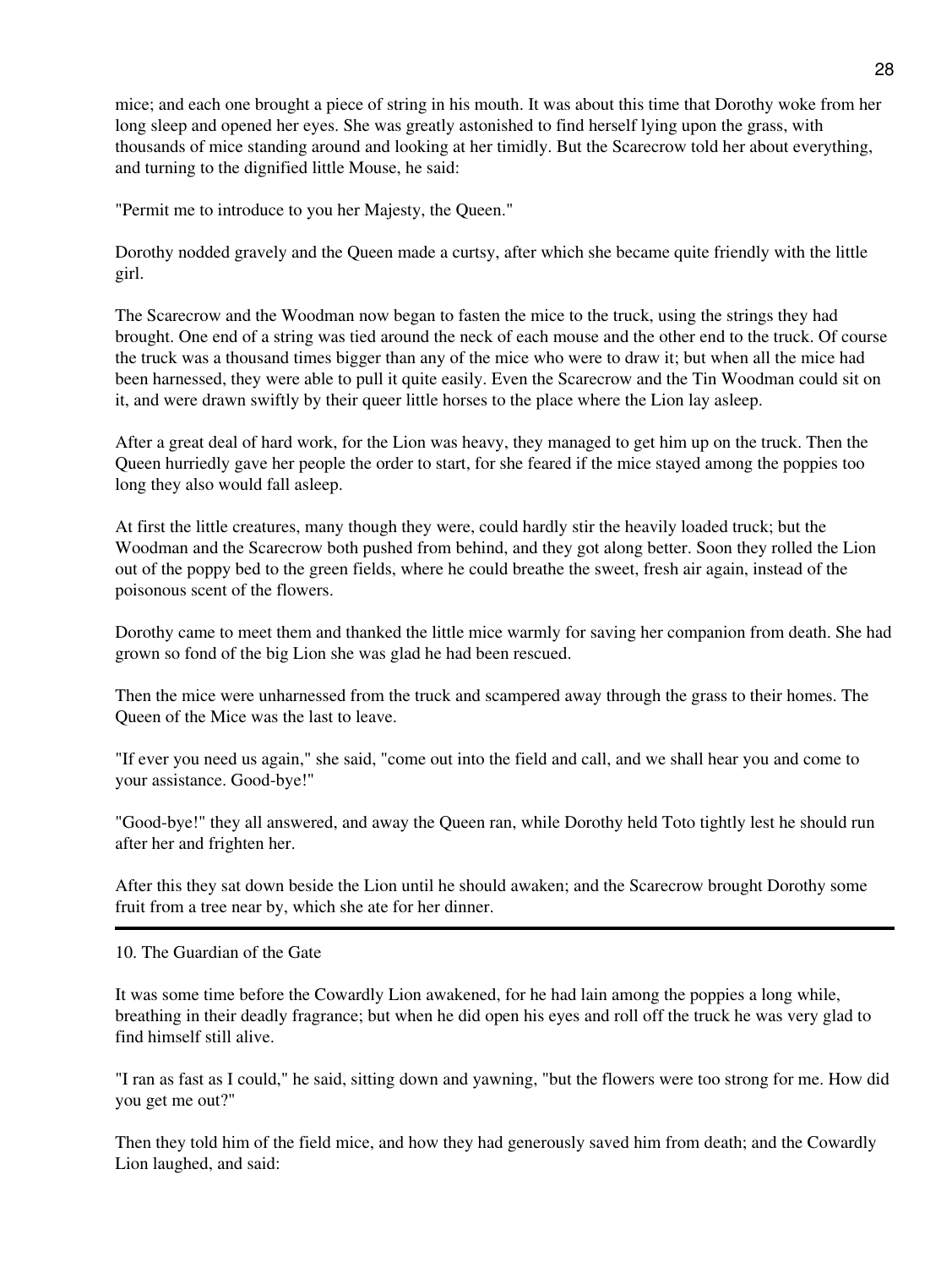"I have always thought myself very big and terrible; yet such little things as flowers came near to killing me, and such small animals as mice have saved my life. How strange it all is! But, comrades, what shall we do now?"

"We must journey on until we find the road of yellow brick again," said Dorothy, "and then we can keep on to the Emerald City."

So, the Lion being fully refreshed, and feeling quite himself again, they all started upon the journey, greatly enjoying the walk through the soft, fresh grass; and it was not long before they reached the road of yellow brick and turned again toward the Emerald City where the Great Oz dwelt.

The road was smooth and well paved, now, and the country about was beautiful, so that the travelers rejoiced in leaving the forest far behind, and with it the many dangers they had met in its gloomy shades. Once more they could see fences built beside the road; but these were painted green, and when they came to a small house, in which a farmer evidently lived, that also was painted green. They passed by several of these houses during the afternoon, and sometimes people came to the doors and looked at them as if they would like to ask questions; but no one came near them nor spoke to them because of the great Lion, of which they were very much afraid. The people were all dressed in clothing of a lovely emerald-green color and wore peaked hats like those of the Munchkins.

"This must be the Land of Oz," said Dorothy, "and we are surely getting near the Emerald City."

"Yes," answered the Scarecrow. "Everything is green here, while in the country of the Munchkins blue was the favorite color. But the people do not seem to be as friendly as the Munchkins, and I'm afraid we shall be unable to find a place to pass the night."

"I should like something to eat besides fruit," said the girl, "and I'm sure Toto is nearly starved. Let us stop at the next house and talk to the people."

So, when they came to a good-sized farmhouse, Dorothy walked boldly up to the door and knocked.

A woman opened it just far enough to look out, and said, "What do you want, child, and why is that great Lion with you?"

"We wish to pass the night with you, if you will allow us," answered Dorothy; "and the Lion is my friend and comrade, and would not hurt you for the world."

"Is he tame?" asked the woman, opening the door a little wider.

"Oh, yes," said the girl, "and he is a great coward, too. He will be more afraid of you than you are of him."

"Well," said the woman, after thinking it over and taking another peep at the Lion, "if that is the case you may come in, and I will give you some supper and a place to sleep."

So they all entered the house, where there were, besides the woman, two children and a man. The man had hurt his leg, and was lying on the couch in a corner. They seemed greatly surprised to see so strange a company, and while the woman was busy laying the table the man asked:

"Where are you all going?"

"To the Emerald City," said Dorothy, "to see the Great Oz."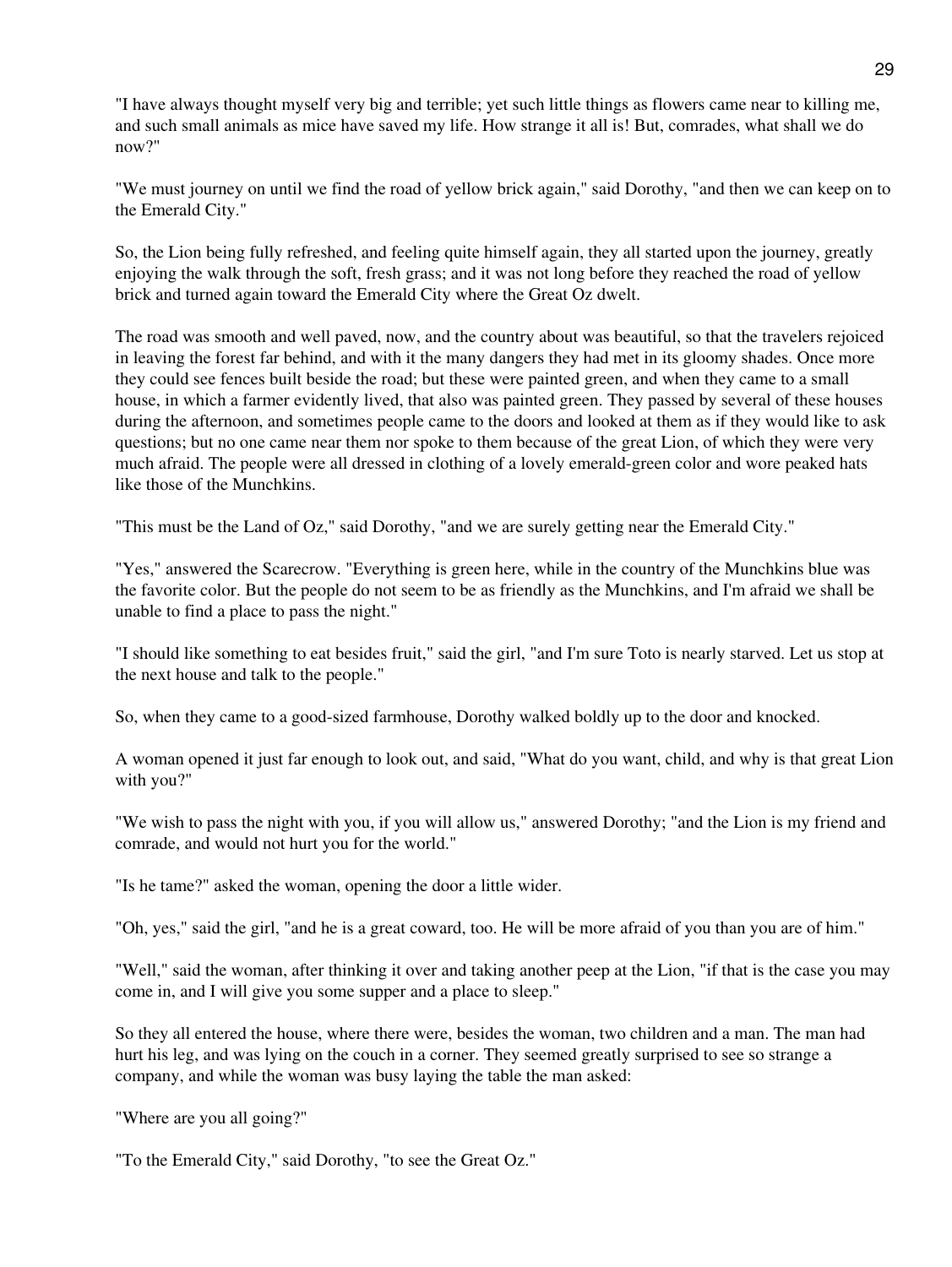"Oh, indeed!" exclaimed the man. "Are you sure that Oz will see you?"

"Why not?" she replied.

"Why, it is said that he never lets anyone come into his presence. I have been to the Emerald City many times, and it is a beautiful and wonderful place; but I have never been permitted to see the Great Oz, nor do I know of any living person who has seen him."

"Does he never go out?" asked the Scarecrow.

"Never. He sits day after day in the great Throne Room of his Palace, and even those who wait upon him do not see him face to face."

"What is he like?" asked the girl.

"That is hard to tell," said the man thoughtfully. "You see, Oz is a Great Wizard, and can take on any form he wishes. So that some say he looks like a bird; and some say he looks like an elephant; and some say he looks like a cat. To others he appears as a beautiful fairy, or a brownie, or in any other form that pleases him. But who the real Oz is, when he is in his own form, no living person can tell."

"That is very strange," said Dorothy, "but we must try, in some way, to see him, or we shall have made our journey for nothing."

"Why do you wish to see the terrible Oz?" asked the man.

"I want him to give me some brains," said the Scarecrow eagerly.

"Oh, Oz could do that easily enough," declared the man. "He has more brains than he needs."

"And I want him to give me a heart," said the Tin Woodman.

"That will not trouble him," continued the man, "for Oz has a large collection of hearts, of all sizes and shapes."

"And I want him to give me courage," said the Cowardly Lion.

"Oz keeps a great pot of courage in his Throne Room," said the man, "which he has covered with a golden plate, to keep it from running over. He will be glad to give you some."

"And I want him to send me back to Kansas," said Dorothy.

"Where is Kansas?" asked the man, with surprise.

"I don't know," replied Dorothy sorrowfully, "but it is my home, and I'm sure it's somewhere."

"Very likely. Well, Oz can do anything; so I suppose he will find Kansas for you. But first you must get to see him, and that will be a hard task; for the Great Wizard does not like to see anyone, and he usually has his own way. But what do YOU want?" he continued, speaking to Toto. Toto only wagged his tail; for, strange to say, he could not speak.

The woman now called to them that supper was ready, so they gathered around the table and Dorothy ate some delicious porridge and a dish of scrambled eggs and a plate of nice white bread, and enjoyed her meal.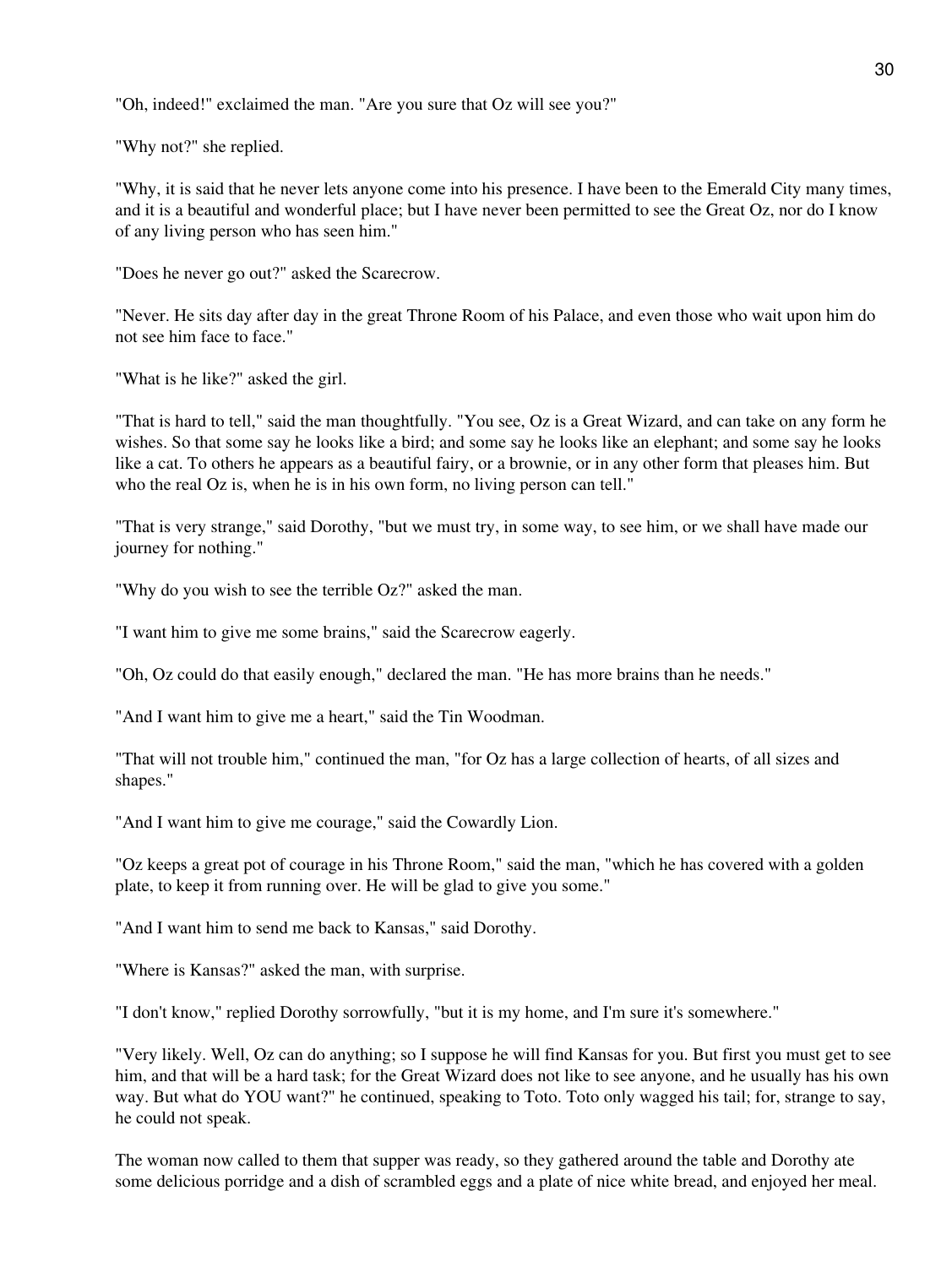The Lion ate some of the porridge, but did not care for it, saying it was made from oats and oats were food for horses, not for lions. The Scarecrow and the Tin Woodman ate nothing at all. Toto ate a little of everything, and was glad to get a good supper again.

The woman now gave Dorothy a bed to sleep in, and Toto lay down beside her, while the Lion guarded the door of her room so she might not be disturbed. The Scarecrow and the Tin Woodman stood up in a corner and kept quiet all night, although of course they could not sleep.

The next morning, as soon as the sun was up, they started on their way, and soon saw a beautiful green glow in the sky just before them.

"That must be the Emerald City," said Dorothy.

As they walked on, the green glow became brighter and brighter, and it seemed that at last they were nearing the end of their travels. Yet it was afternoon before they came to the great wall that surrounded the City. It was high and thick and of a bright green color.

In front of them, and at the end of the road of yellow brick, was a big gate, all studded with emeralds that glittered so in the sun that even the painted eyes of the Scarecrow were dazzled by their brilliancy.

There was a bell beside the gate, and Dorothy pushed the button and heard a silvery tinkle sound within. Then the big gate swung slowly open, and they all passed through and found themselves in a high arched room, the walls of which glistened with countless emeralds.

Before them stood a little man about the same size as the Munchkins. He was clothed all in green, from his head to his feet, and even his skin was of a greenish tint. At his side was a large green box.

When he saw Dorothy and her companions the man asked, "What do you wish in the Emerald City?"

"We came here to see the Great Oz," said Dorothy.

The man was so surprised at this answer that he sat down to think it over.

"It has been many years since anyone asked me to see Oz," he said, shaking his head in perplexity. "He is powerful and terrible, and if you come on an idle or foolish errand to bother the wise reflections of the Great Wizard, he might be angry and destroy you all in an instant."

"But it is not a foolish errand, nor an idle one," replied the Scarecrow; "it is important. And we have been told that Oz is a good Wizard."

"So he is," said the green man, "and he rules the Emerald City wisely and well. But to those who are not honest, or who approach him from curiosity, he is most terrible, and few have ever dared ask to see his face. I am the Guardian of the Gates, and since you demand to see the Great Oz I must take you to his Palace. But first you must put on the spectacles."

"Why?" asked Dorothy.

"Because if you did not wear spectacles the brightness and glory of the Emerald City would blind you. Even those who live in the City must wear spectacles night and day. They are all locked on, for Oz so ordered it when the City was first built, and I have the only key that will unlock them."

He opened the big box, and Dorothy saw that it was filled with spectacles of every size and shape. All of them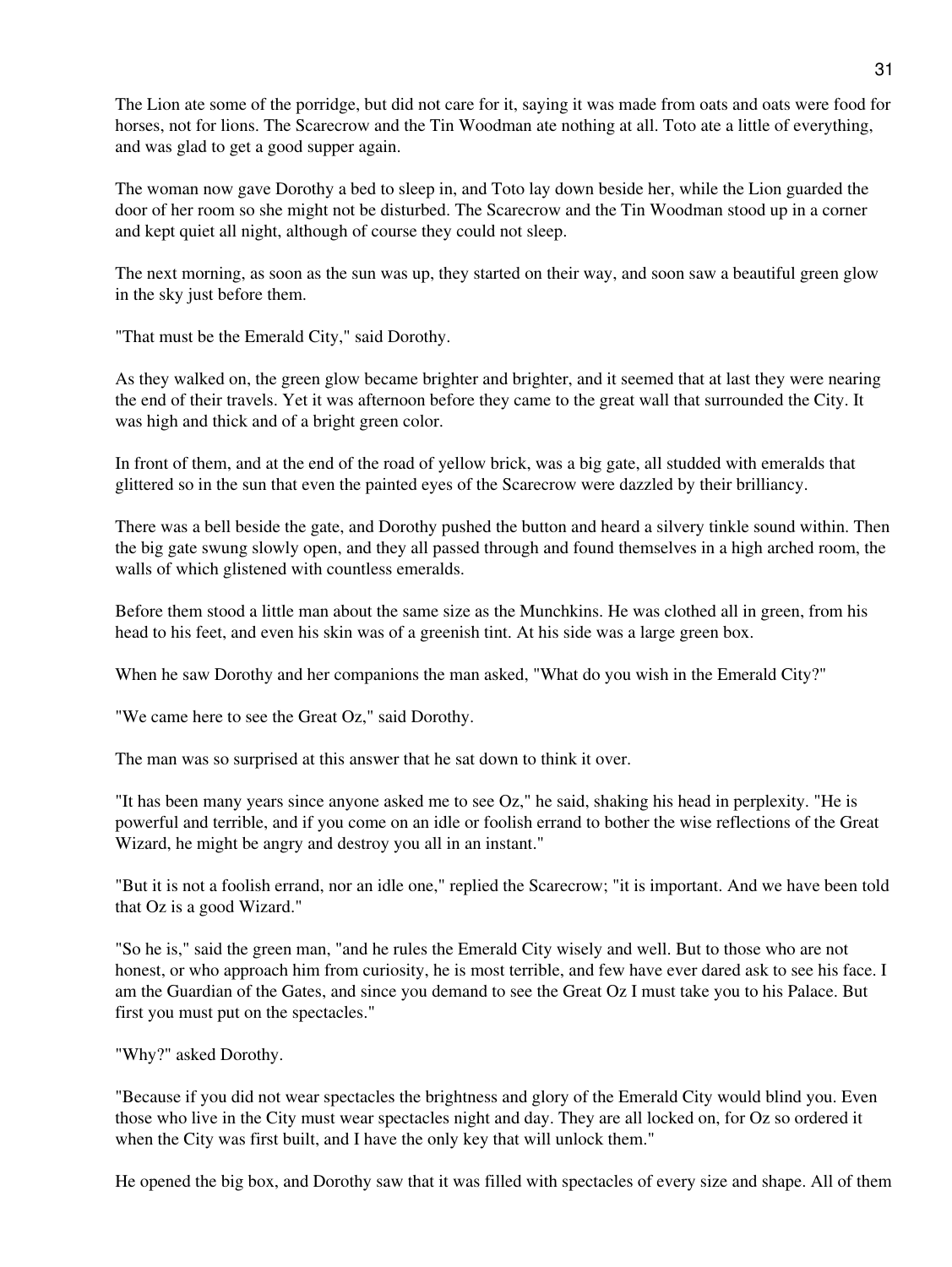had green glasses in them. The Guardian of the Gates found a pair that would just fit Dorothy and put them over her eyes. There were two golden bands fastened to them that passed around the back of her head, where they were locked together by a little key that was at the end of a chain the Guardian of the Gates wore around his neck. When they were on, Dorothy could not take them off had she wished, but of course she did not wish to be blinded by the glare of the Emerald City, so she said nothing.

Then the green man fitted spectacles for the Scarecrow and the Tin Woodman and the Lion, and even on little Toto; and all were locked fast with the key.

Then the Guardian of the Gates put on his own glasses and told them he was ready to show them to the Palace. Taking a big golden key from a peg on the wall, he opened another gate, and they all followed him through the portal into the streets of the Emerald City.

### 11. The Wonderful City of Oz

Even with eyes protected by the green spectacles, Dorothy and her friends were at first dazzled by the brilliancy of the wonderful City. The streets were lined with beautiful houses all built of green marble and studded everywhere with sparkling emeralds. They walked over a pavement of the same green marble, and where the blocks were joined together were rows of emeralds, set closely, and glittering in the brightness of the sun. The window panes were of green glass; even the sky above the City had a green tint, and the rays of the sun were green.

There were many people--men, women, and children--walking about, and these were all dressed in green clothes and had greenish skins. They looked at Dorothy and her strangely assorted company with wondering eyes, and the children all ran away and hid behind their mothers when they saw the Lion; but no one spoke to them. Many shops stood in the street, and Dorothy saw that everything in them was green. Green candy and green pop corn were offered for sale, as well as green shoes, green hats, and green clothes of all sorts. At one place a man was selling green lemonade, and when the children bought it Dorothy could see that they paid for it with green pennies.

There seemed to be no horses nor animals of any kind; the men carried things around in little green carts, which they pushed before them. Everyone seemed happy and contented and prosperous.

The Guardian of the Gates led them through the streets until they came to a big building, exactly in the middle of the City, which was the Palace of Oz, the Great Wizard. There was a soldier before the door, dressed in a green uniform and wearing a long green beard.

"Here are strangers," said the Guardian of the Gates to him, "and they demand to see the Great Oz."

"Step inside," answered the soldier, "and I will carry your message to him."

So they passed through the Palace Gates and were led into a big room with a green carpet and lovely green furniture set with emeralds. The soldier made them all wipe their feet upon a green mat before entering this room, and when they were seated he said politely:

"Please make yourselves comfortable while I go to the door of the Throne Room and tell Oz you are here."

They had to wait a long time before the soldier returned. When, at last, he came back, Dorothy asked:

"Have you seen Oz?"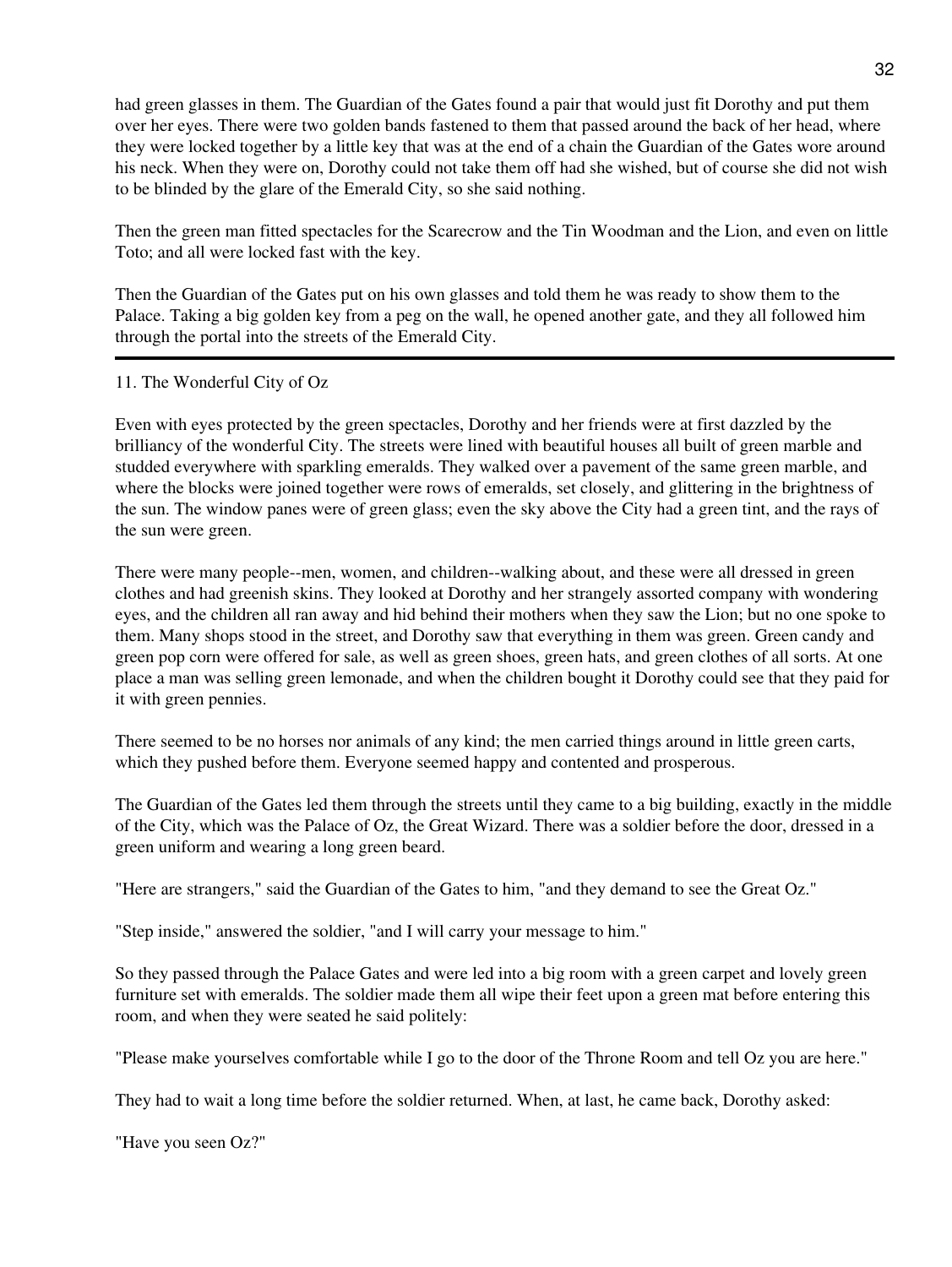"Oh, no," returned the soldier; "I have never seen him. But I spoke to him as he sat behind his screen and gave him your message. He said he will grant you an audience, if you so desire; but each one of you must enter his presence alone, and he will admit but one each day. Therefore, as you must remain in the Palace for several days, I will have you shown to rooms where you may rest in comfort after your journey."

"Thank you," replied the girl; "that is very kind of Oz."

The soldier now blew upon a green whistle, and at once a young girl, dressed in a pretty green silk gown, entered the room. She had lovely green hair and green eyes, and she bowed low before Dorothy as she said, "Follow me and I will show you your room."

So Dorothy said good-bye to all her friends except Toto, and taking the dog in her arms followed the green girl through seven passages and up three flights of stairs until they came to a room at the front of the Palace. It was the sweetest little room in the world, with a soft comfortable bed that had sheets of green silk and a green velvet counterpane. There was a tiny fountain in the middle of the room, that shot a spray of green perfume into the air, to fall back into a beautifully carved green marble basin. Beautiful green flowers stood in the windows, and there was a shelf with a row of little green books. When Dorothy had time to open these books she found them full of queer green pictures that made her laugh, they were so funny.

In a wardrobe were many green dresses, made of silk and satin and velvet; and all of them fitted Dorothy exactly.

"Make yourself perfectly at home," said the green girl, "and if you wish for anything ring the bell. Oz will send for you tomorrow morning."

She left Dorothy alone and went back to the others. These she also led to rooms, and each one of them found himself lodged in a very pleasant part of the Palace. Of course this politeness was wasted on the Scarecrow; for when he found himself alone in his room he stood stupidly in one spot, just within the doorway, to wait till morning. It would not rest him to lie down, and he could not close his eyes; so he remained all night staring at a little spider which was weaving its web in a corner of the room, just as if it were not one of the most wonderful rooms in the world. The Tin Woodman lay down on his bed from force of habit, for he remembered when he was made of flesh; but not being able to sleep, he passed the night moving his joints up and down to make sure they kept in good working order. The Lion would have preferred a bed of dried leaves in the forest, and did not like being shut up in a room; but he had too much sense to let this worry him, so he sprang upon the bed and rolled himself up like a cat and purred himself asleep in a minute.

The next morning, after breakfast, the green maiden came to fetch Dorothy, and she dressed her in one of the prettiest gowns, made of green brocaded satin. Dorothy put on a green silk apron and tied a green ribbon around Toto's neck, and they started for the Throne Room of the Great Oz.

First they came to a great hall in which were many ladies and gentlemen of the court, all dressed in rich costumes. These people had nothing to do but talk to each other, but they always came to wait outside the Throne Room every morning, although they were never permitted to see Oz. As Dorothy entered they looked at her curiously, and one of them whispered:

"Are you really going to look upon the face of Oz the Terrible?"

"Of course," answered the girl, "if he will see me."

"Oh, he will see you," said the soldier who had taken her message to the Wizard, "although he does not like to have people ask to see him. Indeed, at first he was angry and said I should send you back where you came from. Then he asked me what you looked like, and when I mentioned your silver shoes he was very much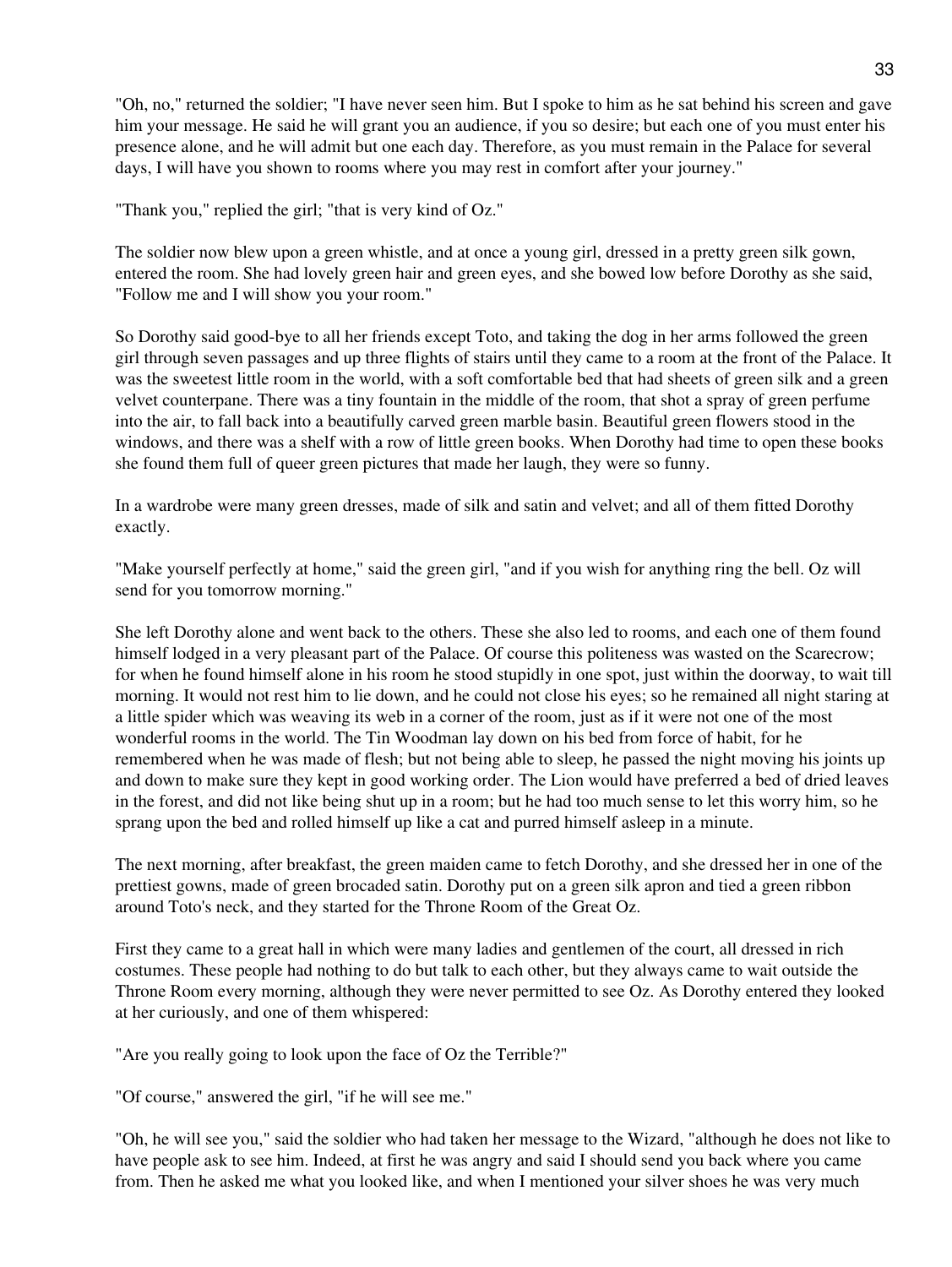interested. At last I told him about the mark upon your forehead, and he decided he would admit you to his presence."

Just then a bell rang, and the green girl said to Dorothy, "That is the signal. You must go into the Throne Room alone."

She opened a little door and Dorothy walked boldly through and found herself in a wonderful place. It was a big, round room with a high arched roof, and the walls and ceiling and floor were covered with large emeralds set closely together. In the center of the roof was a great light, as bright as the sun, which made the emeralds sparkle in a wonderful manner.

But what interested Dorothy most was the big throne of green marble that stood in the middle of the room. It was shaped like a chair and sparkled with gems, as did everything else. In the center of the chair was an enormous Head, without a body to support it or any arms or legs whatever. There was no hair upon this head, but it had eyes and a nose and mouth, and was much bigger than the head of the biggest giant.

As Dorothy gazed upon this in wonder and fear, the eyes turned slowly and looked at her sharply and steadily. Then the mouth moved, and Dorothy heard a voice say:

"I am Oz, the Great and Terrible. Who are you, and why do you seek me?"

It was not such an awful voice as she had expected to come from the big Head; so she took courage and answered:

"I am Dorothy, the Small and Meek. I have come to you for help."

The eyes looked at her thoughtfully for a full minute. Then said the voice:

"Where did you get the silver shoes?"

"I got them from the Wicked Witch of the East, when my house fell on her and killed her," she replied.

"Where did you get the mark upon your forehead?" continued the voice.

"That is where the Good Witch of the North kissed me when she bade me good-bye and sent me to you," said the girl.

Again the eyes looked at her sharply, and they saw she was telling the truth. Then Oz asked, "What do you wish me to do?"

"Send me back to Kansas, where my Aunt Em and Uncle Henry are," she answered earnestly. "I don't like your country, although it is so beautiful. And I am sure Aunt Em will be dreadfully worried over my being away so long."

The eyes winked three times, and then they turned up to the ceiling and down to the floor and rolled around so queerly that they seemed to see every part of the room. And at last they looked at Dorothy again.

"Why should I do this for you?" asked Oz.

"Because you are strong and I am weak; because you are a Great Wizard and I am only a little girl."

"But you were strong enough to kill the Wicked Witch of the East," said Oz.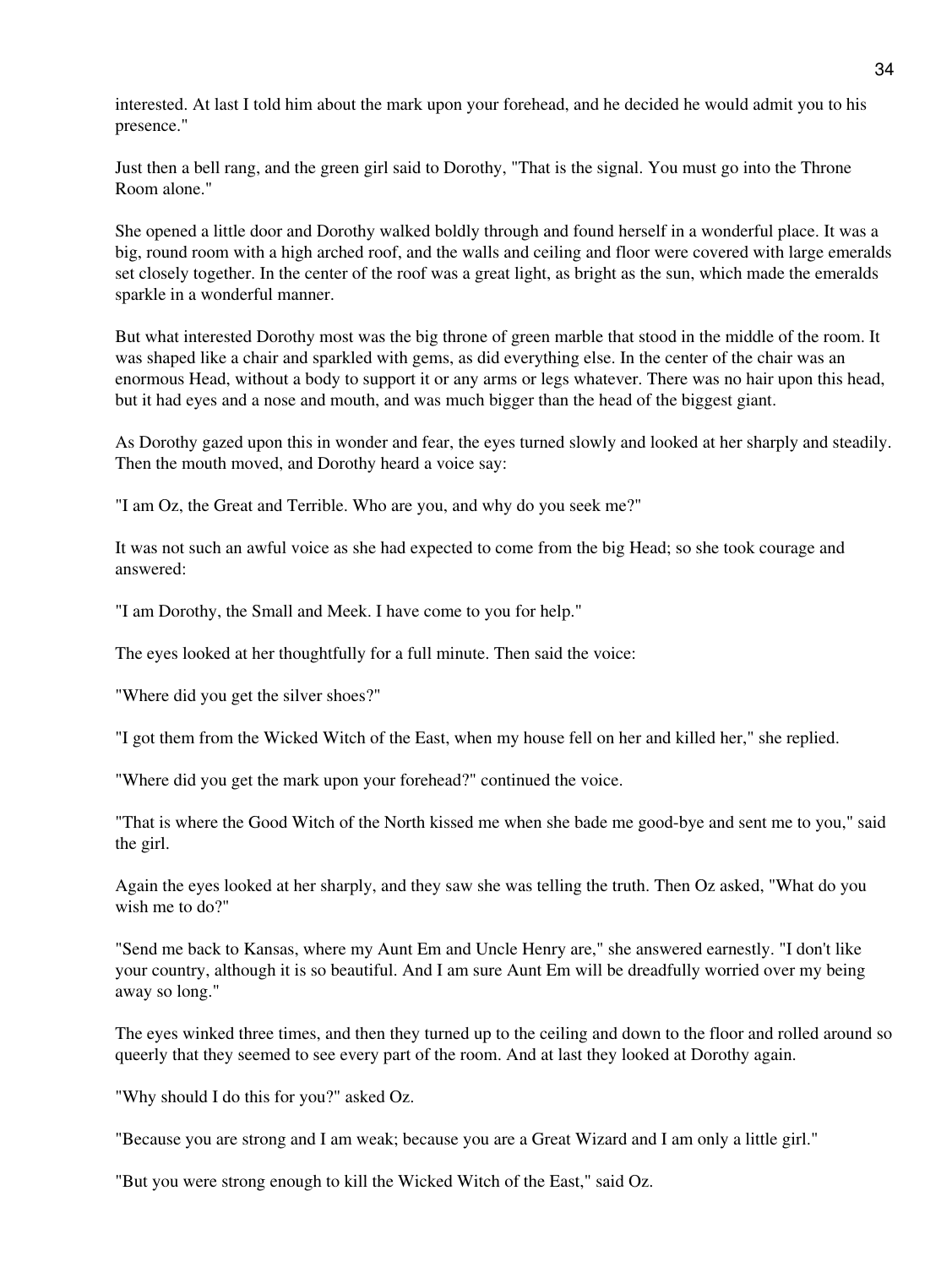"That just happened," returned Dorothy simply; "I could not help it."

"Well," said the Head, "I will give you my answer. You have no right to expect me to send you back to Kansas unless you do something for me in return. In this country everyone must pay for everything he gets. If you wish me to use my magic power to send you home again you must do something for me first. Help me and I will help you."

"What must I do?" asked the girl.

"Kill the Wicked Witch of the West," answered Oz.

"But I cannot!" exclaimed Dorothy, greatly surprised.

"You killed the Witch of the East and you wear the silver shoes, which bear a powerful charm. There is now but one Wicked Witch left in all this land, and when you can tell me she is dead I will send you back to Kansas--but not before."

The little girl began to weep, she was so much disappointed; and the eyes winked again and looked upon her anxiously, as if the Great Oz felt that she could help him if she would.

"I never killed anything, willingly," she sobbed. "Even if I wanted to, how could I kill the Wicked Witch? If you, who are Great and Terrible, cannot kill her yourself, how do you expect me to do it?"

"I do not know," said the Head; "but that is my answer, and until the Wicked Witch dies you will not see your uncle and aunt again. Remember that the Witch is Wicked--tremendously Wicked -and ought to be killed. Now go, and do not ask to see me again until you have done your task."

Sorrowfully Dorothy left the Throne Room and went back where the Lion and the Scarecrow and the Tin Woodman were waiting to hear what Oz had said to her. "There is no hope for me," she said sadly, "for Oz will not send me home until I have killed the Wicked Witch of the West; and that I can never do."

Her friends were sorry, but could do nothing to help her; so Dorothy went to her own room and lay down on the bed and cried herself to sleep.

The next morning the soldier with the green whiskers came to the Scarecrow and said:

"Come with me, for Oz has sent for you."

So the Scarecrow followed him and was admitted into the great Throne Room, where he saw, sitting in the emerald throne, a most lovely Lady. She was dressed in green silk gauze and wore upon her flowing green locks a crown of jewels. Growing from her shoulders were wings, gorgeous in color and so light that they fluttered if the slightest breath of air reached them.

When the Scarecrow had bowed, as prettily as his straw stuffing would let him, before this beautiful creature, she looked upon him sweetly, and said:

"I am Oz, the Great and Terrible. Who are you, and why do you seek me?"

Now the Scarecrow, who had expected to see the great Head Dorothy had told him of, was much astonished; but he answered her bravely.

"I am only a Scarecrow, stuffed with straw. Therefore I have no brains, and I come to you praying that you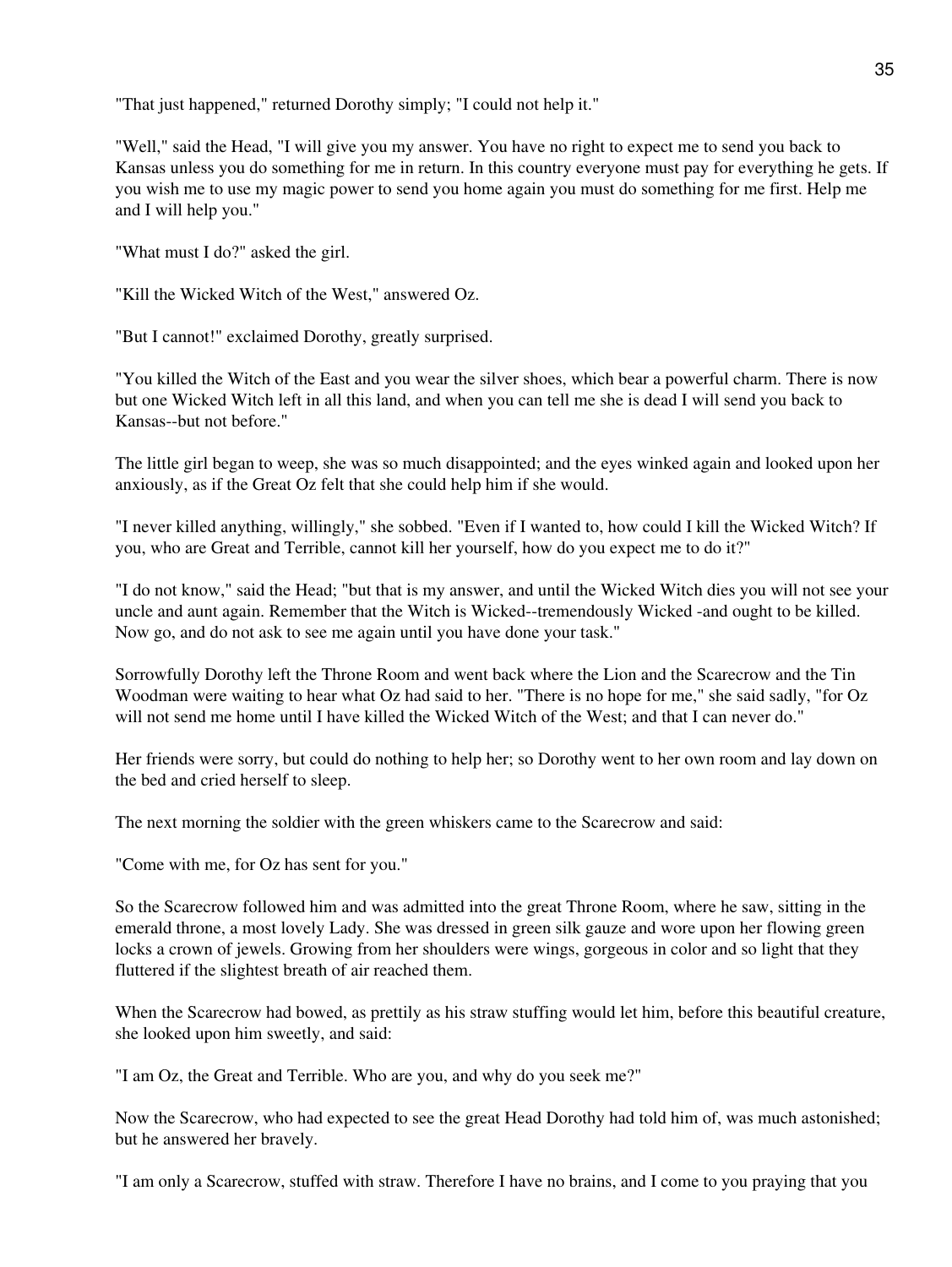will put brains in my head instead of straw, so that I may become as much a man as any other in your dominions."

"Why should I do this for you?" asked the Lady.

"Because you are wise and powerful, and no one else can help me," answered the Scarecrow.

"I never grant favors without some return," said Oz; "but this much I will promise. If you will kill for me the Wicked Witch of the West, I will bestow upon you a great many brains, and such good brains that you will be the wisest man in all the Land of Oz."

"I thought you asked Dorothy to kill the Witch," said the Scarecrow, in surprise.

"So I did. I don't care who kills her. But until she is dead I will not grant your wish. Now go, and do not seek me again until you have earned the brains you so greatly desire."

The Scarecrow went sorrowfully back to his friends and told them what Oz had said; and Dorothy was surprised to find that the Great Wizard was not a Head, as she had seen him, but a lovely Lady.

"All the same," said the Scarecrow, "she needs a heart as much as the Tin Woodman."

On the next morning the soldier with the green whiskers came to the Tin Woodman and said:

"Oz has sent for you. Follow me."

So the Tin Woodman followed him and came to the great Throne Room. He did not know whether he would find Oz a lovely Lady or a Head, but he hoped it would be the lovely Lady. "For," he said to himself, "if it is the head, I am sure I shall not be given a heart, since a head has no heart of its own and therefore cannot feel for me. But if it is the lovely Lady I shall beg hard for a heart, for all ladies are themselves said to be kindly hearted.

But when the Woodman entered the great Throne Room he saw neither the Head nor the Lady, for Oz had taken the shape of a most terrible Beast. It was nearly as big as an elephant, and the green throne seemed hardly strong enough to hold its weight. The Beast had a head like that of a rhinoceros, only there were five eyes in its face. There were five long arms growing out of its body, and it also had five long, slim legs. Thick, woolly hair covered every part of it, and a more dreadful-looking monster could not be imagined. It was fortunate the Tin Woodman had no heart at that moment, for it would have beat loud and fast from terror. But being only tin, the Woodman was not at all afraid, although he was much disappointed.

"I am Oz, the Great and Terrible," spoke the Beast, in a voice that was one great roar. "Who are you, and why do you seek me?"

"I am a Woodman, and made of tin. Therefore I have no heart, and cannot love. I pray you to give me a heart that I may be as other men are."

"Why should I do this?" demanded the Beast.

"Because I ask it, and you alone can grant my request," answered the Woodman.

Oz gave a low growl at this, but said, gruffly: "If you indeed desire a heart, you must earn it."

"How?" asked the Woodman.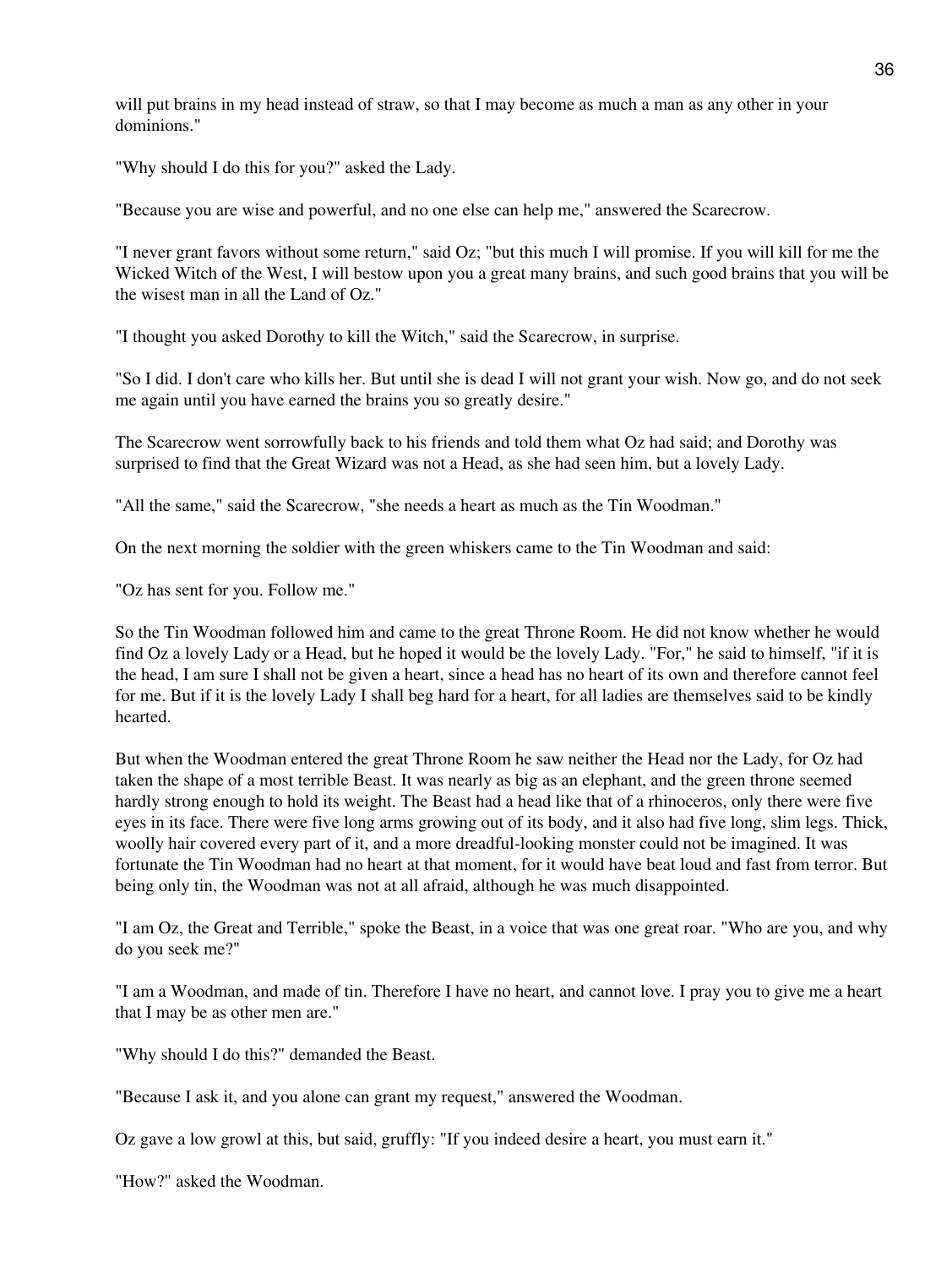"Help Dorothy to kill the Wicked Witch of the West," replied the Beast. "When the Witch is dead, come to me, and I will then give you the biggest and kindest and most loving heart in all the Land of Oz."

So the Tin Woodman was forced to return sorrowfully to his friends and tell them of the terrible Beast he had seen. They all wondered greatly at the many forms the Great Wizard could take upon himself, and the Lion said:

"If he is a Beast when I go to see him, I shall roar my loudest, and so frighten him that he will grant all I ask. And if he is the lovely Lady, I shall pretend to spring upon her, and so compel her to do my bidding. And if he is the great Head, he will be at my mercy; for I will roll this head all about the room until he promises to give us what we desire. So be of good cheer, my friends, for all will yet be well."

The next morning the soldier with the green whiskers led the Lion to the great Throne Room and bade him enter the presence of Oz.

The Lion at once passed through the door, and glancing around saw, to his surprise, that before the throne was a Ball of Fire, so fierce and glowing he could scarcely bear to gaze upon it. His first thought was that Oz had by accident caught on fire and was burning up; but when he tried to go nearer, the heat was so intense that it singed his whiskers, and he crept back tremblingly to a spot nearer the door.

Then a low, quiet voice came from the Ball of Fire, and these were the words it spoke:

"I am Oz, the Great and Terrible. Who are you, and why do you seek me?"

And the Lion answered, "I am a Cowardly Lion, afraid of everything. I came to you to beg that you give me courage, so that in reality I may become the King of Beasts, as men call me."

"Why should I give you courage?" demanded Oz.

"Because of all Wizards you are the greatest, and alone have power to grant my request," answered the Lion.

The Ball of Fire burned fiercely for a time, and the voice said, "Bring me proof that the Wicked Witch is dead, and that moment I will give you courage. But as long as the Witch lives, you must remain a coward."

The Lion was angry at this speech, but could say nothing in reply, and while he stood silently gazing at the Ball of Fire it became so furiously hot that he turned tail and rushed from the room. He was glad to find his friends waiting for him, and told them of his terrible interview with the Wizard.

"What shall we do now?" asked Dorothy sadly.

"There is only one thing we can do," returned the Lion, "and that is to go to the land of the Winkies, seek out the Wicked Witch, and destroy her."

"But suppose we cannot?" said the girl.

"Then I shall never have courage," declared the Lion.

"And I shall never have brains," added the Scarecrow.

"And I shall never have a heart," spoke the Tin of Woodman.

"And I shall never see Aunt Em and Uncle Henry," said Dorothy, beginning to cry.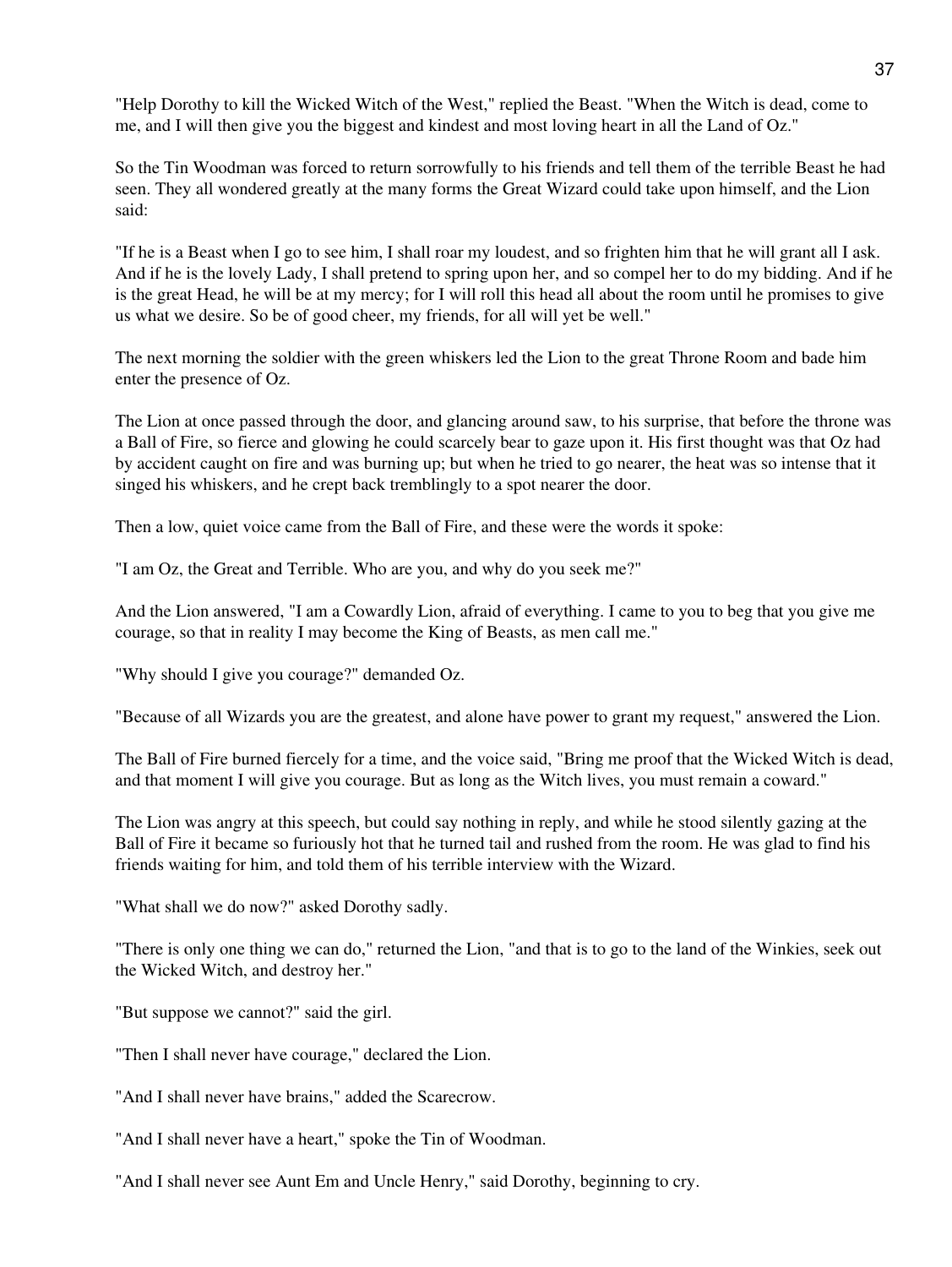"Be careful!" cried the green girl. "The tears will fall on your green silk gown and spot it."

So Dorothy dried her eyes and said, "I suppose we must try it; but I am sure I do not want to kill anybody, even to see Aunt Em again."

"I will go with you; but I'm too much of a coward to kill the Witch," said the Lion.

"I will go too," declared the Scarecrow; "but I shall not be of much help to you, I am such a fool."

"I haven't the heart to harm even a Witch," remarked the Tin Woodman; "but if you go I certainly shall go with you."

Therefore it was decided to start upon their journey the next morning, and the Woodman sharpened his axe on a green grindstone and had all his joints properly oiled. The Scarecrow stuffed himself with fresh straw and Dorothy put new paint on his eyes that he might see better. The green girl, who was very kind to them, filled Dorothy's basket with good things to eat, and fastened a little bell around Toto's neck with a green ribbon.

They went to bed quite early and slept soundly until daylight, when they were awakened by the crowing of a green cock that lived in the back yard of the Palace, and the cackling of a hen that had laid a green egg.

12. The Search for the Wicked Witch

The soldier with the green whiskers led them through the streets of the Emerald City until they reached the room where the Guardian of the Gates lived. This officer unlocked their spectacles to put them back in his great box, and then he politely opened the gate for our friends.

"Which road leads to the Wicked Witch of the West?" asked Dorothy.

"There is no road," answered the Guardian of the Gates. "No one ever wishes to go that way."

"How, then, are we to find her?" inquired the girl.

"That will be easy," replied the man, "for when she knows you are in the country of the Winkies she will find you, and make you all her slaves."

"Perhaps not," said the Scarecrow, "for we mean to destroy her."

"Oh, that is different," said the Guardian of the Gates. "No one has ever destroyed her before, so I naturally thought she would make slaves of you, as she has of the rest. But take care; for she is wicked and fierce, and may not allow you to destroy her. Keep to the West, where the sun sets, and you cannot fail to find her."

They thanked him and bade him good-bye, and turned toward the West, walking over fields of soft grass dotted here and there with daisies and buttercups. Dorothy still wore the pretty silk dress she had put on in the palace, but now, to her surprise, she found it was no longer green, but pure white. The ribbon around Toto's neck had also lost its green color and was as white as Dorothy's dress.

The Emerald City was soon left far behind. As they advanced the ground became rougher and hillier, for there were no farms nor houses in this country of the West, and the ground was untilled.

In the afternoon the sun shone hot in their faces, for there were no trees to offer them shade; so that before night Dorothy and Toto and the Lion were tired, and lay down upon the grass and fell asleep, with the Woodman and the Scarecrow keeping watch.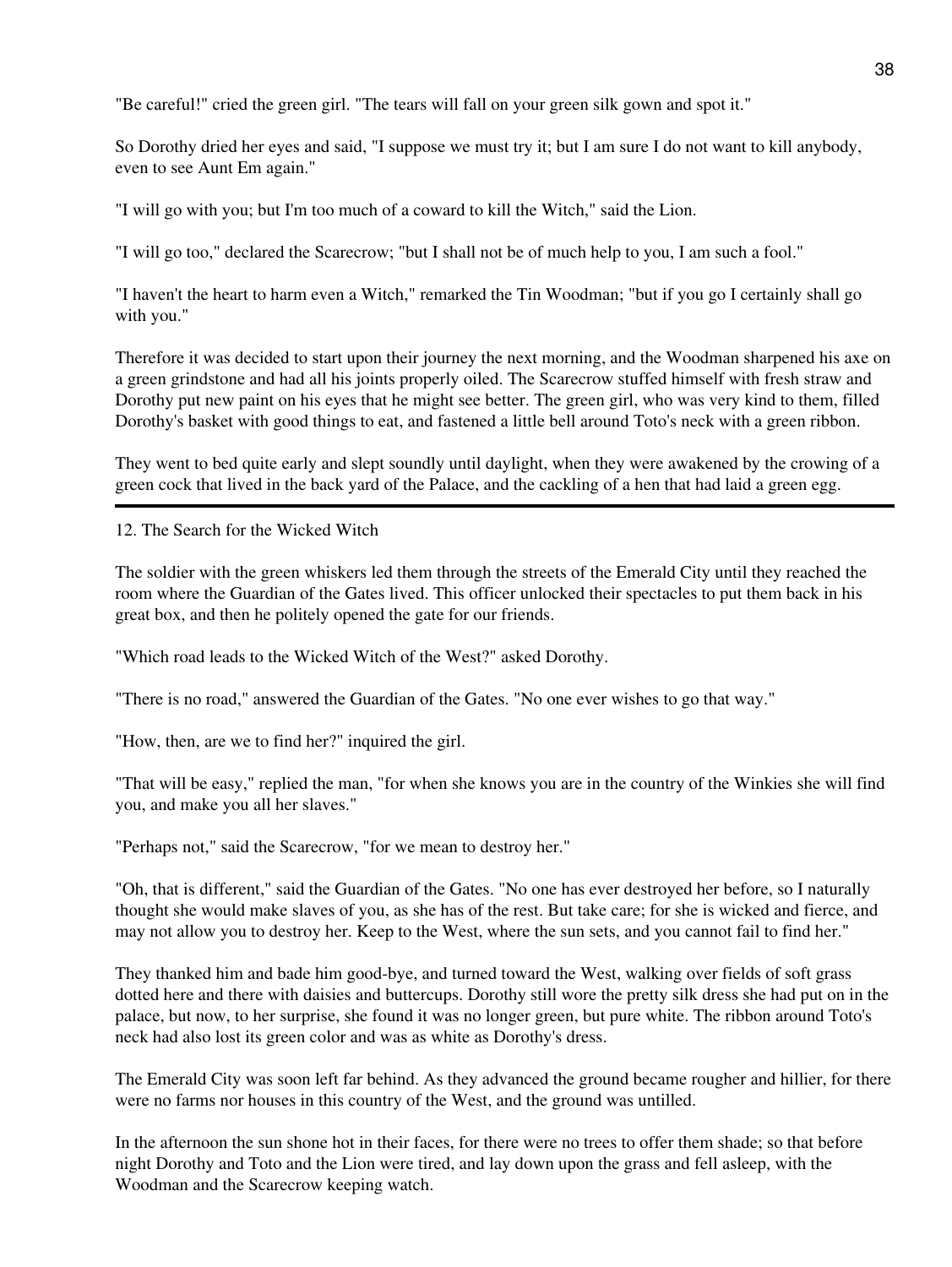Now the Wicked Witch of the West had but one eye, yet that was as powerful as a telescope, and could see everywhere. So, as she sat in the door of her castle, she happened to look around and saw Dorothy lying asleep, with her friends all about her. They were a long distance off, but the Wicked Witch was angry to find them in her country; so she blew upon a silver whistle that hung around her neck.

At once there came running to her from all directions a pack of great wolves. They had long legs and fierce eyes and sharp teeth.

"Go to those people," said the Witch, "and tear them to pieces."

"Are you not going to make them your slaves?" asked the leader of the wolves.

"No," she answered, "one is of tin, and one of straw; one is a girl and another a Lion. None of them is fit to work, so you may tear them into small pieces."

"Very well," said the wolf, and he dashed away at full speed, followed by the others.

It was lucky the Scarecrow and the Woodman were wide awake and heard the wolves coming.

"This is my fight," said the Woodman, "so get behind me and I will meet them as they come."

He seized his axe, which he had made very sharp, and as the leader of the wolves came on the Tin Woodman swung his arm and chopped the wolf's head from its body, so that it immediately died. As soon as he could raise his axe another wolf came up, and he also fell under the sharp edge of the Tin Woodman's weapon. There were forty wolves, and forty times a wolf was killed, so that at last they all lay dead in a heap before the Woodman.

Then he put down his axe and sat beside the Scarecrow, who said, "It was a good fight, friend."

They waited until Dorothy awoke the next morning. The little girl was quite frightened when she saw the great pile of shaggy wolves, but the Tin Woodman told her all. She thanked him for saving them and sat down to breakfast, after which they started again upon their journey.

Now this same morning the Wicked Witch came to the door of her castle and looked out with her one eye that could see far off. She saw all her wolves lying dead, and the strangers still traveling through her country. This made her angrier than before, and she blew her silver whistle twice.

Straightway a great flock of wild crows came flying toward her, enough to darken the sky.

And the Wicked Witch said to the King Crow, "Fly at once to the strangers; peck out their eyes and tear them to pieces."

The wild crows flew in one great flock toward Dorothy and her companions. When the little girl saw them coming she was afraid.

But the Scarecrow said, "This is my battle, so lie down beside me and you will not be harmed."

So they all lay upon the ground except the Scarecrow, and he stood up and stretched out his arms. And when the crows saw him they were frightened, as these birds always are by scarecrows, and did not dare to come any nearer. But the King Crow said:

"It is only a stuffed man. I will peck his eyes out."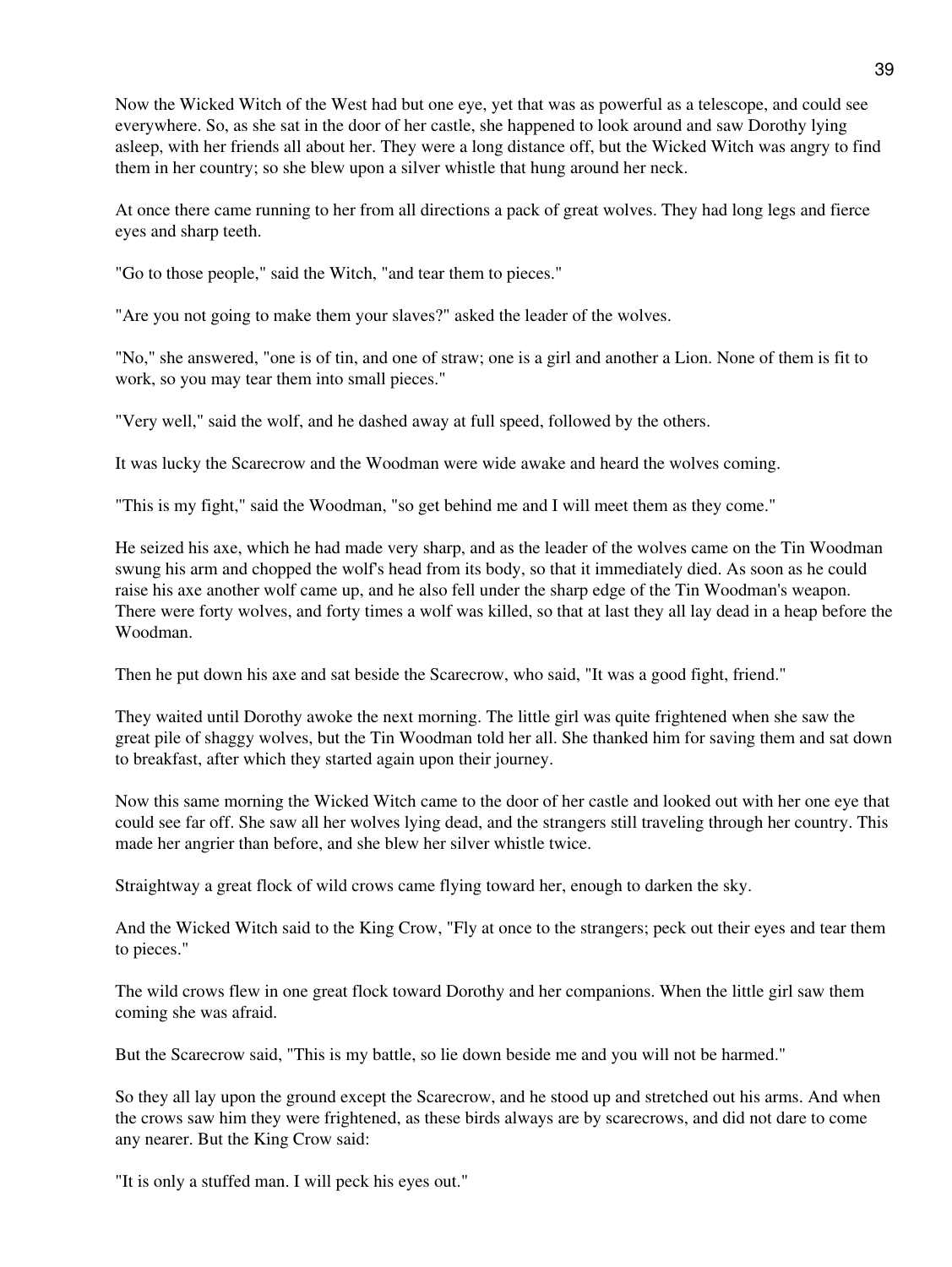The King Crow flew at the Scarecrow, who caught it by the head and twisted its neck until it died. And then another crow flew at him, and the Scarecrow twisted its neck also. There were forty crows, and forty times the Scarecrow twisted a neck, until at last all were lying dead beside him. Then he called to his companions to rise, and again they went upon their journey.

When the Wicked Witch looked out again and saw all her crows lying in a heap, she got into a terrible rage, and blew three times upon her silver whistle.

Forthwith there was heard a great buzzing in the air, and a swarm of black bees came flying toward her.

"Go to the strangers and sting them to death!" commanded the Witch, and the bees turned and flew rapidly until they came to where Dorothy and her friends were walking. But the Woodman had seen them coming, and the Scarecrow had decided what to do.

"Take out my straw and scatter it over the little girl and the dog and the Lion," he said to the Woodman, "and the bees cannot sting them." This the Woodman did, and as Dorothy lay close beside the Lion and held Toto in her arms, the straw covered them entirely.

The bees came and found no one but the Woodman to sting, so they flew at him and broke off all their stings against the tin, without hurting the Woodman at all. And as bees cannot live when their stings are broken that was the end of the black bees, and they lay scattered thick about the Woodman, like little heaps of fine coal.

Then Dorothy and the Lion got up, and the girl helped the Tin Woodman put the straw back into the Scarecrow again, until he was as good as ever. So they started upon their journey once more.

The Wicked Witch was so angry when she saw her black bees in little heaps like fine coal that she stamped her foot and tore her hair and gnashed her teeth. And then she called a dozen of her slaves, who were the Winkies, and gave them sharp spears, telling them to go to the strangers and destroy them.

The Winkies were not a brave people, but they had to do as they were told. So they marched away until they came near to Dorothy. Then the Lion gave a great roar and sprang towards them, and the poor Winkies were so frightened that they ran back as fast as they could.

When they returned to the castle the Wicked Witch beat them well with a strap, and sent them back to their work, after which she sat down to think what she should do next. She could not understand how all her plans to destroy these strangers had failed; but she was a powerful Witch, as well as a wicked one, and she soon made up her mind how to act.

There was, in her cupboard, a Golden Cap, with a circle of diamonds and rubies running round it. This Golden Cap had a charm. Whoever owned it could call three times upon the Winged Monkeys, who would obey any order they were given. But no person could command these strange creatures more than three times. Twice already the Wicked Witch had used the charm of the Cap. Once was when she had made the Winkies her slaves, and set herself to rule over their country. The Winged Monkeys had helped her do this. The second time was when she had fought against the Great Oz himself, and driven him out of the land of the West. The Winged Monkeys had also helped her in doing this. Only once more could she use this Golden Cap, for which reason she did not like to do so until all her other powers were exhausted. But now that her fierce wolves and her wild crows and her stinging bees were gone, and her slaves had been scared away by the Cowardly Lion, she saw there was only one way left to destroy Dorothy and her friends.

So the Wicked Witch took the Golden Cap from her cupboard and placed it upon her head. Then she stood upon her left foot and said slowly: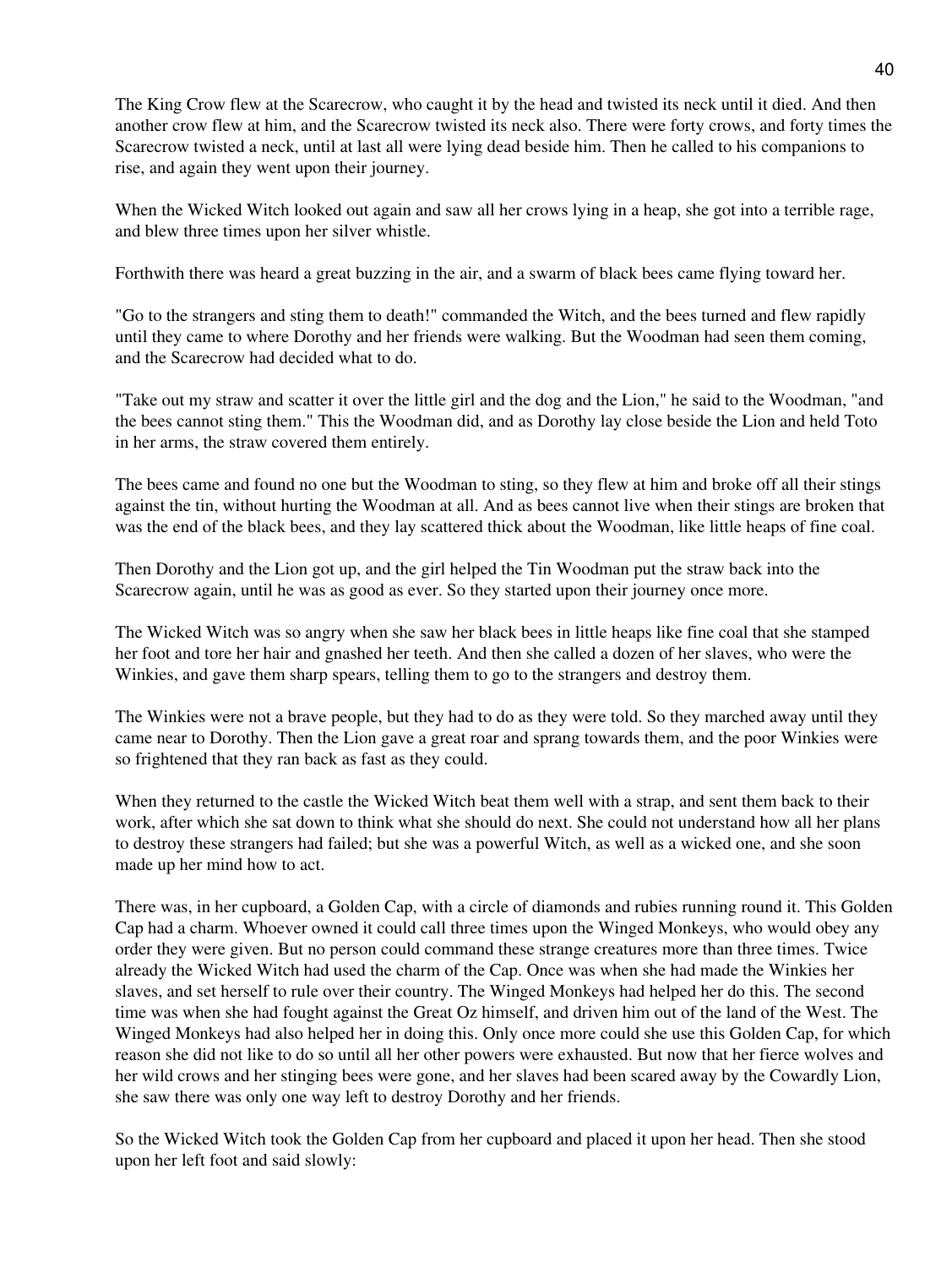"Ep-pe, pep-pe, kak-ke!"

Next she stood upon her right foot and said:

"Hil-lo, hol-lo, hel-lo!"

After this she stood upon both feet and cried in a loud voice:

"Ziz-zy, zuz-zy, zik!"

Now the charm began to work. The sky was darkened, and a low rumbling sound was heard in the air. There was a rushing of many wings, a great chattering and laughing, and the sun came out of the dark sky to show the Wicked Witch surrounded by a crowd of monkeys, each with a pair of immense and powerful wings on his shoulders.

One, much bigger than the others, seemed to be their leader. He flew close to the Witch and said, "You have called us for the third and last time. What do you command?"

"Go to the strangers who are within my land and destroy them all except the Lion," said the Wicked Witch. "Bring that beast to me, for I have a mind to harness him like a horse, and make him work."

"Your commands shall be obeyed," said the leader. Then, with a great deal of chattering and noise, the Winged Monkeys flew away to the place where Dorothy and her friends were walking.

Some of the Monkeys seized the Tin Woodman and carried him through the air until they were over a country thickly covered with sharp rocks. Here they dropped the poor Woodman, who fell a great distance to the rocks, where he lay so battered and dented that he could neither move nor groan.

Others of the Monkeys caught the Scarecrow, and with their long fingers pulled all of the straw out of his clothes and head. They made his hat and boots and clothes into a small bundle and threw it into the top branches of a tall tree.

The remaining Monkeys threw pieces of stout rope around the Lion and wound many coils about his body and head and legs, until he was unable to bite or scratch or struggle in any way. Then they lifted him up and flew away with him to the Witch's castle, where he was placed in a small yard with a high iron fence around it, so that he could not escape.

But Dorothy they did not harm at all. She stood, with Toto in her arms, watching the sad fate of her comrades and thinking it would soon be her turn. The leader of the Winged Monkeys flew up to her, his long, hairy arms stretched out and his ugly face grinning terribly; but he saw the mark of the Good Witch's kiss upon her forehead and stopped short, motioning the others not to touch her.

"We dare not harm this little girl," he said to them, "for she is protected by the Power of Good, and that is greater than the Power of Evil. All we can do is to carry her to the castle of the Wicked Witch and leave her there."

So, carefully and gently, they lifted Dorothy in their arms and carried her swiftly through the air until they came to the castle, where they set her down upon the front doorstep. Then the leader said to the Witch:

"We have obeyed you as far as we were able. The Tin Woodman and the Scarecrow are destroyed, and the Lion is tied up in your yard. The little girl we dare not harm, nor the dog she carries in her arms. Your power over our band is now ended, and you will never see us again."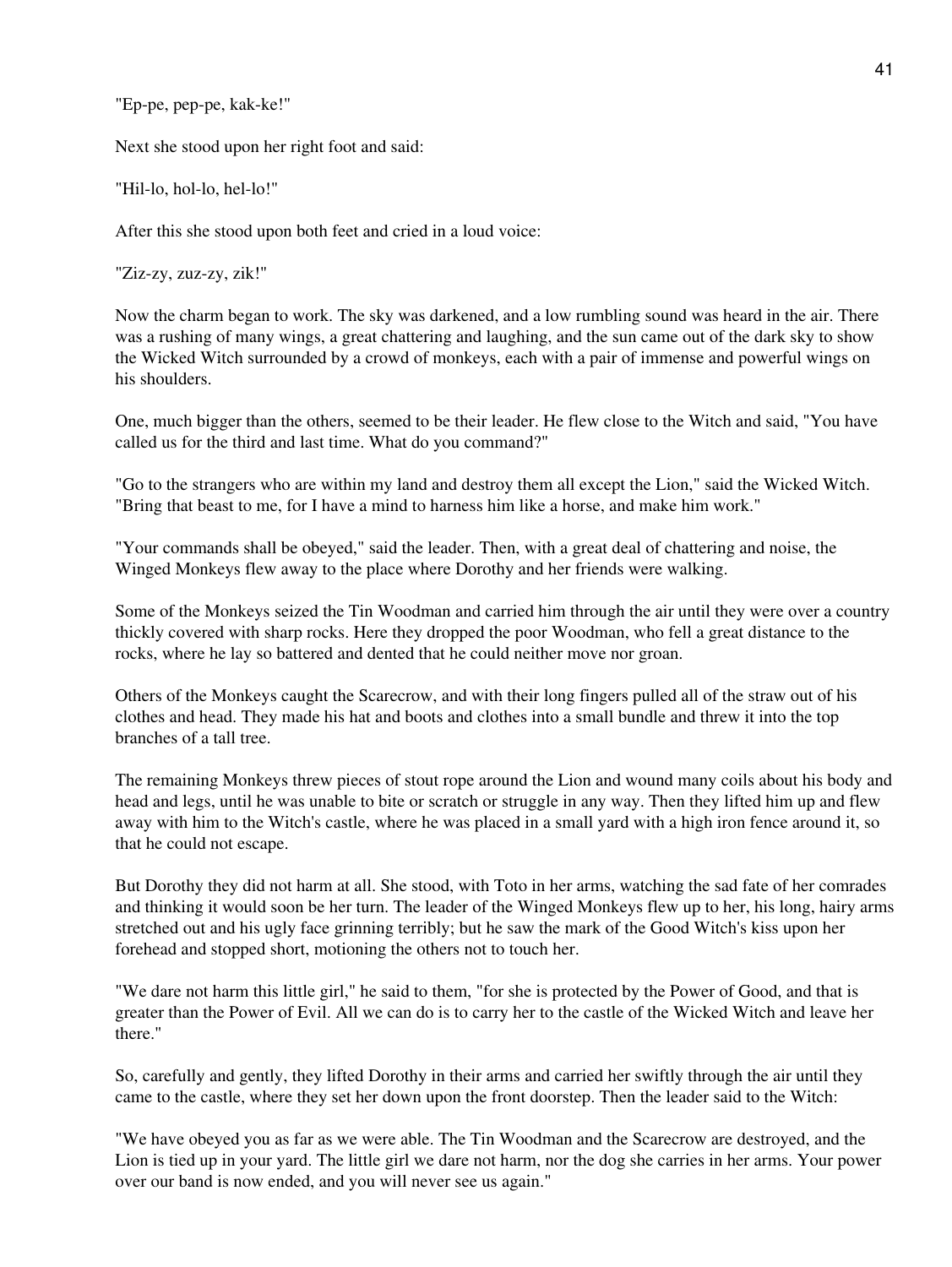Then all the Winged Monkeys, with much laughing and chattering and noise, flew into the air and were soon out of sight.

The Wicked Witch was both surprised and worried when she saw the mark on Dorothy's forehead, for she knew well that neither the Winged Monkeys nor she, herself, dare hurt the girl in any way. She looked down at Dorothy's feet, and seeing the Silver Shoes, began to tremble with fear, for she knew what a powerful charm belonged to them. At first the Witch was tempted to run away from Dorothy; but she happened to look into the child's eyes and saw how simple the soul behind them was, and that the little girl did not know of the wonderful power the Silver Shoes gave her. So the Wicked Witch laughed to herself, and thought, "I can still make her my slave, for she does not know how to use her power." Then she said to Dorothy, harshly and severely:

"Come with me; and see that you mind everything I tell you, for if you do not I will make an end of you, as I did of the Tin Woodman and the Scarecrow."

Dorothy followed her through many of the beautiful rooms in her castle until they came to the kitchen, where the Witch bade her clean the pots and kettles and sweep the floor and keep the fire fed with wood.

Dorothy went to work meekly, with her mind made up to work as hard as she could; for she was glad the Wicked Witch had decided not to kill her.

With Dorothy hard at work, the Witch thought she would go into the courtyard and harness the Cowardly Lion like a horse; it would amuse her, she was sure, to make him draw her chariot whenever she wished to go to drive. But as she opened the gate the Lion gave a loud roar and bounded at her so fiercely that the Witch was afraid, and ran out and shut the gate again.

"If I cannot harness you," said the Witch to the Lion, speaking through the bars of the gate, "I can starve you. You shall have nothing to eat until you do as I wish."

So after that she took no food to the imprisoned Lion; but every day she came to the gate at noon and asked, "Are you ready to be harnessed like a horse?"

And the Lion would answer, "No. If you come in this yard, I will bite you."

The reason the Lion did not have to do as the Witch wished was that every night, while the woman was asleep, Dorothy carried him food from the cupboard. After he had eaten he would lie down on his bed of straw, and Dorothy would lie beside him and put her head on his soft, shaggy mane, while they talked of their troubles and tried to plan some way to escape. But they could find no way to get out of the castle, for it was constantly guarded by the yellow Winkies, who were the slaves of the Wicked Witch and too afraid of her not to do as she told them.

The girl had to work hard during the day, and often the Witch threatened to beat her with the same old umbrella she always carried in her hand. But, in truth, she did not dare to strike Dorothy, because of the mark upon her forehead. The child did not know this, and was full of fear for herself and Toto. Once the Witch struck Toto a blow with her umbrella and the brave little dog flew at her and bit her leg in return. The Witch did not bleed where she was bitten, for she was so wicked that the blood in her had dried up many years before.

Dorothy's life became very sad as she grew to understand that it would be harder than ever to get back to Kansas and Aunt Em again. Sometimes she would cry bitterly for hours, with Toto sitting at her feet and looking into her face, whining dismally to show how sorry he was for his little mistress. Toto did not really care whether he was in Kansas or the Land of Oz so long as Dorothy was with him; but he knew the little girl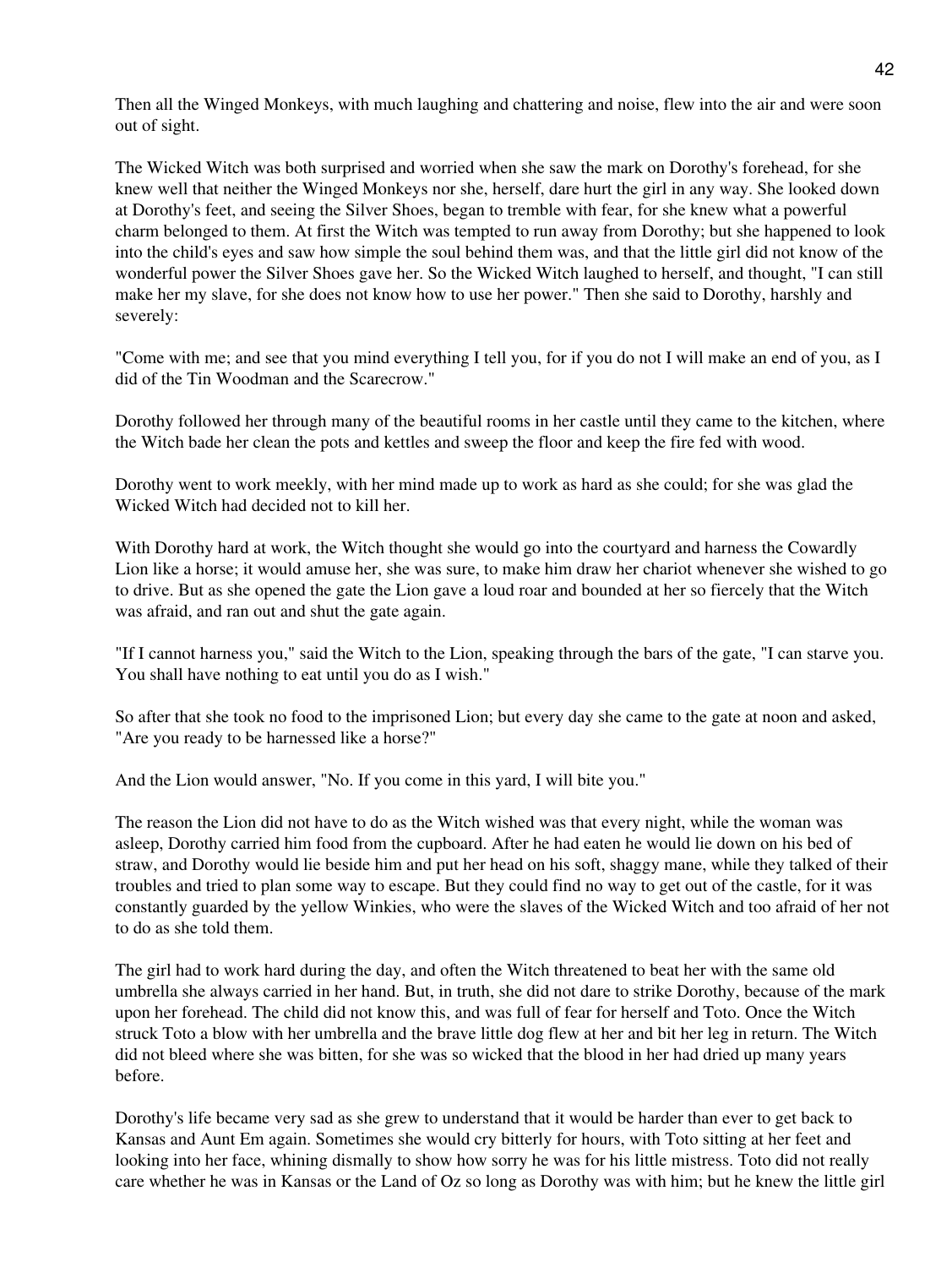was unhappy, and that made him unhappy too.

Now the Wicked Witch had a great longing to have for her own the Silver Shoes which the girl always wore. Her bees and her crows and her wolves were lying in heaps and drying up, and she had used up all the power of the Golden Cap; but if she could only get hold of the Silver Shoes, they would give her more power than all the other things she had lost. She watched Dorothy carefully, to see if she ever took off her shoes, thinking she might steal them. But the child was so proud of her pretty shoes that she never took them off except at night and when she took her bath. The Witch was too much afraid of the dark to dare go in Dorothy's room at night to take the shoes, and her dread of water was greater than her fear of the dark, so she never came near when Dorothy was bathing. Indeed, the old Witch never touched water, nor ever let water touch her in any way.

But the wicked creature was very cunning, and she finally thought of a trick that would give her what she wanted. She placed a bar of iron in the middle of the kitchen floor, and then by her magic arts made the iron invisible to human eyes. So that when Dorothy walked across the floor she stumbled over the bar, not being able to see it, and fell at full length. She was not much hurt, but in her fall one of the Silver Shoes came off; and before she could reach it, the Witch had snatched it away and put it on her own skinny foot.

The wicked woman was greatly pleased with the success of her trick, for as long as she had one of the shoes she owned half the power of their charm, and Dorothy could not use it against her, even had she known how to do so.

The little girl, seeing she had lost one of her pretty shoes, grew angry, and said to the Witch, "Give me back my shoe!"

"I will not," retorted the Witch, "for it is now my shoe, and not yours."

"You are a wicked creature!" cried Dorothy. "You have no right to take my shoe from me."

"I shall keep it, just the same," said the Witch, laughing at her, "and someday I shall get the other one from you, too."

This made Dorothy so very angry that she picked up the bucket of water that stood near and dashed it over the Witch, wetting her from head to foot.

Instantly the wicked woman gave a loud cry of fear, and then, as Dorothy looked at her in wonder, the Witch began to shrink and fall away.

"See what you have done!" she screamed. "In a minute I shall melt away."

"I'm very sorry, indeed," said Dorothy, who was truly frightened to see the Witch actually melting away like brown sugar before her very eyes.

"Didn't you know water would be the end of me?" asked the Witch, in a wailing, despairing voice.

"Of course not," answered Dorothy. "How should I?"

"Well, in a few minutes I shall be all melted, and you will have the castle to yourself. I have been wicked in my day, but I never thought a little girl like you would ever be able to melt me and end my wicked deeds. Look out--here I go!"

With these words the Witch fell down in a brown, melted, shapeless mass and began to spread over the clean boards of the kitchen floor. Seeing that she had really melted away to nothing, Dorothy drew another bucket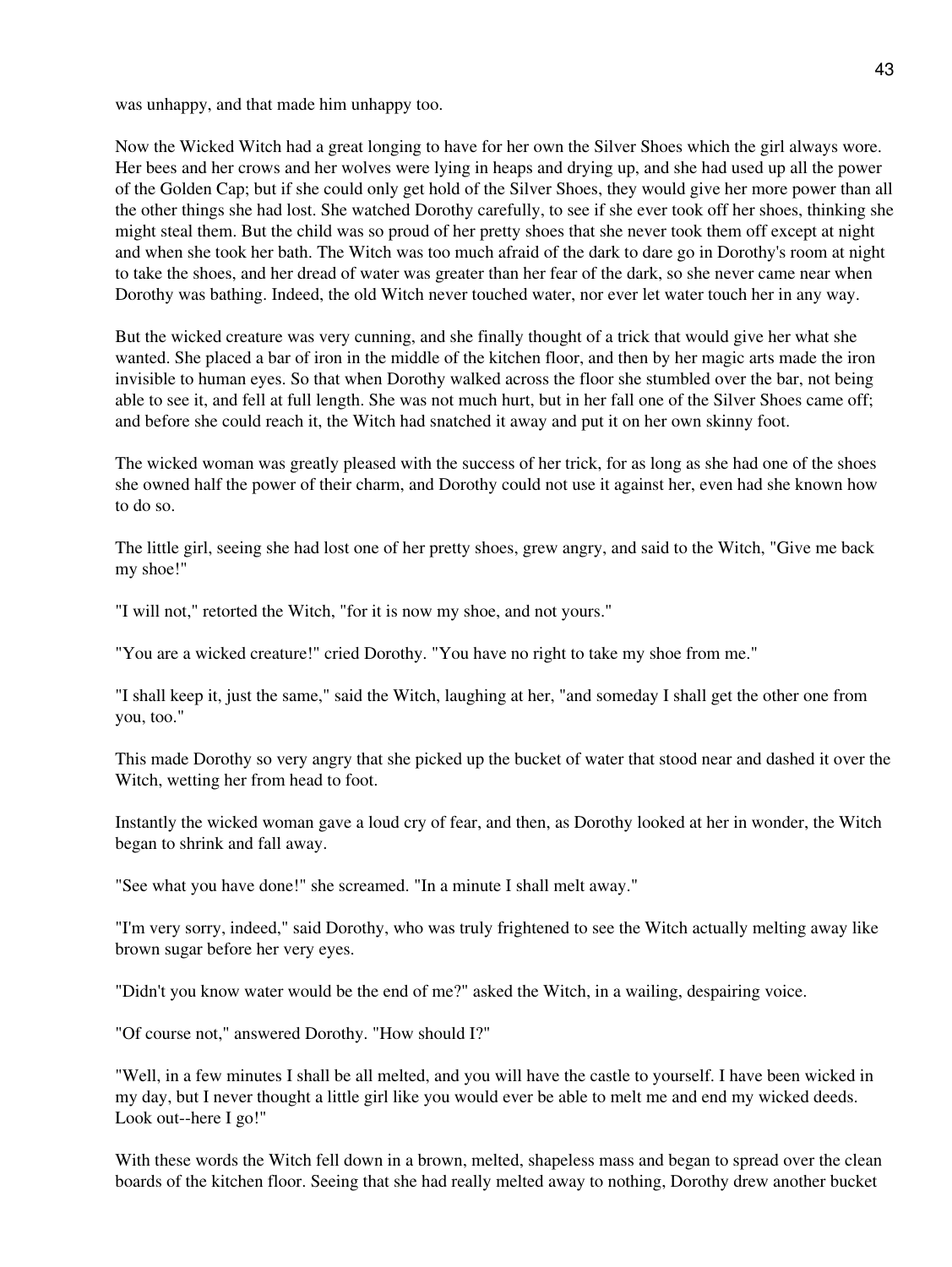of water and threw it over the mess. She then swept it all out the door. After picking out the silver shoe, which was all that was left of the old woman, she cleaned and dried it with a cloth, and put it on her foot again. Then, being at last free to do as she chose, she ran out to the courtyard to tell the Lion that the Wicked Witch of the West had come to an end, and that they were no longer prisoners in a strange land.

### 13. The Rescue

The Cowardly Lion was much pleased to hear that the Wicked Witch had been melted by a bucket of water, and Dorothy at once unlocked the gate of his prison and set him free. They went in together to the castle, where Dorothy's first act was to call all the Winkies together and tell them that they were no longer slaves.

There was great rejoicing among the yellow Winkies, for they had been made to work hard during many years for the Wicked Witch, who had always treated them with great cruelty. They kept this day as a holiday, then and ever after, and spent the time in feasting and dancing.

"If our friends, the Scarecrow and the Tin Woodman, were only with us," said the Lion, "I should be quite happy."

"Don't you suppose we could rescue them?" asked the girl anxiously.

"We can try," answered the Lion.

So they called the yellow Winkies and asked them if they would help to rescue their friends, and the Winkies said that they would be delighted to do all in their power for Dorothy, who had set them free from bondage. So she chose a number of the Winkies who looked as if they knew the most, and they all started away. They traveled that day and part of the next until they came to the rocky plain where the Tin Woodman lay, all battered and bent. His axe was near him, but the blade was rusted and the handle broken off short.

The Winkies lifted him tenderly in their arms, and carried him back to the Yellow Castle again, Dorothy shedding a few tears by the way at the sad plight of her old friend, and the Lion looking sober and sorry. When they reached the castle Dorothy said to the Winkies:

"Are any of your people tinsmiths?"

"Oh, yes. Some of us are very good tinsmiths," they told her.

"Then bring them to me," she said. And when the tinsmiths came, bringing with them all their tools in baskets, she inquired, "Can you straighten out those dents in the Tin Woodman, and bend him back into shape again, and solder him together where he is broken?"

The tinsmiths looked the Woodman over carefully and then answered that they thought they could mend him so he would be as good as ever. So they set to work in one of the big yellow rooms of the castle and worked for three days and four nights, hammering and twisting and bending and soldering and polishing and pounding at the legs and body and head of the Tin Woodman, until at last he was straightened out into his old form, and his joints worked as well as ever. To be sure, there were several patches on him, but the tinsmiths did a good job, and as the Woodman was not a vain man he did not mind the patches at all.

When, at last, he walked into Dorothy's room and thanked her for rescuing him, he was so pleased that he wept tears of joy, and Dorothy had to wipe every tear carefully from his face with her apron, so his joints would not be rusted. At the same time her own tears fell thick and fast at the joy of meeting her old friend again, and these tears did not need to be wiped away. As for the Lion, he wiped his eyes so often with the tip of his tail that it became quite wet, and he was obliged to go out into the courtyard and hold it in the sun till it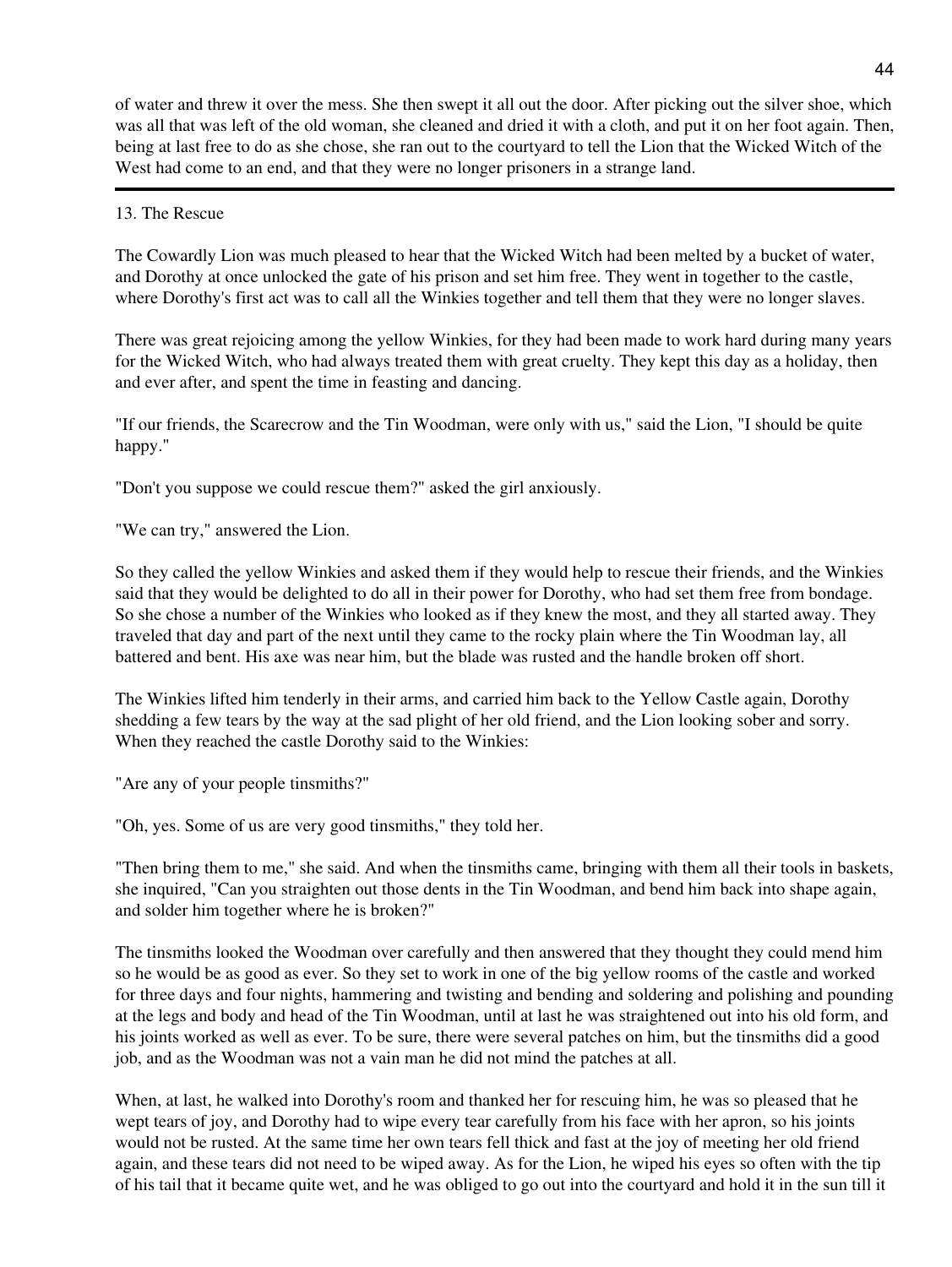dried.

"If we only had the Scarecrow with us again," said the Tin Woodman, when Dorothy had finished telling him everything that had happened, "I should be quite happy."

"We must try to find him," said the girl.

So she called the Winkies to help her, and they walked all that day and part of the next until they came to the tall tree in the branches of which the Winged Monkeys had tossed the Scarecrow's clothes.

It was a very tall tree, and the trunk was so smooth that no one could climb it; but the Woodman said at once, "I'll chop it down, and then we can get the Scarecrow's clothes."

Now while the tinsmiths had been at work mending the Woodman himself, another of the Winkies, who was a goldsmith, had made an axe-handle of solid gold and fitted it to the Woodman's axe, instead of the old broken handle. Others polished the blade until all the rust was removed and it glistened like burnished silver.

As soon as he had spoken, the Tin Woodman began to chop, and in a short time the tree fell over with a crash, whereupon the Scarecrow's clothes fell out of the branches and rolled off on the ground.

Dorothy picked them up and had the Winkies carry them back to the castle, where they were stuffed with nice, clean straw; and behold! here was the Scarecrow, as good as ever, thanking them over and over again for saving him.

Now that they were reunited, Dorothy and her friends spent a few happy days at the Yellow Castle, where they found everything they needed to make them comfortable.

But one day the girl thought of Aunt Em, and said, "We must go back to Oz, and claim his promise."

"Yes," said the Woodman, "at last I shall get my heart."

"And I shall get my brains," added the Scarecrow joyfully.

"And I shall get my courage," said the Lion thoughtfully.

"And I shall get back to Kansas," cried Dorothy, clapping her hands. "Oh, let us start for the Emerald City tomorrow!"

This they decided to do. The next day they called the Winkies together and bade them good-bye. The Winkies were sorry to have them go, and they had grown so fond of the Tin Woodman that they begged him to stay and rule over them and the Yellow Land of the West. Finding they were determined to go, the Winkies gave Toto and the Lion each a golden collar; and to Dorothy they presented a beautiful bracelet studded with diamonds; and to the Scarecrow they gave a gold-headed walking stick, to keep him from stumbling; and to the Tin Woodman they offered a silver oil-can, inlaid with gold and set with precious jewels.

Every one of the travelers made the Winkies a pretty speech in return, and all shook hands with them until their arms ached.

Dorothy went to the Witch's cupboard to fill her basket with food for the journey, and there she saw the Golden Cap. She tried it on her own head and found that it fitted her exactly. She did not know anything about the charm of the Golden Cap, but she saw that it was pretty, so she made up her mind to wear it and carry her sunbonnet in the basket.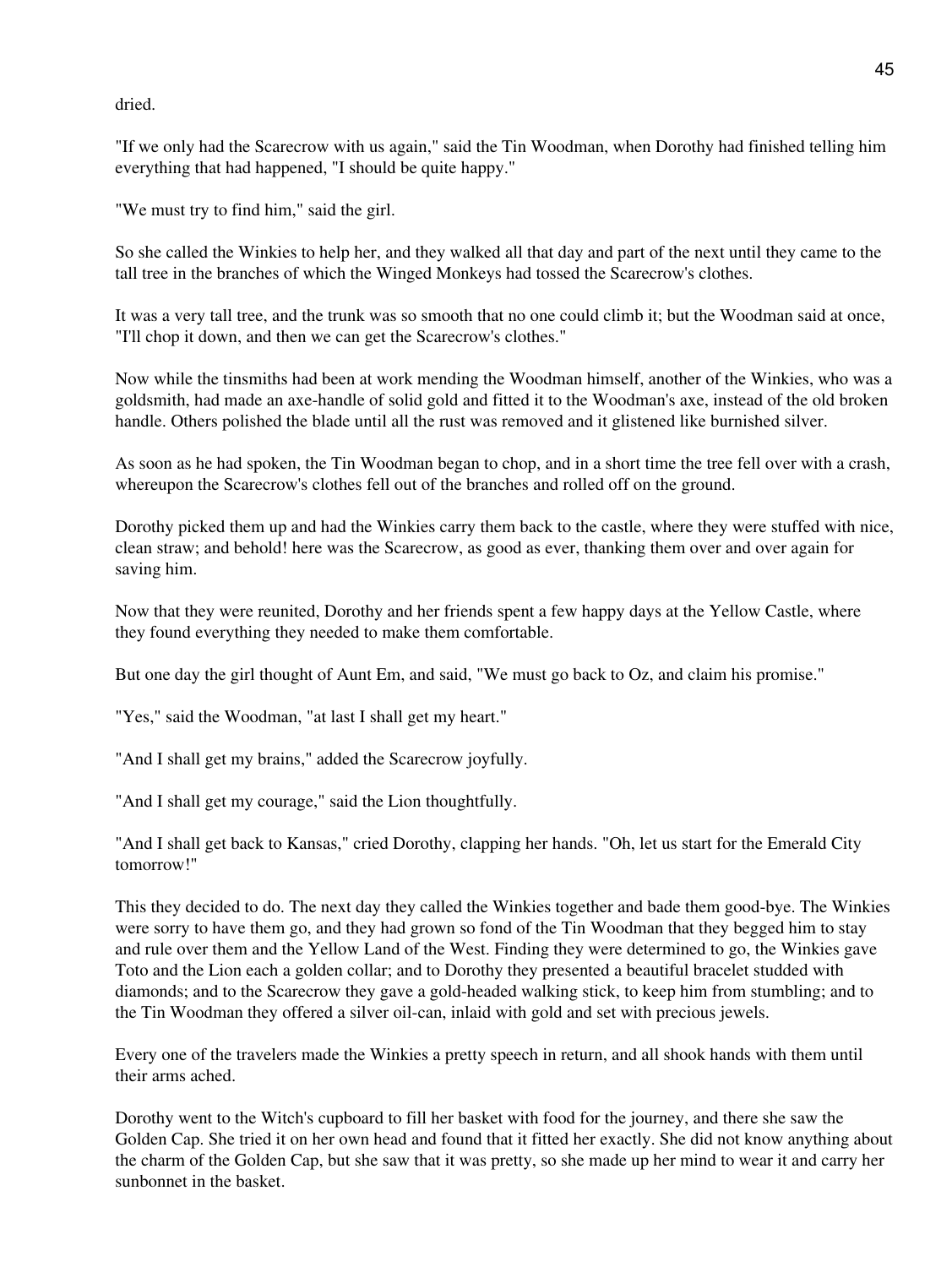Then, being prepared for the journey, they all started for the Emerald City; and the Winkies gave them three cheers and many good wishes to carry with them.

### 14. The Winged Monkeys

You will remember there was no road--not even a pathway-- between the castle of the Wicked Witch and the Emerald City. When the four travelers went in search of the Witch she had seen them coming, and so sent the Winged Monkeys to bring them to her. It was much harder to find their way back through the big fields of buttercups and yellow daisies than it was being carried. They knew, of course, they must go straight east, toward the rising sun; and they started off in the right way. But at noon, when the sun was over their heads, they did not know which was east and which was west, and that was the reason they were lost in the great fields. They kept on walking, however, and at night the moon came out and shone brightly. So they lay down among the sweet smelling yellow flowers and slept soundly until morning-- all but the Scarecrow and the Tin Woodman.

The next morning the sun was behind a cloud, but they started on, as if they were quite sure which way they were going.

"If we walk far enough," said Dorothy, "I am sure we shall sometime come to some place."

But day by day passed away, and they still saw nothing before them but the scarlet fields. The Scarecrow began to grumble a bit.

"We have surely lost our way," he said, "and unless we find it again in time to reach the Emerald City, I shall never get my brains."

"Nor I my heart," declared the Tin Woodman. "It seems to me I can scarcely wait till I get to Oz, and you must admit this is a very long journey."

"You see," said the Cowardly Lion, with a whimper, "I haven't the courage to keep tramping forever, without getting anywhere at all."

Then Dorothy lost heart. She sat down on the grass and looked at her companions, and they sat down and looked at her, and Toto found that for the first time in his life he was too tired to chase a butterfly that flew past his head. So he put out his tongue and panted and looked at Dorothy as if to ask what they should do next.

"Suppose we call the field mice," she suggested. "They could probably tell us the way to the Emerald City."

"To be sure they could," cried the Scarecrow. "Why didn't we think of that before?"

Dorothy blew the little whistle she had always carried about her neck since the Queen of the Mice had given it to her. In a few minutes they heard the pattering of tiny feet, and many of the small gray mice came running up to her. Among them was the Queen herself, who asked, in her squeaky little voice:

"What can I do for my friends?"

"We have lost our way," said Dorothy. "Can you tell us where the Emerald City is?"

"Certainly," answered the Queen; "but it is a great way off, for you have had it at your backs all this time." Then she noticed Dorothy's Golden Cap, and said, "Why don't you use the charm of the Cap, and call the Winged Monkeys to you? They will carry you to the City of Oz in less than an hour."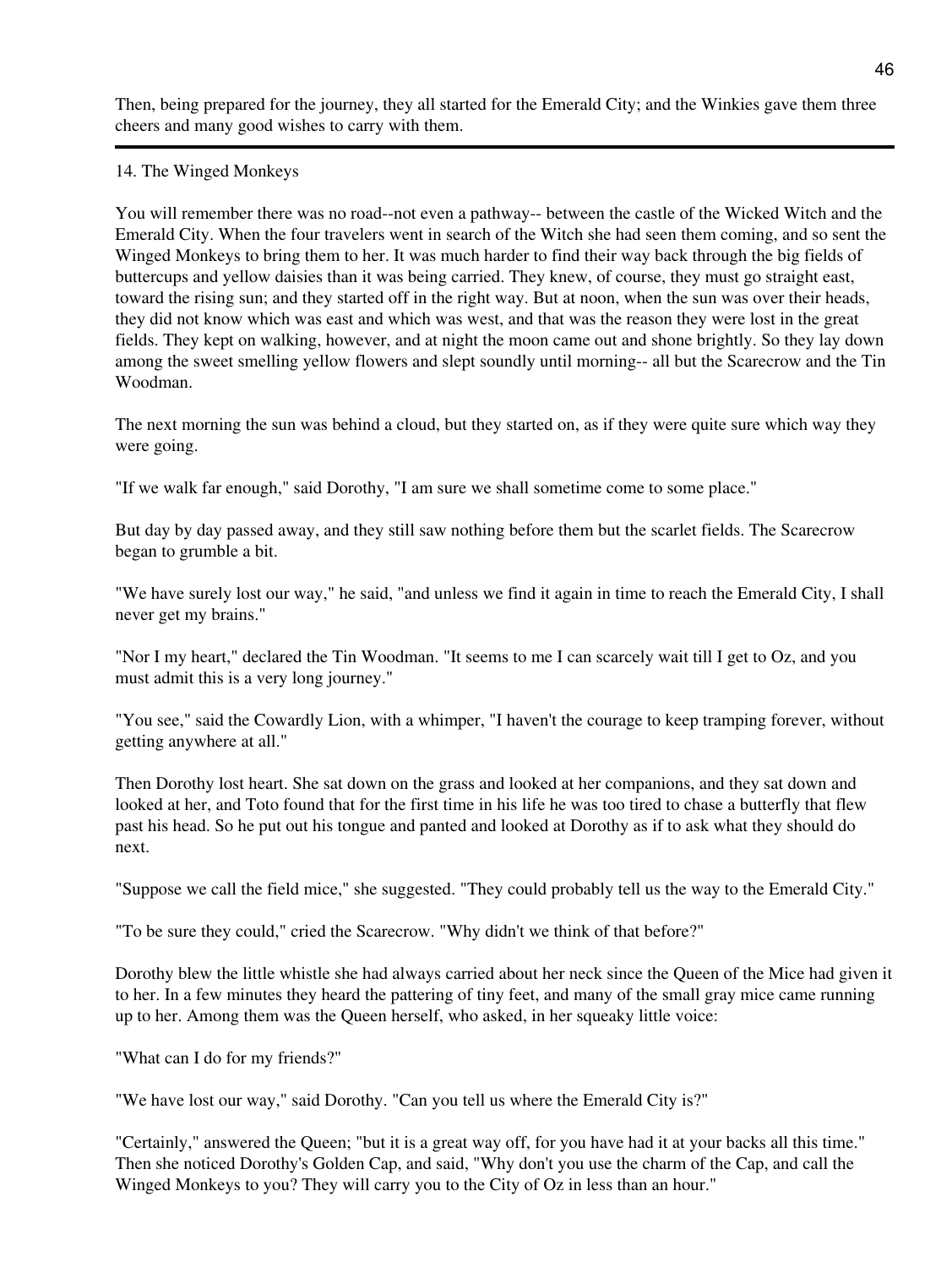"I didn't know there was a charm," answered Dorothy, in surprise. "What is it?"

"It is written inside the Golden Cap," replied the Queen of the Mice. "But if you are going to call the Winged Monkeys we must run away, for they are full of mischief and think it great fun to plague us."

"Won't they hurt me?" asked the girl anxiously.

"Oh, no. They must obey the wearer of the Cap. Good-bye!" And she scampered out of sight, with all the mice hurrying after her.

Dorothy looked inside the Golden Cap and saw some words written upon the lining. These, she thought, must be the charm, so she read the directions carefully and put the Cap upon her head.

"Ep-pe, pep-pe, kak-ke!" she said, standing on her left foot.

"What did you say?" asked the Scarecrow, who did not know what she was doing.

"Hil-lo, hol-lo, hel-lo!" Dorothy went on, standing this time on her right foot.

"Hello!" replied the Tin Woodman calmly.

"Ziz-zy, zuz-zy, zik!" said Dorothy, who was now standing on both feet. This ended the saying of the charm, and they heard a great chattering and flapping of wings, as the band of Winged Monkeys flew up to them.

The King bowed low before Dorothy, and asked, "What is your command?"

"We wish to go to the Emerald City," said the child, "and we have lost our way."

"We will carry you," replied the King, and no sooner had he spoken than two of the Monkeys caught Dorothy in their arms and flew away with her. Others took the Scarecrow and the Woodman and the Lion, and one little Monkey seized Toto and flew after them, although the dog tried hard to bite him.

The Scarecrow and the Tin Woodman were rather frightened at first, for they remembered how badly the Winged Monkeys had treated them before; but they saw that no harm was intended, so they rode through the air quite cheerfully, and had a fine time looking at the pretty gardens and woods far below them.

Dorothy found herself riding easily between two of the biggest Monkeys, one of them the King himself. They had made a chair of their hands and were careful not to hurt her.

"Why do you have to obey the charm of the Golden Cap?" she asked.

"That is a long story," answered the King, with a Winged laugh; "but as we have a long journey before us, I will pass the time by telling you about it, if you wish."

"I shall be glad to hear it," she replied.

"Once," began the leader, "we were a free people, living happily in the great forest, flying from tree to tree, eating nuts and fruit, and doing just as we pleased without calling anybody master. Perhaps some of us were rather too full of mischief at times, flying down to pull the tails of the animals that had no wings, chasing birds, and throwing nuts at the people who walked in the forest. But we were careless and happy and full of fun, and enjoyed every minute of the day. This was many years ago, long before Oz came out of the clouds to rule over this land.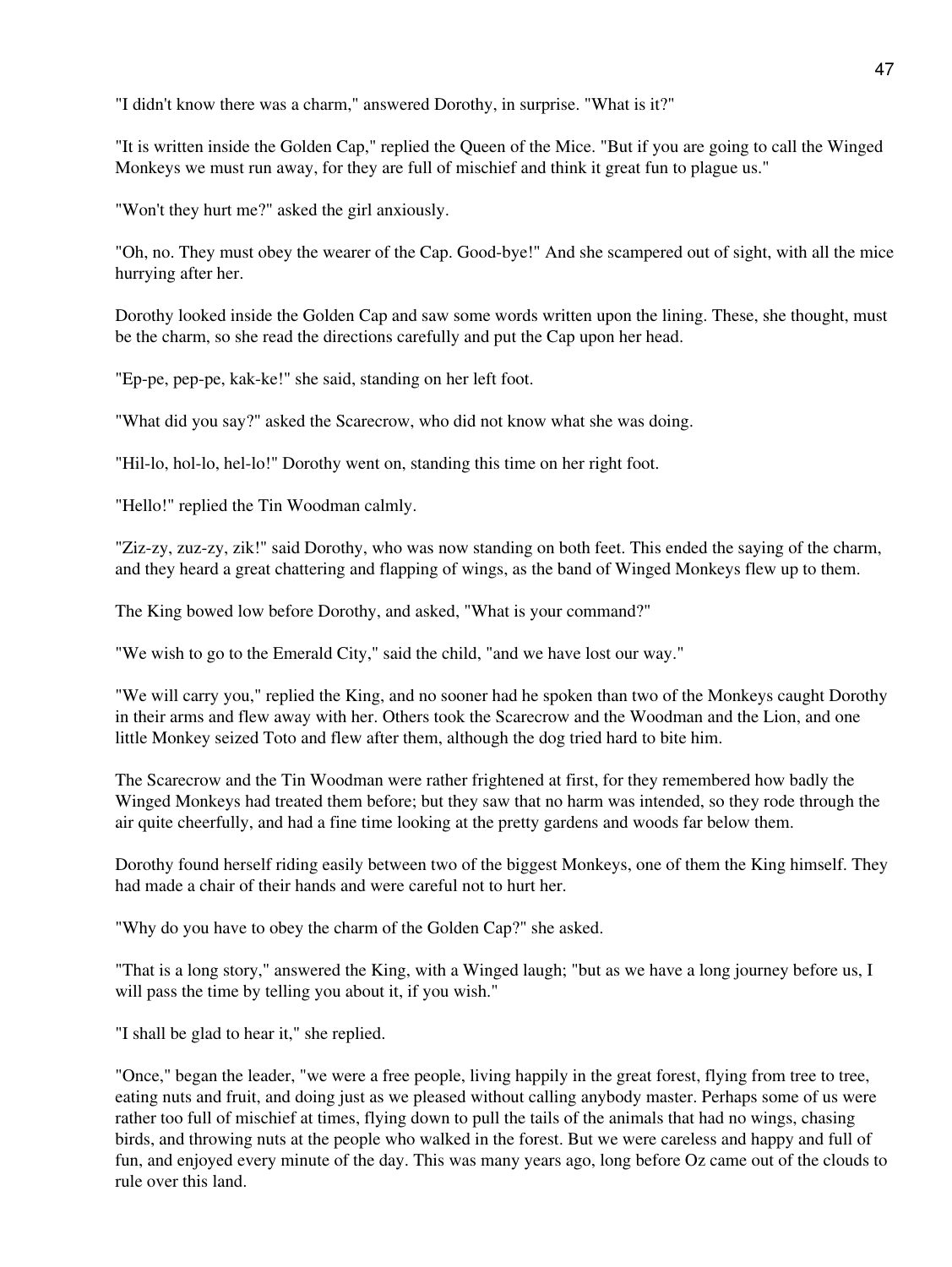"There lived here then, away at the North, a beautiful princess, who was also a powerful sorceress. All her magic was used to help the people, and she was never known to hurt anyone who was good. Her name was Gayelette, and she lived in a handsome palace built from great blocks of ruby. Everyone loved her, but her greatest sorrow was that she could find no one to love in return, since all the men were much too stupid and ugly to mate with one so beautiful and wise. At last, however, she found a boy who was handsome and manly and wise beyond his years. Gayelette made up her mind that when he grew to be a man she would make him her husband, so she took him to her ruby palace and used all her magic powers to make him as strong and good and lovely as any woman could wish. When he grew to manhood, Quelala, as he was called, was said to be the best and wisest man in all the land, while his manly beauty was so great that Gayelette loved him dearly, and hastened to make everything ready for the wedding.

"My grandfather was at that time the King of the Winged Monkeys which lived in the forest near Gayelette's palace, and the old fellow loved a joke better than a good dinner. One day, just before the wedding, my grandfather was flying out with his band when he saw Quelala walking beside the river. He was dressed in a rich costume of pink silk and purple velvet, and my grandfather thought he would see what he could do. At his word the band flew down and seized Quelala, carried him in their arms until they were over the middle of the river, and then dropped him into the water.

"`Swim out, my fine fellow,' cried my grandfather, `and see if the water has spotted your clothes.' Quelala was much too wise not to swim, and he was not in the least spoiled by all his good fortune. He laughed, when he came to the top of the water, and swam in to shore. But when Gayelette came running out to him she found his silks and velvet all ruined by the river.

"The princess was angry, and she knew, of course, who did it. She had all the Winged Monkeys brought before her, and she said at first that their wings should be tied and they should be treated as they had treated Quelala, and dropped in the river. But my grandfather pleaded hard, for he knew the Monkeys would drown in the river with their wings tied, and Quelala said a kind word for them also; so that Gayelette finally spared them, on condition that the Winged Monkeys should ever after do three times the bidding of the owner of the Golden Cap. This Cap had been made for a wedding present to Quelala, and it is said to have cost the princess half her kingdom. Of course my grandfather and all the other Monkeys at once agreed to the condition, and that is how it happens that we are three times the slaves of the owner of the Golden Cap, whosoever he may be."

"And what became of them?" asked Dorothy, who had been greatly interested in the story.

"Quelala being the first owner of the Golden Cap," replied the Monkey, "he was the first to lay his wishes upon us. As his bride could not bear the sight of us, he called us all to him in the forest after he had married her and ordered us always to keep where she could never again set eyes on a Winged Monkey, which we were glad to do, for we were all afraid of her.

"This was all we ever had to do until the Golden Cap fell into the hands of the Wicked Witch of the West, who made us enslave the Winkies, and afterward drive Oz himself out of the Land of the West. Now the Golden Cap is yours, and three times you have the right to lay your wishes upon us."

As the Monkey King finished his story Dorothy looked down and saw the green, shining walls of the Emerald City before them. She wondered at the rapid flight of the Monkeys, but was glad the journey was over. The strange creatures set the travelers down carefully before the gate of the City, the King bowed low to Dorothy, and then flew swiftly away, followed by all his band.

"That was a good ride," said the little girl.

"Yes, and a quick way out of our troubles," replied the Lion. "How lucky it was you brought away that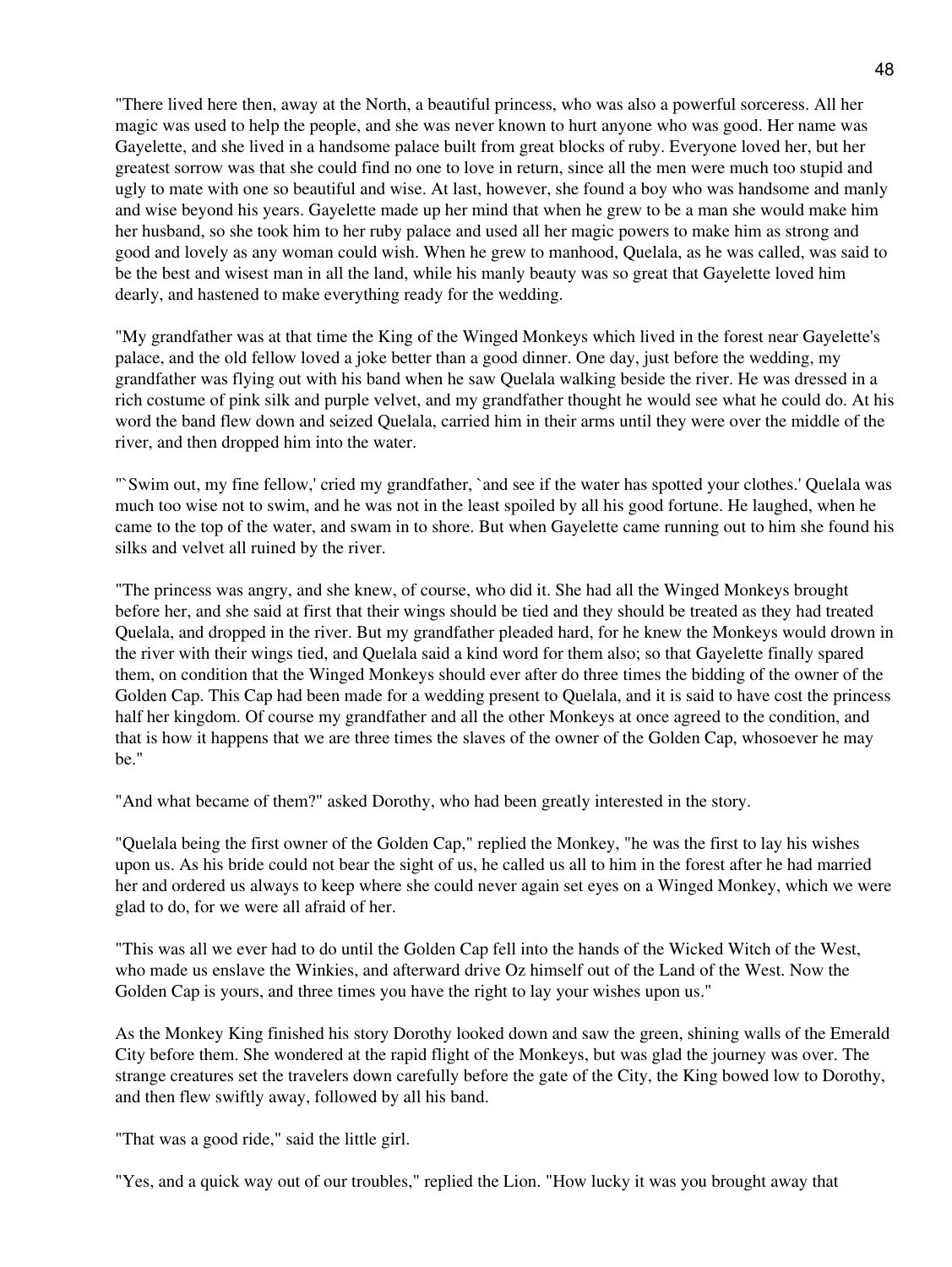15. The Discovery of Oz, the Terrible

The four travelers walked up to the great gate of Emerald City and rang the bell. After ringing several times, it was opened by the same Guardian of the Gates they had met before.

"What! are you back again?" he asked, in surprise.

"Do you not see us?" answered the Scarecrow.

"But I thought you had gone to visit the Wicked Witch of the West."

"We did visit her," said the Scarecrow.

"And she let you go again?" asked the man, in wonder.

"She could not help it, for she is melted," explained the Scarecrow.

"Melted! Well, that is good news, indeed," said the man. "Who melted her?"

"It was Dorothy," said the Lion gravely.

"Good gracious!" exclaimed the man, and he bowed very low indeed before her.

Then he led them into his little room and locked the spectacles from the great box on all their eyes, just as he had done before. Afterward they passed on through the gate into the Emerald City. When the people heard from the Guardian of the Gates that Dorothy had melted the Wicked Witch of the West, they all gathered around the travelers and followed them in a great crowd to the Palace of Oz.

The soldier with the green whiskers was still on guard before the door, but he let them in at once, and they were again met by the beautiful green girl, who showed each of them to their old rooms at once, so they might rest until the Great Oz was ready to receive them.

The soldier had the news carried straight to Oz that Dorothy and the other travelers had come back again, after destroying the Wicked Witch; but Oz made no reply. They thought the Great Wizard would send for them at once, but he did not. They had no word from him the next day, nor the next, nor the next. The waiting was tiresome and wearing, and at last they grew vexed that Oz should treat them in so poor a fashion, after sending them to undergo hardships and slavery. So the Scarecrow at last asked the green girl to take another message to Oz, saying if he did not let them in to see him at once they would call the Winged Monkeys to help them, and find out whether he kept his promises or not. When the Wizard was given this message he was so frightened that he sent word for them to come to the Throne Room at four minutes after nine o'clock the next morning. He had once met the Winged Monkeys in the Land of the West, and he did not wish to meet them again.

The four travelers passed a sleepless night, each thinking of the gift Oz had promised to bestow on him. Dorothy fell asleep only once, and then she dreamed she was in Kansas, where Aunt Em was telling her how glad she was to have her little girl at home again.

Promptly at nine o'clock the next morning the green-whiskered soldier came to them, and four minutes later they all went into the Throne Room of the Great Oz.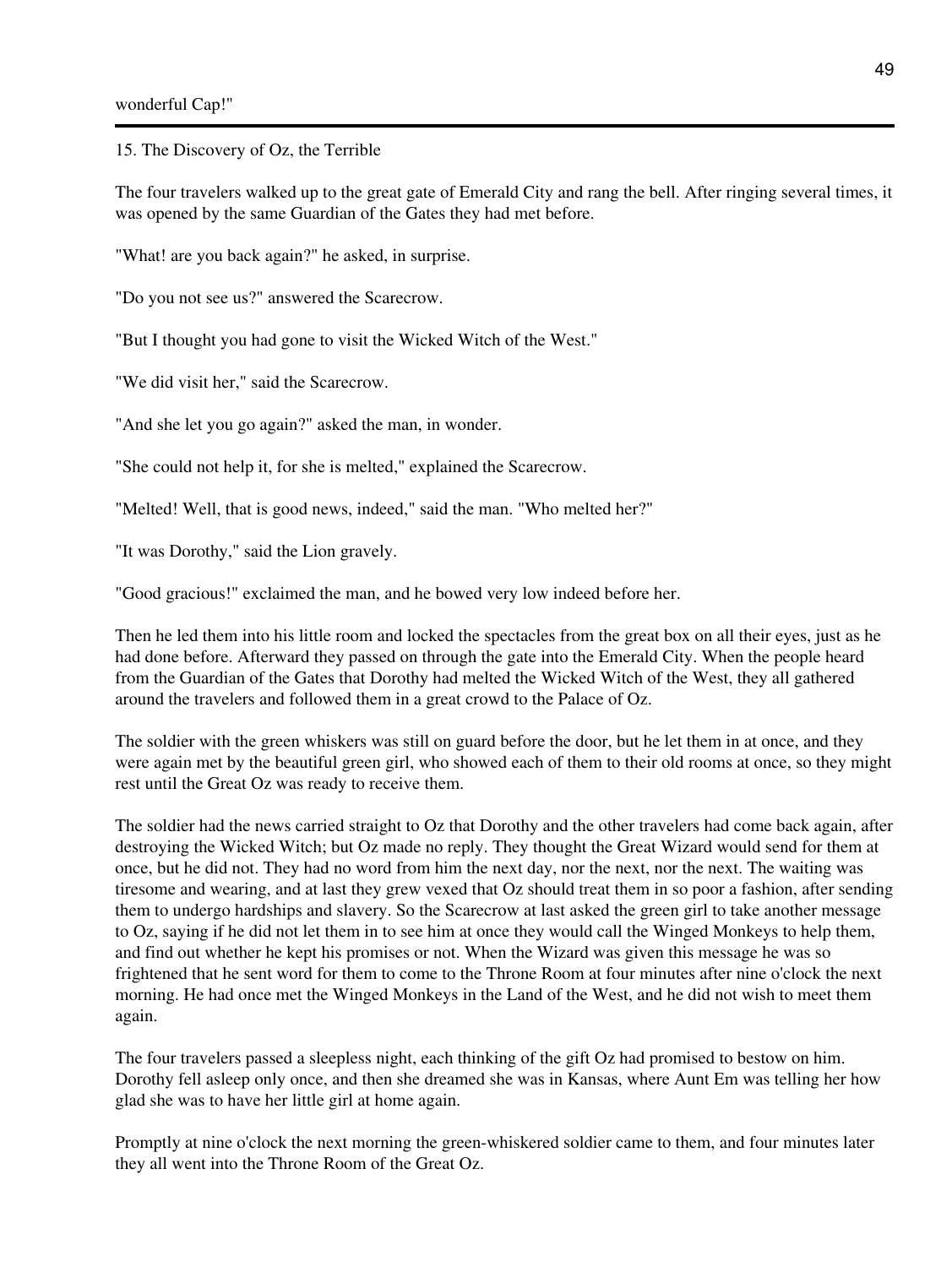Of course each one of them expected to see the Wizard in the shape he had taken before, and all were greatly surprised when they looked about and saw no one at all in the room. They kept close to the door and closer to one another, for the stillness of the empty room was more dreadful than any of the forms they had seen Oz take.

Presently they heard a solemn Voice, that seemed to come from somewhere near the top of the great dome, and it said:

"I am Oz, the Great and Terrible. Why do you seek me?"

They looked again in every part of the room, and then, seeing no one, Dorothy asked, "Where are you?"

"I am everywhere," answered the Voice, "but to the eyes of common mortals I am invisible. I will now seat myself upon my throne, that you may converse with me." Indeed, the Voice seemed just then to come straight from the throne itself; so they walked toward it and stood in a row while Dorothy said:

"We have come to claim our promise, O Oz."

"What promise?" asked Oz.

"You promised to send me back to Kansas when the Wicked Witch was destroyed," said the girl.

"And you promised to give me brains," said the Scarecrow.

"And you promised to give me a heart," said the Tin Woodman.

"And you promised to give me courage," said the Cowardly Lion.

"Is the Wicked Witch really destroyed?" asked the Voice, and Dorothy thought it trembled a little.

"Yes," she answered, "I melted her with a bucket of water."

"Dear me," said the Voice, "how sudden! Well, come to me tomorrow, for I must have time to think it over."

"You've had plenty of time already," said the Tin Woodman angrily.

"We shan't wait a day longer," said the Scarecrow.

"You must keep your promises to us!" exclaimed Dorothy.

The Lion thought it might be as well to frighten the Wizard, so he gave a large, loud roar, which was so fierce and dreadful that Toto jumped away from him in alarm and tipped over the screen that stood in a corner. As it fell with a crash they looked that way, and the next moment all of them were filled with wonder. For they saw, standing in just the spot the screen had hidden, a little old man, with a bald head and a wrinkled face, who seemed to be as much surprised as they were. The Tin Woodman, raising his axe, rushed toward the little man and cried out, "Who are you?"

"I am Oz, the Great and Terrible," said the little man, in a trembling voice. "But don't strike me--please don't--and I'll do anything you want me to."

Our friends looked at him in surprise and dismay.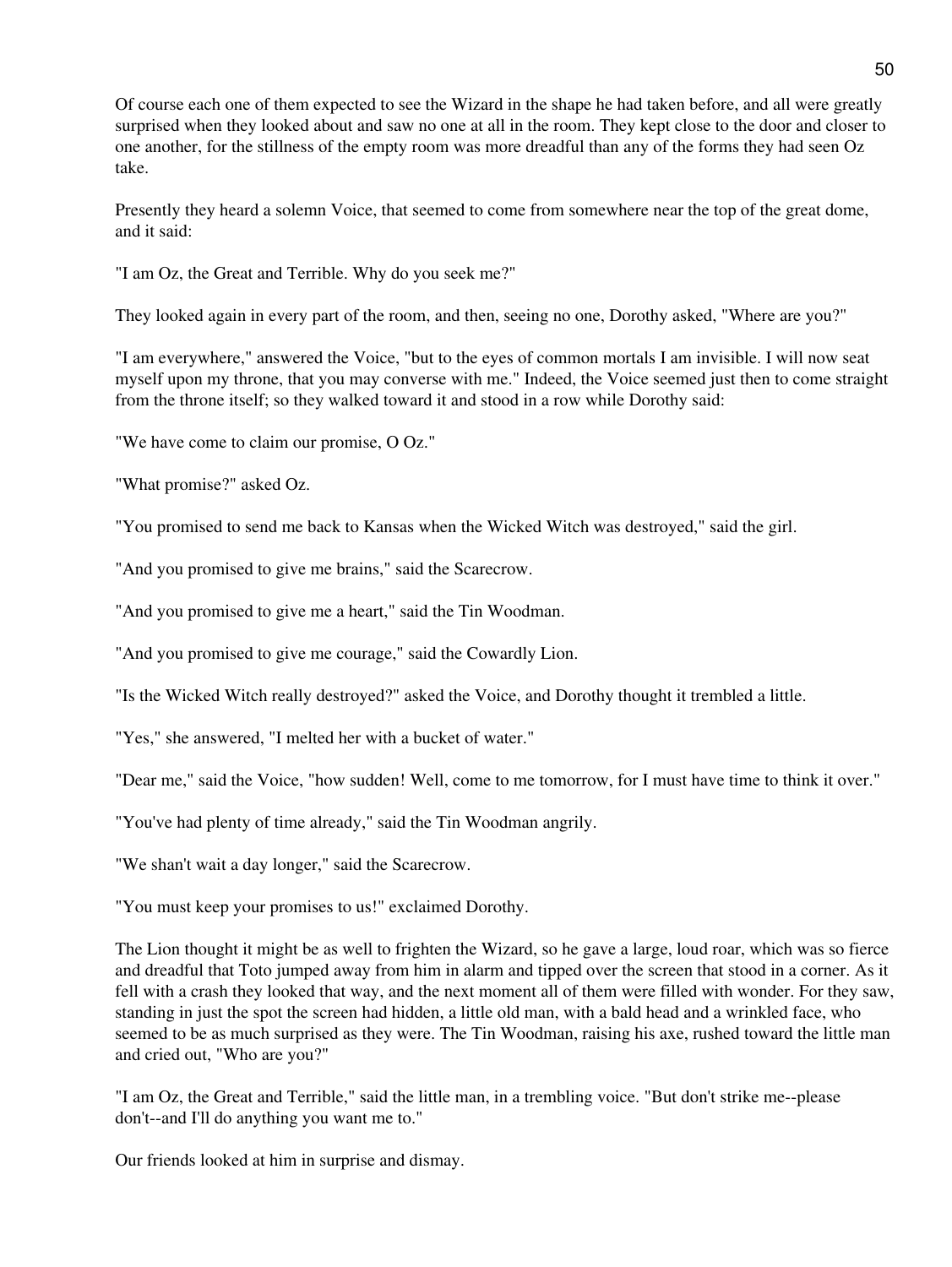"I thought Oz was a great Head," said Dorothy.

"And I thought Oz was a lovely Lady," said the Scarecrow.

"And I thought Oz was a terrible Beast," said the Tin Woodman.

"And I thought Oz was a Ball of Fire," exclaimed the Lion.

"No, you are all wrong," said the little man meekly. "I have been making believe."

"Making believe!" cried Dorothy. "Are you not a Great Wizard?"

"Hush, my dear," he said. "Don't speak so loud, or you will be overheard--and I should be ruined. I'm supposed to be a Great Wizard."

"And aren't you?" she asked.

"Not a bit of it, my dear; I'm just a common man."

"You're more than that," said the Scarecrow, in a grieved tone; "you're a humbug."

"Exactly so!" declared the little man, rubbing his hands together as if it pleased him. "I am a humbug."

"But this is terrible," said the Tin Woodman. "How shall I ever get my heart?"

"Or I my courage?" asked the Lion.

"Or I my brains?" wailed the Scarecrow, wiping the tears from his eyes with his coat sleeve.

"My dear friends," said Oz, "I pray you not to speak of these little things. Think of me, and the terrible trouble I'm in at being found out."

"Doesn't anyone else know you're a humbug?" asked Dorothy.

"No one knows it but you four--and myself," replied Oz. "I have fooled everyone so long that I thought I should never be found out. It was a great mistake my ever letting you into the Throne Room. Usually I will not see even my subjects, and so they believe I am something terrible."

"But, I don't understand," said Dorothy, in bewilderment. "How was it that you appeared to me as a great Head?"

"That was one of my tricks," answered Oz. "Step this way, please, and I will tell you all about it."

He led the way to a small chamber in the rear of the Throne Room, and they all followed him. He pointed to one corner, in which lay the great Head, made out of many thicknesses of paper, and with a carefully painted face.

"This I hung from the ceiling by a wire," said Oz. "I stood behind the screen and pulled a thread, to make the eyes move and the mouth open."

"But how about the voice?" she inquired.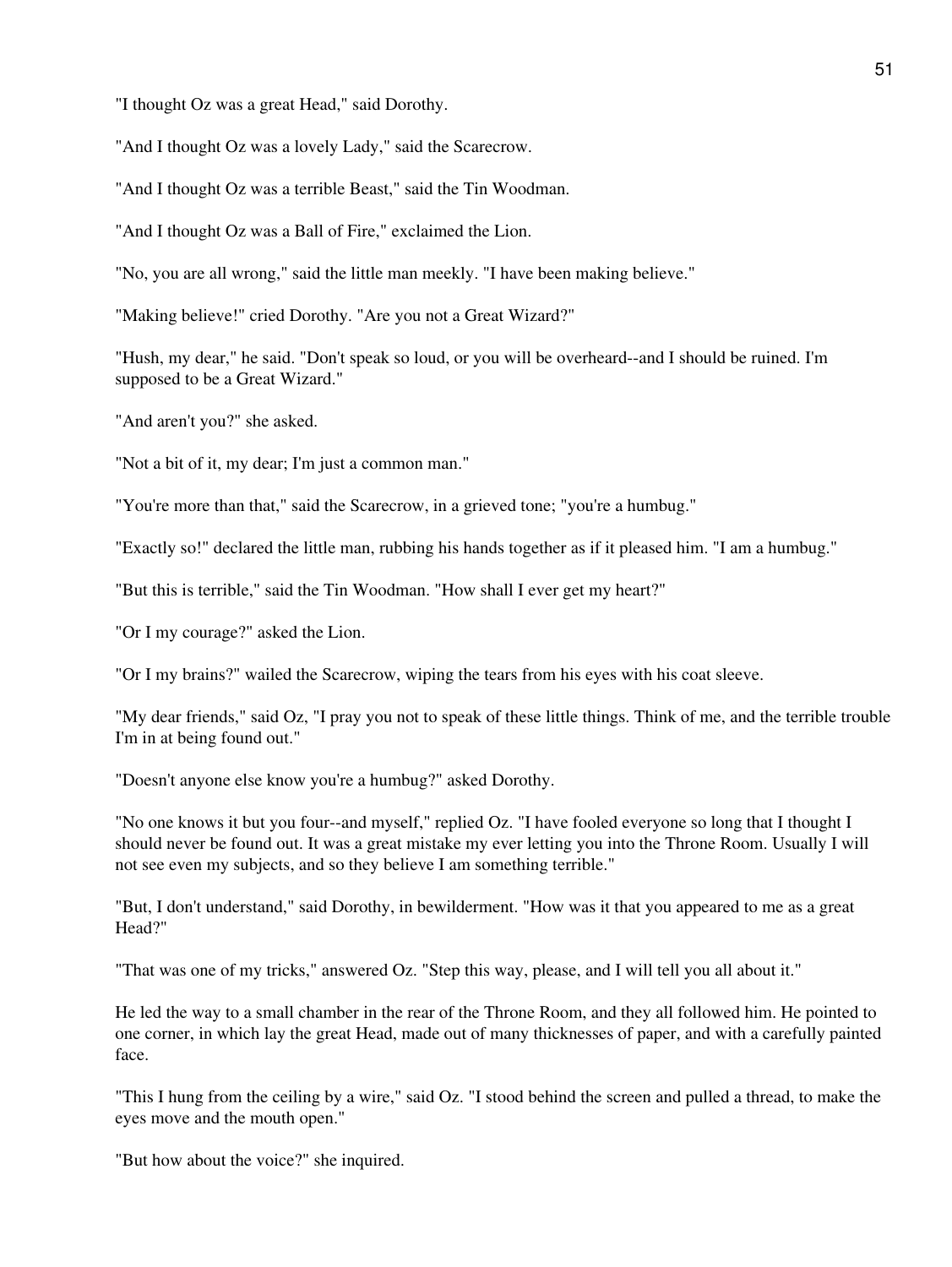"Oh, I am a ventriloquist," said the little man. "I can throw the sound of my voice wherever I wish, so that you thought it was coming out of the Head. Here are the other things I used to deceive you." He showed the Scarecrow the dress and the mask he had worn when he seemed to be the lovely Lady. And the Tin Woodman saw that his terrible Beast was nothing but a lot of skins, sewn together, with slats to keep their sides out. As for the Ball of Fire, the false Wizard had hung that also from the ceiling. It was really a ball of cotton, but when oil was poured upon it the ball burned fiercely.

"Really," said the Scarecrow, "you ought to be ashamed of yourself for being such a humbug."

"I am--I certainly am," answered the little man sorrowfully; "but it was the only thing I could do. Sit down, please, there are plenty of chairs; and I will tell you my story."

So they sat down and listened while he told the following tale.

"I was born in Omaha--"

"Why, that isn't very far from Kansas!" cried Dorothy.

"No, but it's farther from here," he said, shaking his head at her sadly. "When I grew up I became a ventriloquist, and at that I was very well trained by a great master. I can imitate any kind of a bird or beast." Here he mewed so like a kitten that Toto pricked up his ears and looked everywhere to see where she was. "After a time," continued Oz, "I tired of that, and became a balloonist."

"What is that?" asked Dorothy.

"A man who goes up in a balloon on circus day, so as to draw a crowd of people together and get them to pay to see the circus," he explained.

"Oh," she said, "I know."

"Well, one day I went up in a balloon and the ropes got twisted, so that I couldn't come down again. It went way up above the clouds, so far that a current of air struck it and carried it many, many miles away. For a day and a night I traveled through the air, and on the morning of the second day I awoke and found the balloon floating over a strange and beautiful country.

"It came down gradually, and I was not hurt a bit. But I found myself in the midst of a strange people, who, seeing me come from the clouds, thought I was a great Wizard. Of course I let them think so, because they were afraid of me, and promised to do anything I wished them to.

"Just to amuse myself, and keep the good people busy, I ordered them to build this City, and my Palace; and they did it all willingly and well. Then I thought, as the country was so green and beautiful, I would call it the Emerald City; and to make the name fit better I put green spectacles on all the people, so that everything they saw was green."

"But isn't everything here green?" asked Dorothy.

"No more than in any other city," replied Oz; "but when you wear green spectacles, why of course everything you see looks green to you. The Emerald City was built a great many years ago, for I was a young man when the balloon brought me here, and I am a very old man now. But my people have worn green glasses on their eyes so long that most of them think it really is an Emerald City, and it certainly is a beautiful place, abounding in jewels and precious metals, and every good thing that is needed to make one happy. I have been good to the people, and they like me; but ever since this Palace was built, I have shut myself up and would not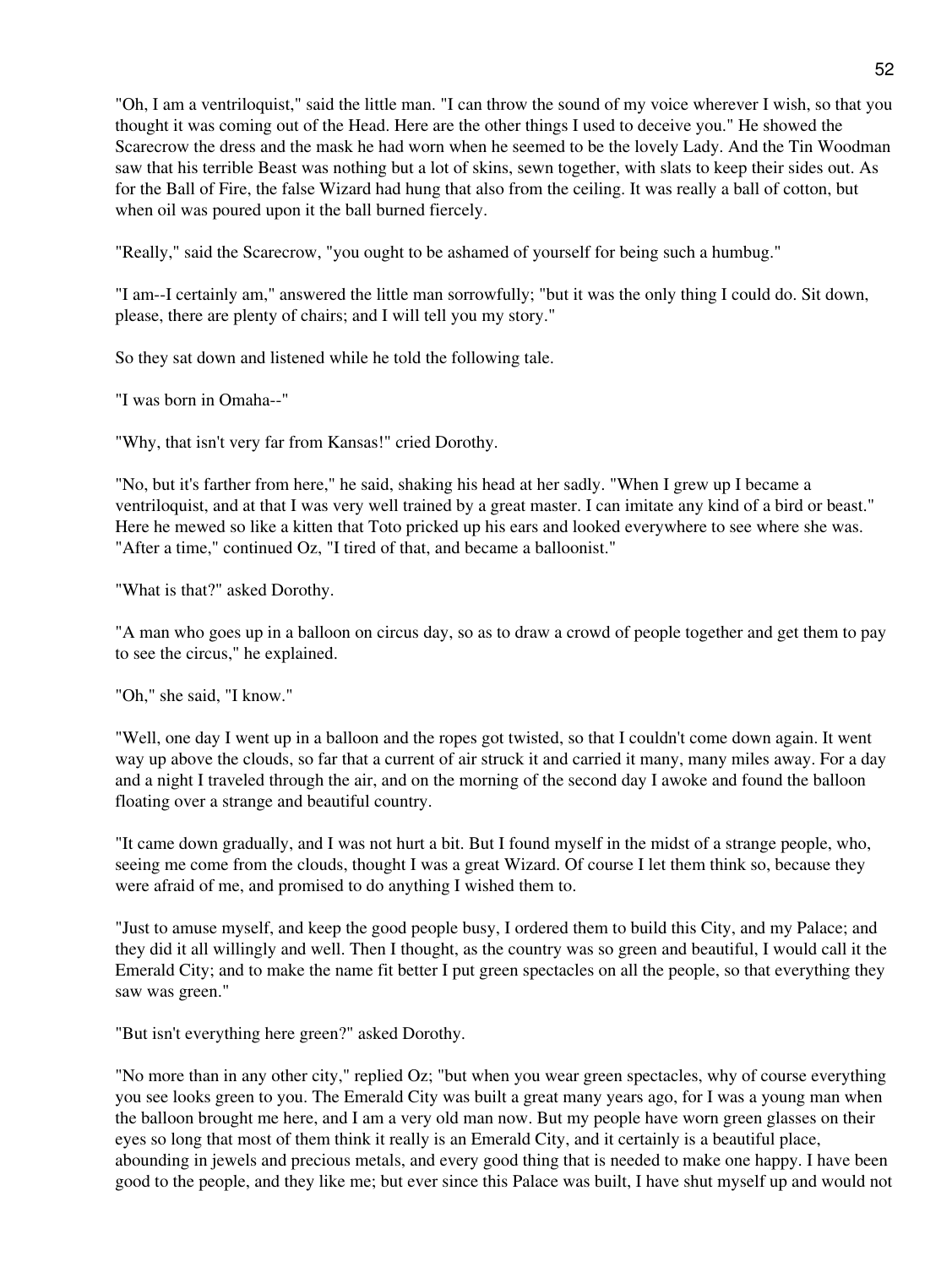see any of them.

"One of my greatest fears was the Witches, for while I had no magical powers at all I soon found out that the Witches were really able to do wonderful things. There were four of them in this country, and they ruled the people who live in the North and South and East and West. Fortunately, the Witches of the North and South were good, and I knew they would do me no harm; but the Witches of the East and West were terribly wicked, and had they not thought I was more powerful than they themselves, they would surely have destroyed me. As it was, I lived in deadly fear of them for many years; so you can imagine how pleased I was when I heard your house had fallen on the Wicked Witch of the East. When you came to me, I was willing to promise anything if you would only do away with the other Witch; but, now that you have melted her, I am ashamed to say that I cannot keep my promises."

"I think you are a very bad man," said Dorothy.

"Oh, no, my dear; I'm really a very good man, but I'm a very bad Wizard, I must admit."

"Can't you give me brains?" asked the Scarecrow.

"You don't need them. You are learning something every day. A baby has brains, but it doesn't know much. Experience is the only thing that brings knowledge, and the longer you are on earth the more experience you are sure to get."

"That may all be true," said the Scarecrow, "but I shall be very unhappy unless you give me brains."

The false Wizard looked at him carefully.

"Well," he said with a sigh, "I'm not much of a magician, as I said; but if you will come to me tomorrow morning, I will stuff your head with brains. I cannot tell you how to use them, however; you must find that out for yourself."

"Oh, thank you--thank you!" cried the Scarecrow. "I'll find a way to use them, never fear!"

"But how about my courage?" asked the Lion anxiously.

"You have plenty of courage, I am sure," answered Oz. "All you need is confidence in yourself. There is no living thing that is not afraid when it faces danger. The True courage is in facing danger when you are afraid, and that kind of courage you have in plenty."

"Perhaps I have, but I'm scared just the same," said the Lion. "I shall really be very unhappy unless you give me the sort of courage that makes one forget he is afraid."

"Very well, I will give you that sort of courage tomorrow," replied Oz.

"How about my heart?" asked the Tin Woodman.

"Why, as for that," answered Oz, "I think you are wrong to want a heart. It makes most people unhappy. If you only knew it, you are in luck not to have a heart."

"That must be a matter of opinion," said the Tin Woodman. "For my part, I will bear all the unhappiness without a murmur, if you will give me the heart."

"Very well," answered Oz meekly. "Come to me tomorrow and you shall have a heart. I have played Wizard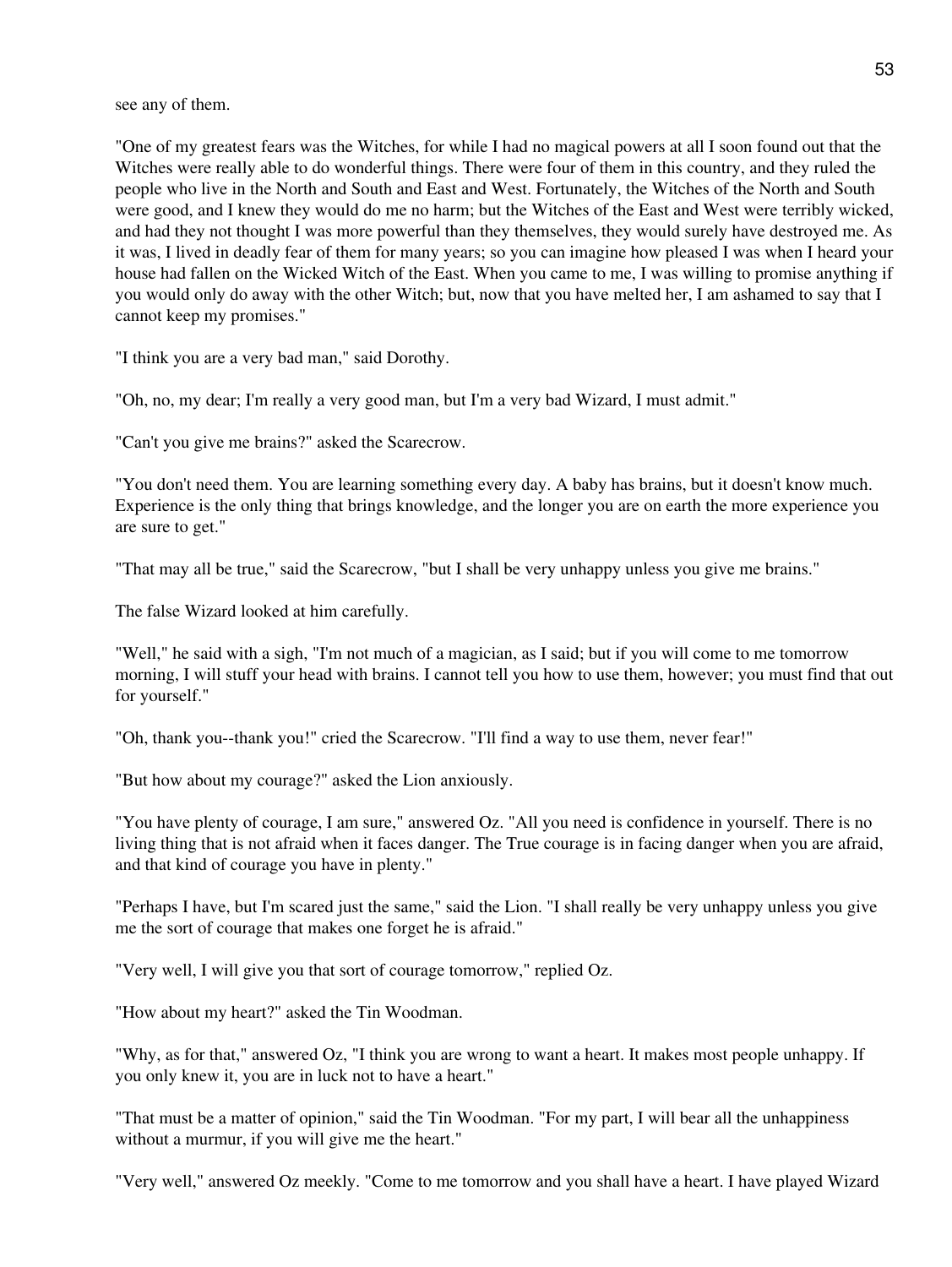for so many years that I may as well continue the part a little longer."

"And now," said Dorothy, "how am I to get back to Kansas?"

"We shall have to think about that," replied the little man. "Give me two or three days to consider the matter and I'll try to find a way to carry you over the desert. In the meantime you shall all be treated as my guests, and while you live in the Palace my people will wait upon you and obey your slightest wish. There is only one thing I ask in return for my help--such as it is. You must keep my secret and tell no one I am a humbug."

They agreed to say nothing of what they had learned, and went back to their rooms in high spirits. Even Dorothy had hope that "The Great and Terrible Humbug," as she called him, would find a way to send her back to Kansas, and if he did she was willing to forgive him everything.

16. The Magic Art of the Great Humbug

Next morning the Scarecrow said to his friends:

"Congratulate me. I am going to Oz to get my brains at last. When I return I shall be as other men are."

"I have always liked you as you were," said Dorothy simply.

"It is kind of you to like a Scarecrow," he replied. "But surely you will think more of me when you hear the splendid thoughts my new brain is going to turn out." Then he said good-bye to them all in a cheerful voice and went to the Throne Room, where he rapped upon the door.

"Come in," said Oz.

The Scarecrow went in and found the little man sitting down by the window, engaged in deep thought.

"I have come for my brains," remarked the Scarecrow, a little uneasily.

"Oh, yes; sit down in that chair, please," replied Oz. "You must excuse me for taking your head off, but I shall have to do it in order to put your brains in their proper place."

"That's all right," said the Scarecrow. "You are quite welcome to take my head off, as long as it will be a better one when you put it on again."

So the Wizard unfastened his head and emptied out the straw. Then he entered the back room and took up a measure of bran, which he mixed with a great many pins and needles. Having shaken them together thoroughly, he filled the top of the Scarecrow's head with the mixture and stuffed the rest of the space with straw, to hold it in place.

When he had fastened the Scarecrow's head on his body again he said to him, "Hereafter you will be a great man, for I have given you a lot of bran-new brains."

The Scarecrow was both pleased and proud at the fulfillment of his greatest wish, and having thanked Oz warmly he went back to his friends.

Dorothy looked at him curiously. His head was quite bulged out at the top with brains.

"How do you feel?" she asked.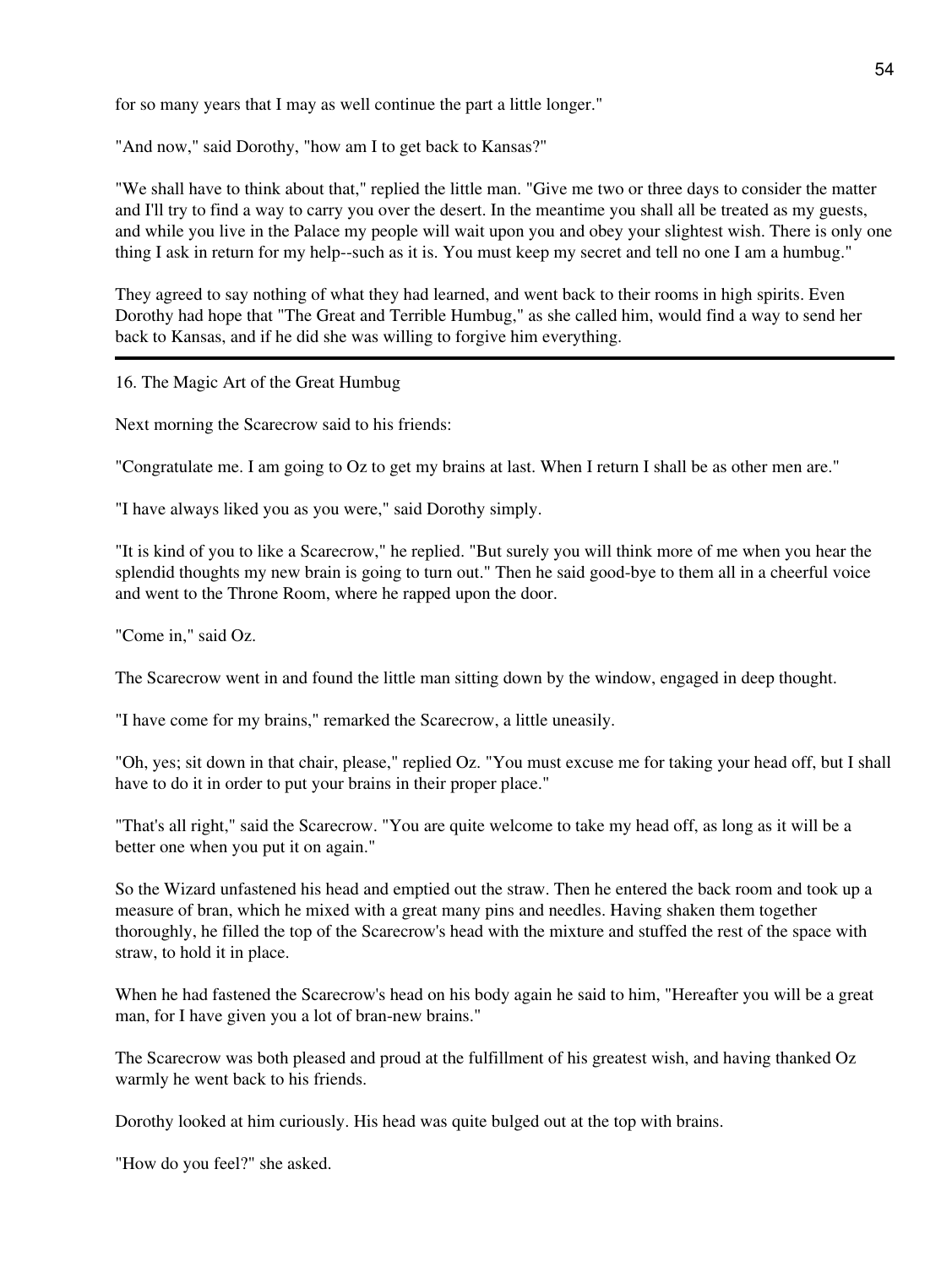"I feel wise indeed," he answered earnestly. "When I get used to my brains I shall know everything."

"Why are those needles and pins sticking out of your head?" asked the Tin Woodman.

"That is proof that he is sharp," remarked the Lion.

"Well, I must go to Oz and get my heart," said the Woodman. So he walked to the Throne Room and knocked at the door.

"Come in," called Oz, and the Woodman entered and said, "I have come for my heart."

"Very well," answered the little man. "But I shall have to cut a hole in your breast, so I can put your heart in the right place. I hope it won't hurt you."

"Oh, no," answered the Woodman. "I shall not feel it at all."

So Oz brought a pair of tinsmith's shears and cut a small, square hole in the left side of the Tin Woodman's breast. Then, going to a chest of drawers, he took out a pretty heart, made entirely of silk and stuffed with sawdust.

"Isn't it a beauty?" he asked.

"It is, indeed!" replied the Woodman, who was greatly pleased. "But is it a kind heart?"

"Oh, very!" answered Oz. He put the heart in the Woodman's breast and then replaced the square of tin, soldering it neatly together where it had been cut.

"There," said he; "now you have a heart that any man might be proud of. I'm sorry I had to put a patch on your breast, but it really couldn't be helped."

"Never mind the patch," exclaimed the happy Woodman. "I am very grateful to you, and shall never forget your kindness."

"Don't speak of it," replied Oz.

Then the Tin Woodman went back to his friends, who wished him every joy on account of his good fortune.

The Lion now walked to the Throne Room and knocked at the door.

"Come in," said Oz.

"I have come for my courage," announced the Lion, entering the room.

"Very well," answered the little man; "I will get it for you."

He went to a cupboard and reaching up to a high shelf took down a square green bottle, the contents of which he poured into a green-gold dish, beautifully carved. Placing this before the Cowardly Lion, who sniffed at it as if he did not like it, the Wizard said:

"Drink."

"What is it?" asked the Lion.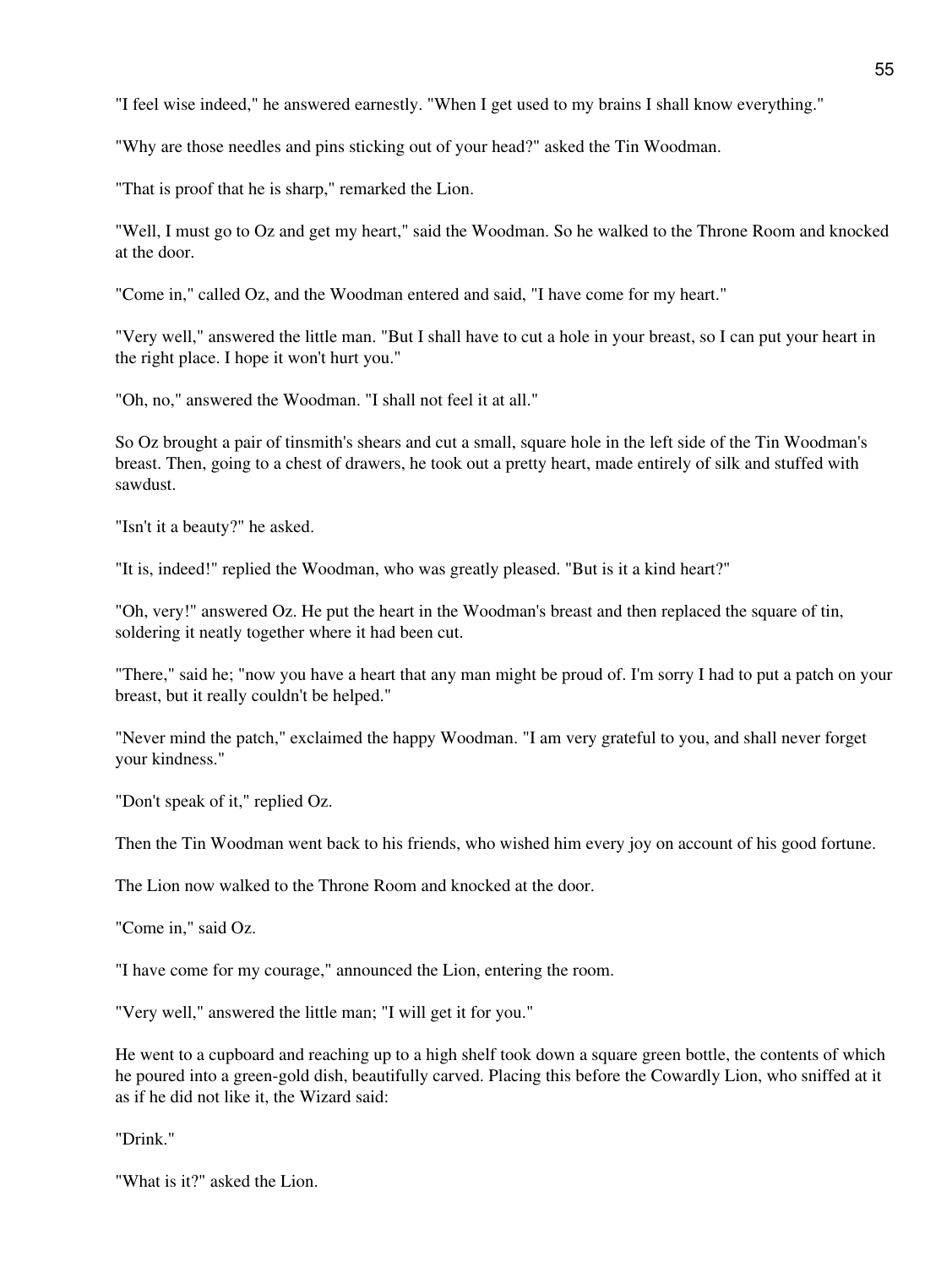"Well," answered Oz, "if it were inside of you, it would be courage. You know, of course, that courage is always inside one; so that this really cannot be called courage until you have swallowed it. Therefore I advise you to drink it as soon as possible."

The Lion hesitated no longer, but drank till the dish was empty.

"How do you feel now?" asked Oz.

"Full of courage," replied the Lion, who went joyfully back to his friends to tell them of his good fortune.

Oz, left to himself, smiled to think of his success in giving the Scarecrow and the Tin Woodman and the Lion exactly what they thought they wanted. "How can I help being a humbug," he said, "when all these people make me do things that everybody knows can't be done? It was easy to make the Scarecrow and the Lion and the Woodman happy, because they imagined I could do anything. But it will take more than imagination to carry Dorothy back to Kansas, and I'm sure I don't know how it can be done."

17. How the Balloon Was Launched

For three days Dorothy heard nothing from Oz. These were sad days for the little girl, although her friends were all quite happy and contented. The Scarecrow told them there were wonderful thoughts in his head; but he would not say what they were because he knew no one could understand them but himself. When the Tin Woodman walked about he felt his heart rattling around in his breast; and he told Dorothy he had discovered it to be a kinder and more tender heart than the one he had owned when he was made of flesh. The Lion declared he was afraid of nothing on earth, and would gladly face an army or a dozen of the fierce Kalidahs.

Thus each of the little party was satisfied except Dorothy, who longed more than ever to get back to Kansas.

On the fourth day, to her great joy, Oz sent for her, and when she entered the Throne Room he greeted her pleasantly:

"Sit down, my dear; I think I have found the way to get you out of this country."

"And back to Kansas?" she asked eagerly.

"Well, I'm not sure about Kansas," said Oz, "for I haven't the faintest notion which way it lies. But the first thing to do is to cross the desert, and then it should be easy to find your way home."

"How can I cross the desert?" she inquired.

"Well, I'll tell you what I think," said the little man. "You see, when I came to this country it was in a balloon. You also came through the air, being carried by a cyclone. So I believe the best way to get across the desert will be through the air. Now, it is quite beyond my powers to make a cyclone; but I've been thinking the matter over, and I believe I can make a balloon."

"How?" asked Dorothy.

"A balloon," said Oz, "is made of silk, which is coated with glue to keep the gas in it. I have plenty of silk in the Palace, so it will be no trouble to make the balloon. But in all this country there is no gas to fill the balloon with, to make it float."

"If it won't float," remarked Dorothy, "it will be of no use to us."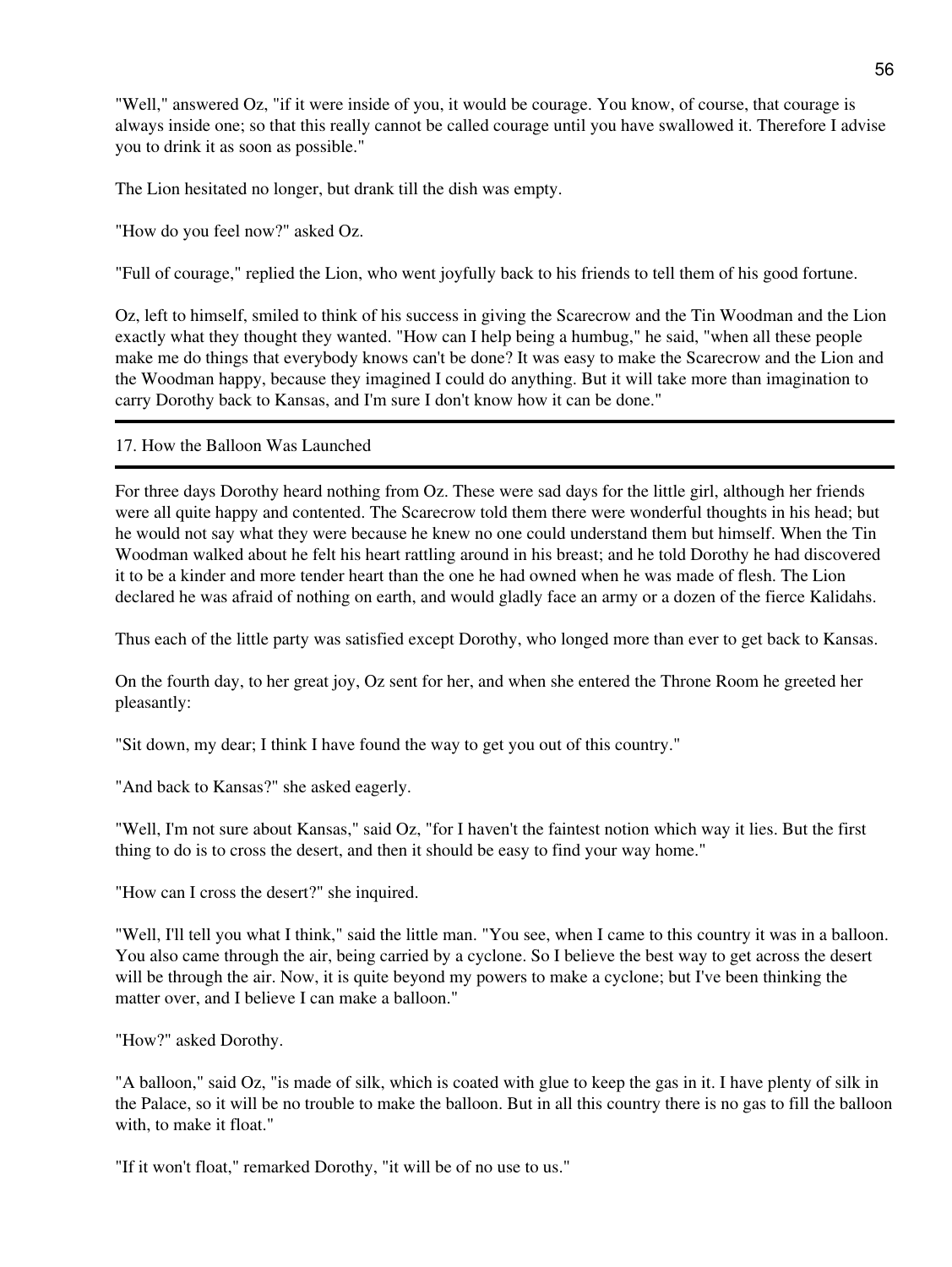"True," answered Oz. "But there is another way to make it float, which is to fill it with hot air. Hot air isn't as good as gas, for if the air should get cold the balloon would come down in the desert, and we should be lost."

"We!" exclaimed the girl. "Are you going with me?"

"Yes, of course," replied Oz. "I am tired of being such a humbug. If I should go out of this Palace my people would soon discover I am not a Wizard, and then they would be vexed with me for having deceived them. So I have to stay shut up in these rooms all day, and it gets tiresome. I'd much rather go back to Kansas with you and be in a circus again."

"I shall be glad to have your company," said Dorothy.

"Thank you," he answered. "Now, if you will help me sew the silk together, we will begin to work on our balloon."

So Dorothy took a needle and thread, and as fast as Oz cut the strips of silk into proper shape the girl sewed them neatly together. First there was a strip of light green silk, then a strip of dark green and then a strip of emerald green; for Oz had a fancy to make the balloon in different shades of the color about them. It took three days to sew all the strips together, but when it was finished they had a big bag of green silk more than twenty feet long.

Then Oz painted it on the inside with a coat of thin glue, to make it airtight, after which he announced that the balloon was ready.

"But we must have a basket to ride in," he said. So he sent the soldier with the green whiskers for a big clothes basket, which he fastened with many ropes to the bottom of the balloon.

When it was all ready, Oz sent word to his people that he was going to make a visit to a great brother Wizard who lived in the clouds. The news spread rapidly throughout the city and everyone came to see the wonderful sight.

Oz ordered the balloon carried out in front of the Palace, and the people gazed upon it with much curiosity. The Tin Woodman had chopped a big pile of wood, and now he made a fire of it, and Oz held the bottom of the balloon over the fire so that the hot air that arose from it would be caught in the silken bag. Gradually the balloon swelled out and rose into the air, until finally the basket just touched the ground.

Then Oz got into the basket and said to all the people in a loud voice:

"I am now going away to make a visit. While I am gone the Scarecrow will rule over you. I command you to obey him as you would me."

The balloon was by this time tugging hard at the rope that held it to the ground, for the air within it was hot, and this made it so much lighter in weight than the air without that it pulled hard to rise into the sky.

"Come, Dorothy!" cried the Wizard. "Hurry up, or the balloon will fly away."

"I can't find Toto anywhere," replied Dorothy, who did not wish to leave her little dog behind. Toto had run into the crowd to bark at a kitten, and Dorothy at last found him. She picked him up and ran towards the balloon.

She was within a few steps of it, and Oz was holding out his hands to help her into the basket, when, crack! went the ropes, and the balloon rose into the air without her.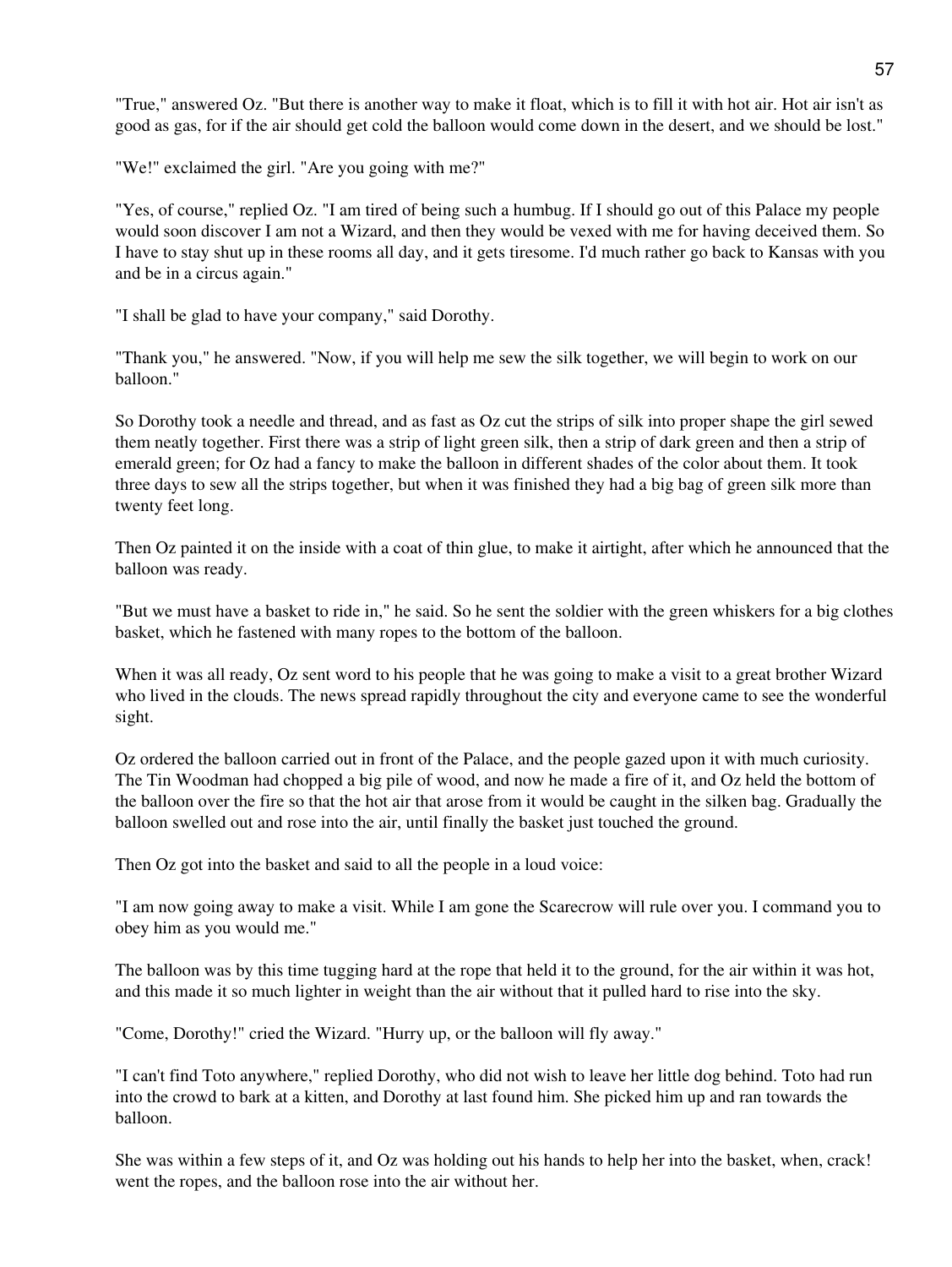"Come back!" she screamed. "I want to go, too!"

"I can't come back, my dear," called Oz from the basket. "Good-bye!"

"Good-bye!" shouted everyone, and all eyes were turned upward to where the Wizard was riding in the basket, rising every moment farther and farther into the sky.

And that was the last any of them ever saw of Oz, the Wonderful Wizard, though he may have reached Omaha safely, and be there now, for all we know. But the people remembered him lovingly, and said to one another:

"Oz was always our friend. When he was here he built for us this beautiful Emerald City, and now he is gone he has left the Wise Scarecrow to rule over us."

Still, for many days they grieved over the loss of the Wonderful Wizard, and would not be comforted.

#### 18. Away to the South

Dorothy wept bitterly at the passing of her hope to get home to Kansas again; but when she thought it all over she was glad she had not gone up in a balloon. And she also felt sorry at losing Oz, and so did her companions.

The Tin Woodman came to her and said:

"Truly I should be ungrateful if I failed to mourn for the man who gave me my lovely heart. I should like to cry a little because Oz is gone, if you will kindly wipe away my tears, so that I shall not rust."

"With pleasure," she answered, and brought a towel at once. Then the Tin Woodman wept for several minutes, and she watched the tears carefully and wiped them away with the towel. When he had finished, he thanked her kindly and oiled himself thoroughly with his jeweled oil-can, to guard against mishap.

The Scarecrow was now the ruler of the Emerald City, and although he was not a Wizard the people were proud of him. "For," they said, "there is not another city in all the world that is ruled by a stuffed man." And, so far as they knew, they were quite right.

The morning after the balloon had gone up with Oz, the four travelers met in the Throne Room and talked matters over. The Scarecrow sat in the big throne and the others stood respectfully before him.

"We are not so unlucky," said the new ruler, "for this Palace and the Emerald City belong to us, and we can do just as we please. When I remember that a short time ago I was up on a pole in a farmer's cornfield, and that now I am the ruler of this beautiful City, I am quite satisfied with my lot."

"I also," said the Tin Woodman, "am well-pleased with my new heart; and, really, that was the only thing I wished in all the world."

"For my part, I am content in knowing I am as brave as any beast that ever lived, if not braver," said the Lion modestly.

"If Dorothy would only be contented to live in the Emerald City," continued the Scarecrow, "we might all be happy together."

"But I don't want to live here," cried Dorothy. "I want to go to Kansas, and live with Aunt Em and Uncle Henry."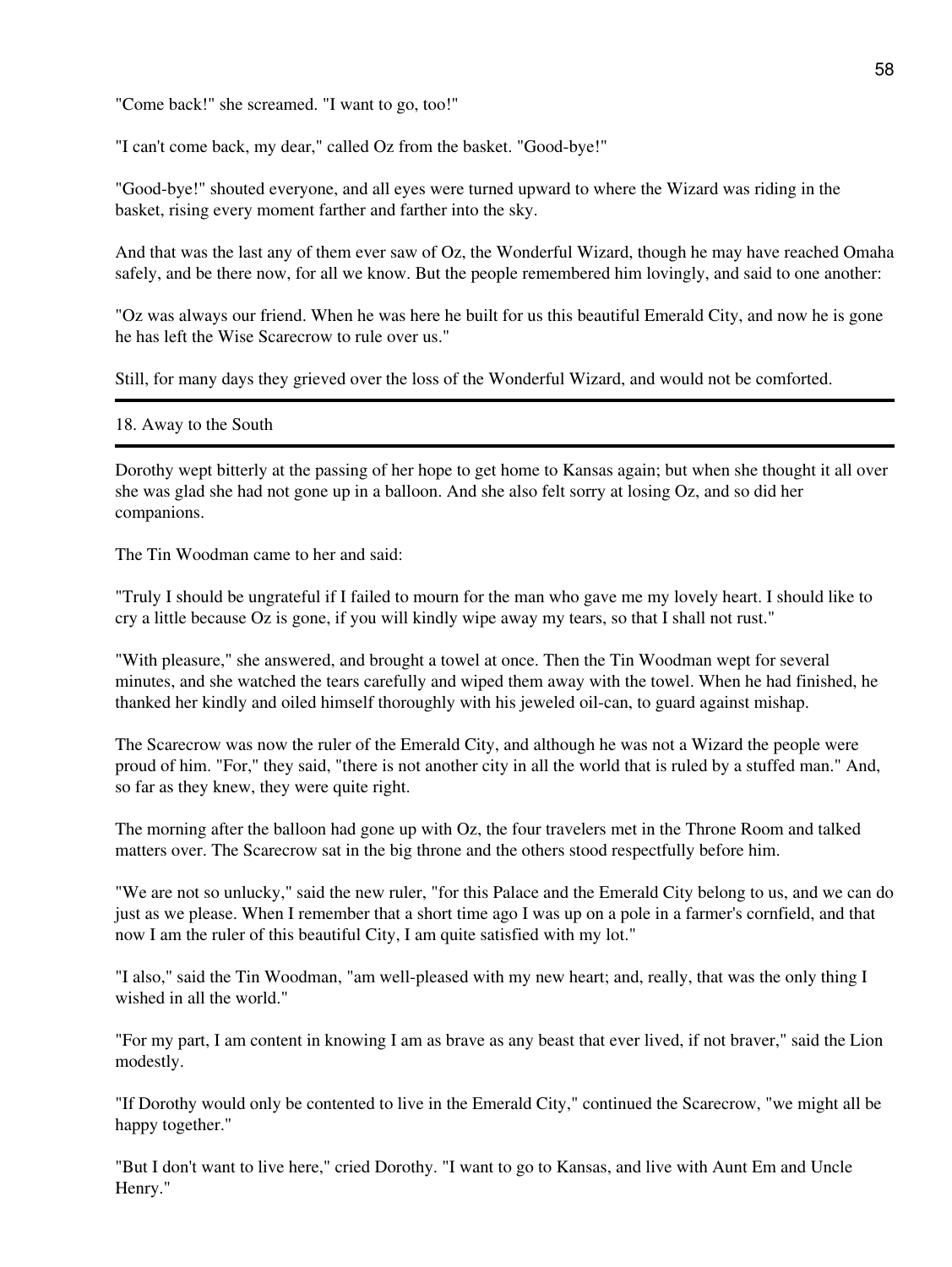"Well, then, what can be done?" inquired the Woodman.

The Scarecrow decided to think, and he thought so hard that the pins and needles began to stick out of his brains. Finally he said:

"Why not call the Winged Monkeys, and ask them to carry you over the desert?"

"I never thought of that!" said Dorothy joyfully. "It's just the thing. I'll go at once for the Golden Cap."

When she brought it into the Throne Room she spoke the magic words, and soon the band of Winged Monkeys flew in through the open window and stood beside her.

"This is the second time you have called us," said the Monkey King, bowing before the little girl. "What do you wish?"

"I want you to fly with me to Kansas," said Dorothy.

But the Monkey King shook his head.

"That cannot be done," he said. "We belong to this country alone, and cannot leave it. There has never been a Winged Monkey in Kansas yet, and I suppose there never will be, for they don't belong there. We shall be glad to serve you in any way in our power, but we cannot cross the desert. Good-bye."

And with another bow, the Monkey King spread his wings and flew away through the window, followed by all his band.

Dorothy was ready to cry with disappointment. "I have wasted the charm of the Golden Cap to no purpose," she said, "for the Winged Monkeys cannot help me."

"It is certainly too bad!" said the tender-hearted Woodman.

The Scarecrow was thinking again, and his head bulged out so horribly that Dorothy feared it would burst.

"Let us call in the soldier with the green whiskers," he said, "and ask his advice."

So the soldier was summoned and entered the Throne Room timidly, for while Oz was alive he never was allowed to come farther than the door.

"This little girl," said the Scarecrow to the soldier, "wishes to cross the desert. How can she do so?"

"I cannot tell," answered the soldier, "for nobody has ever crossed the desert, unless it is Oz himself."

"Is there no one who can help me?" asked Dorothy earnestly.

"Glinda might," he suggested.

"Who is Glinda?" inquired the Scarecrow.

"The Witch of the South. She is the most powerful of all the Witches, and rules over the Quadlings. Besides, her castle stands on the edge of the desert, so she may know a way to cross it."

"Glinda is a Good Witch, isn't she?" asked the child.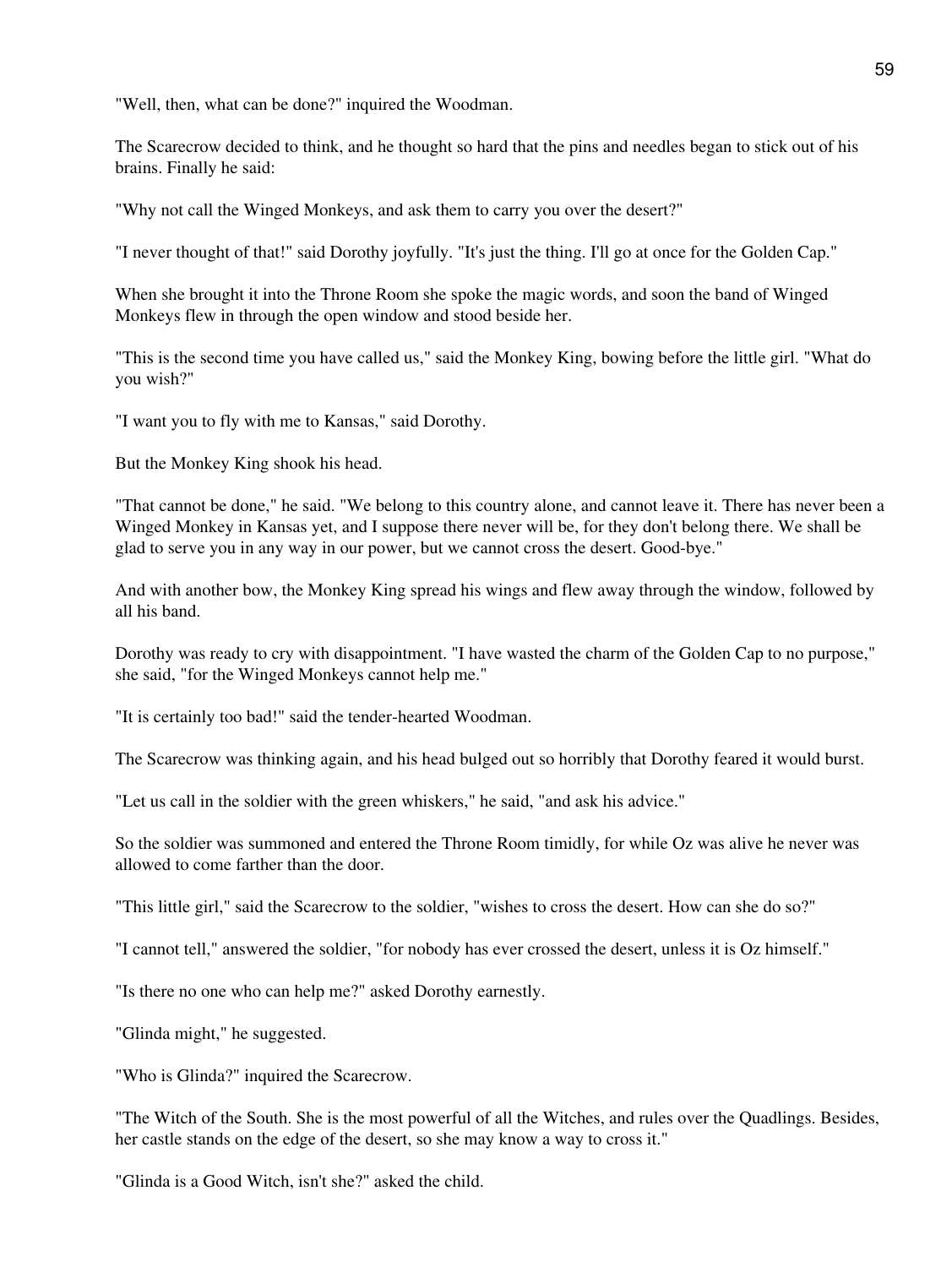"The Quadlings think she is good," said the soldier, "and she is kind to everyone. I have heard that Glinda is a beautiful woman, who knows how to keep young in spite of the many years she has lived."

"How can I get to her castle?" asked Dorothy.

"The road is straight to the South," he answered, "but it is said to be full of dangers to travelers. There are wild beasts in the woods, and a race of queer men who do not like strangers to cross their country. For this reason none of the Quadlings ever come to the Emerald City."

The soldier then left them and the Scarecrow said:

"It seems, in spite of dangers, that the best thing Dorothy can do is to travel to the Land of the South and ask Glinda to help her. For, of course, if Dorothy stays here she will never get back to Kansas."

"You must have been thinking again," remarked the Tin Woodman.

"I have," said the Scarecrow.

"I shall go with Dorothy," declared the Lion, "for I am tired of your city and long for the woods and the country again. I am really a wild beast, you know. Besides, Dorothy will need someone to protect her."

"That is true," agreed the Woodman. "My axe may be of service to her; so I also will go with her to the Land of the South."

"When shall we start?" asked the Scarecrow.

"Are you going?" they asked, in surprise.

"Certainly. If it wasn't for Dorothy I should never have had brains. She lifted me from the pole in the cornfield and brought me to the Emerald City. So my good luck is all due to her, and I shall never leave her until she starts back to Kansas for good and all."

"Thank you," said Dorothy gratefully. "You are all very kind to me. But I should like to start as soon as possible."

"We shall go tomorrow morning," returned the Scarecrow. "So now let us all get ready, for it will be a long journey."

19. Attacked by the Fighting Trees

The next morning Dorothy kissed the pretty green girl good-bye, and they all shook hands with the soldier with the green whiskers, who had walked with them as far as the gate. When the Guardian of the Gate saw them again he wondered greatly that they could leave the beautiful City to get into new trouble. But he at once unlocked their spectacles, which he put back into the green box, and gave them many good wishes to carry with them.

"You are now our ruler," he said to the Scarecrow; "so you must come back to us as soon as possible."

"I certainly shall if I am able," the Scarecrow replied; "but I must help Dorothy to get home, first."

As Dorothy bade the good-natured Guardian a last farewell she said: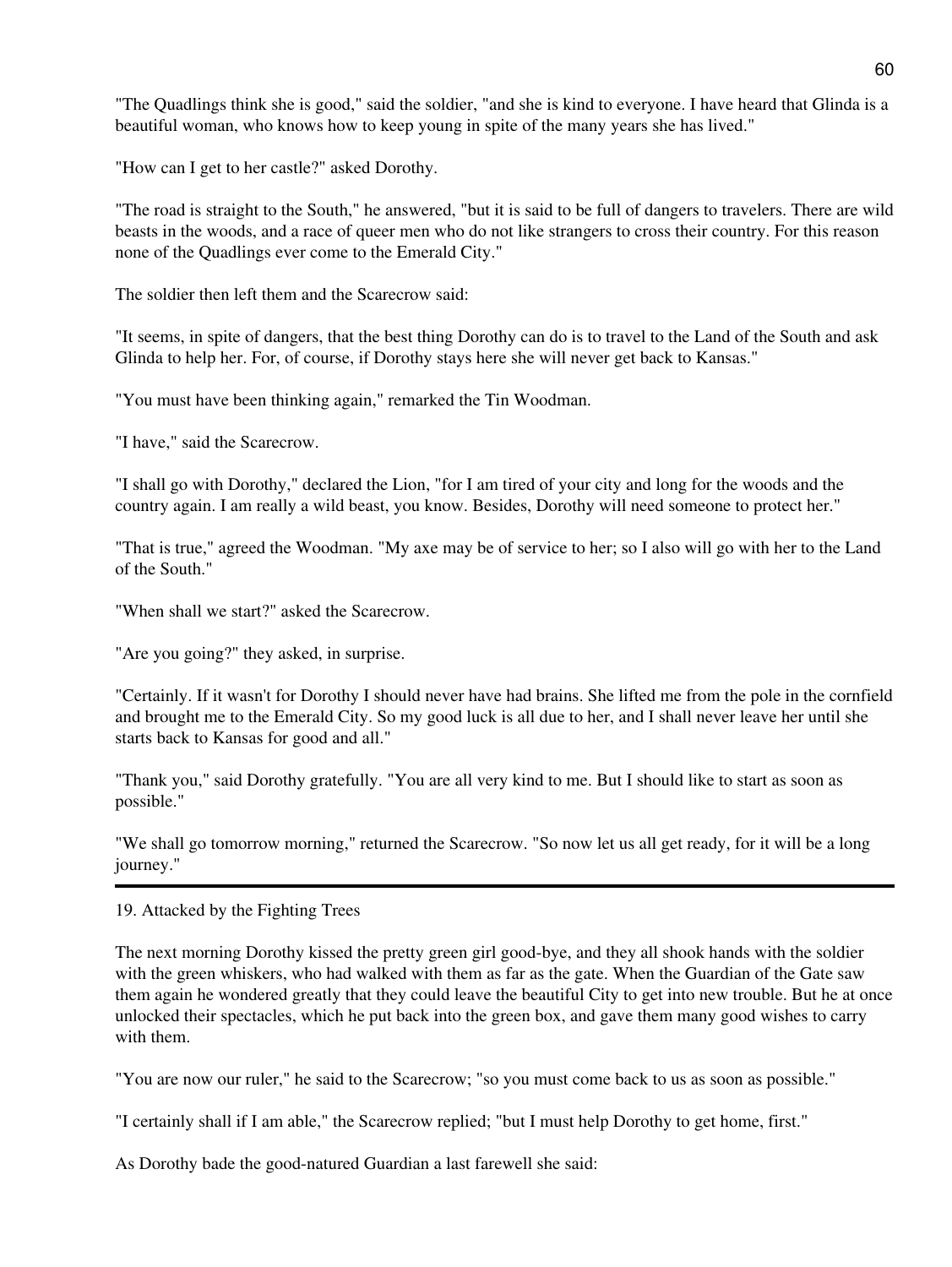"I have been very kindly treated in your lovely City, and everyone has been good to me. I cannot tell you how grateful I am."

"Don't try, my dear," he answered. "We should like to keep you with us, but if it is your wish to return to Kansas, I hope you will find a way." He then opened the gate of the outer wall, and they walked forth and started upon their journey.

The sun shone brightly as our friends turned their faces toward the Land of the South. They were all in the best of spirits, and laughed and chatted together. Dorothy was once more filled with the hope of getting home, and the Scarecrow and the Tin Woodman were glad to be of use to her. As for the Lion, he sniffed the fresh air with delight and whisked his tail from side to side in pure joy at being in the country again, while Toto ran around them and chased the moths and butterflies, barking merrily all the time.

"City life does not agree with me at all," remarked the Lion, as they walked along at a brisk pace. "I have lost much flesh since I lived there, and now I am anxious for a chance to show the other beasts how courageous I have grown."

They now turned and took a last look at the Emerald City. All they could see was a mass of towers and steeples behind the green walls, and high up above everything the spires and dome of the Palace of Oz.

"Oz was not such a bad Wizard, after all," said the Tin Woodman, as he felt his heart rattling around in his breast.

"He knew how to give me brains, and very good brains, too," said the Scarecrow.

"If Oz had taken a dose of the same courage he gave me," added the Lion, "he would have been a brave man."

Dorothy said nothing. Oz had not kept the promise he made her, but he had done his best, so she forgave him. As he said, he was a good man, even if he was a bad Wizard.

The first day's journey was through the green fields and bright flowers that stretched about the Emerald City on every side. They slept that night on the grass, with nothing but the stars over them; and they rested very well indeed.

In the morning they traveled on until they came to a thick wood. There was no way of going around it, for it seemed to extend to the right and left as far as they could see; and, besides, they did not dare change the direction of their journey for fear of getting lost. So they looked for the place where it would be easiest to get into the forest.

The Scarecrow, who was in the lead, finally discovered a big tree with such wide-spreading branches that there was room for the party to pass underneath. So he walked forward to the tree, but just as he came under the first branches they bent down and twined around him, and the next minute he was raised from the ground and flung headlong among his fellow travelers.

This did not hurt the Scarecrow, but it surprised him, and he looked rather dizzy when Dorothy picked him up.

"Here is another space between the trees," called the Lion.

"Let me try it first," said the Scarecrow, "for it doesn't hurt me to get thrown about." He walked up to another tree, as he spoke, but its branches immediately seized him and tossed him back again.

"This is strange," exclaimed Dorothy. "What shall we do?"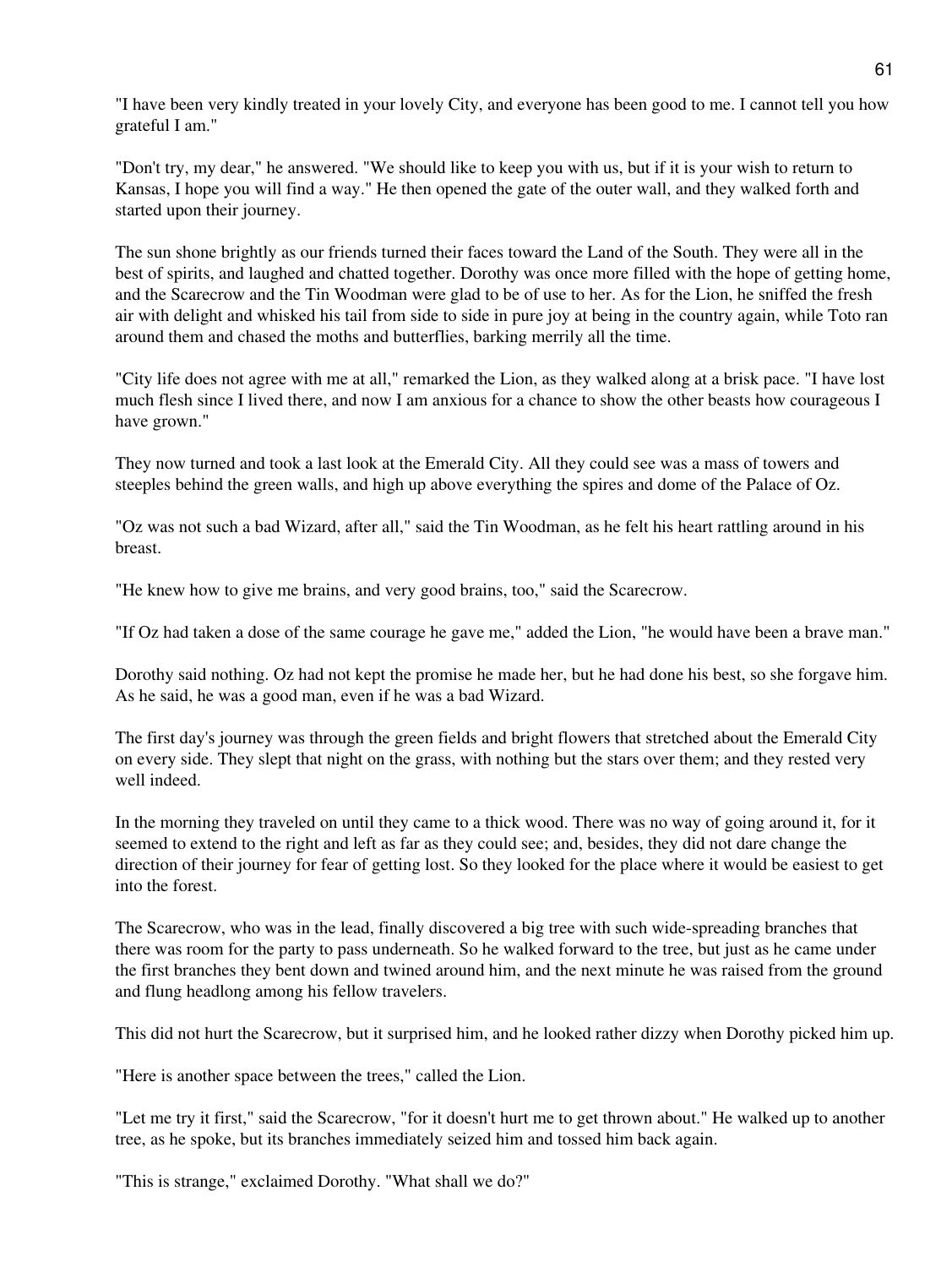"The trees seem to have made up their minds to fight us, and stop our journey," remarked the Lion.

"I believe I will try it myself," said the Woodman, and shouldering his axe, he marched up to the first tree that had handled the Scarecrow so roughly. When a big branch bent down to seize him the Woodman chopped at it so fiercely that he cut it in two. At once the tree began shaking all its branches as if in pain, and the Tin Woodman passed safely under it.

"Come on!" he shouted to the others. "Be quick!" They all ran forward and passed under the tree without injury, except Toto, who was caught by a small branch and shaken until he howled. But the Woodman promptly chopped off the branch and set the little dog free.

The other trees of the forest did nothing to keep them back, so they made up their minds that only the first row of trees could bend down their branches, and that probably these were the policemen of the forest, and given this wonderful power in order to keep strangers out of it.

The four travelers walked with ease through the trees until they came to the farther edge of the wood. Then, to their surprise, they found before them a high wall which seemed to be made of white china. It was smooth, like the surface of a dish, and higher than their heads.

"What shall we do now?" asked Dorothy.

"I will make a ladder," said the Tin Woodman, "for we certainly must climb over the wall."

## 20. The Dainty China Country

While the Woodman was making a ladder from wood which he found in the forest Dorothy lay down and slept, for she was tired by the long walk. The Lion also curled himself up to sleep and Toto lay beside him.

The Scarecrow watched the Woodman while he worked, and said to him:

"I cannot think why this wall is here, nor what it is made of."

"Rest your brains and do not worry about the wall," replied the Woodman. "When we have climbed over it, we shall know what is on the other side."

After a time the ladder was finished. It looked clumsy, but the Tin Woodman was sure it was strong and would answer their purpose. The Scarecrow waked Dorothy and the Lion and Toto, and told them that the ladder was ready. The Scarecrow climbed up the ladder first, but he was so awkward that Dorothy had to follow close behind and keep him from falling off. When he got his head over the top of the wall the Scarecrow said, "Oh, my!"

"Go on," exclaimed Dorothy.

So the Scarecrow climbed farther up and sat down on the top of the wall, and Dorothy put her head over and cried, "Oh, my!" just as the Scarecrow had done.

Then Toto came up, and immediately began to bark, but Dorothy made him be still.

The Lion climbed the ladder next, and the Tin Woodman came last; but both of them cried, "Oh, my!" as soon as they looked over the wall. When they were all sitting in a row on the top of the wall, they looked down and saw a strange sight.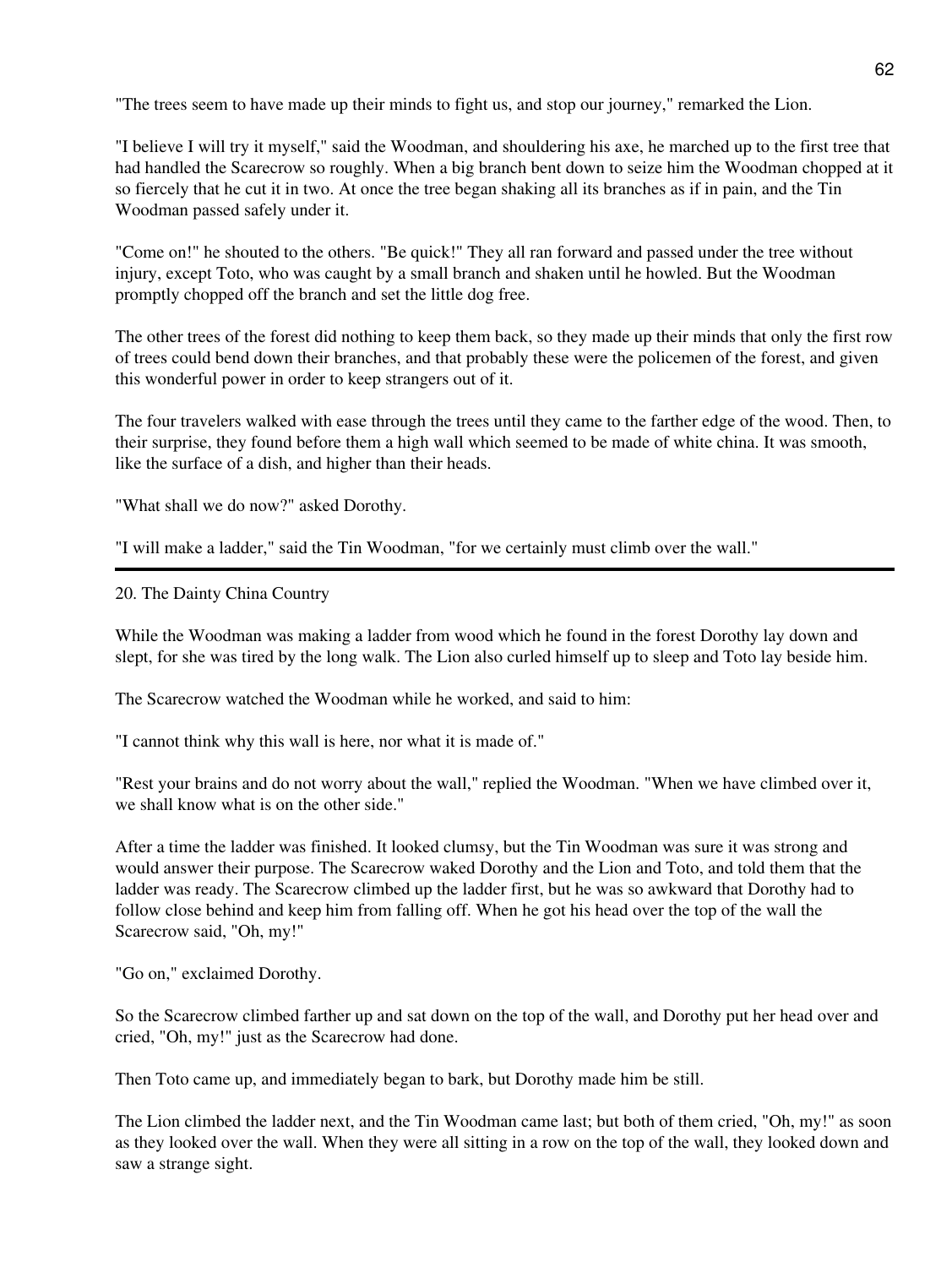Before them was a great stretch of country having a floor as smooth and shining and white as the bottom of a big platter. Scattered around were many houses made entirely of china and painted in the brightest colors. These houses were quite small, the biggest of them reaching only as high as Dorothy's waist. There were also pretty little barns, with china fences around them; and many cows and sheep and horses and pigs and chickens, all made of china, were standing about in groups.

But the strangest of all were the people who lived in this queer country. There were milkmaids and shepherdesses, with brightly colored bodices and golden spots all over their gowns; and princesses with most gorgeous frocks of silver and gold and purple; and shepherds dressed in knee breeches with pink and yellow and blue stripes down them, and golden buckles on their shoes; and princes with jeweled crowns upon their heads, wearing ermine robes and satin doublets; and funny clowns in ruffled gowns, with round red spots upon their cheeks and tall, pointed caps. And, strangest of all, these people were all made of china, even to their clothes, and were so small that the tallest of them was no higher than Dorothy's knee.

No one did so much as look at the travelers at first, except one little purple china dog with an extra-large head, which came to the wall and barked at them in a tiny voice, afterwards running away again.

"How shall we get down?" asked Dorothy.

They found the ladder so heavy they could not pull it up, so the Scarecrow fell off the wall and the others jumped down upon him so that the hard floor would not hurt their feet. Of course they took pains not to light on his head and get the pins in their feet. When all were safely down they picked up the Scarecrow, whose body was quite flattened out, and patted his straw into shape again.

"We must cross this strange place in order to get to the other side," said Dorothy, "for it would be unwise for us to go any other way except due South."

They began walking through the country of the china people, and the first thing they came to was a china milkmaid milking a china cow. As they drew near, the cow suddenly gave a kick and kicked over the stool, the pail, and even the milkmaid herself, and all fell on the china ground with a great clatter.

Dorothy was shocked to see that the cow had broken her leg off, and that the pail was lying in several small pieces, while the poor milkmaid had a nick in her left elbow.

"There!" cried the milkmaid angrily. "See what you have done! My cow has broken her leg, and I must take her to the mender's shop and have it glued on again. What do you mean by coming here and frightening my cow?"

"I'm very sorry," returned Dorothy. "Please forgive us."

But the pretty milkmaid was much too vexed to make any answer. She picked up the leg sulkily and led her cow away, the poor animal limping on three legs. As she left them the milkmaid cast many reproachful glances over her shoulder at the clumsy strangers, holding her nicked elbow close to her side.

Dorothy was quite grieved at this mishap.

"We must be very careful here," said the kind-hearted Woodman, "or we may hurt these pretty little people so they will never get over it."

A little farther on Dorothy met a most beautifully dressed young Princess, who stopped short as she saw the strangers and started to run away.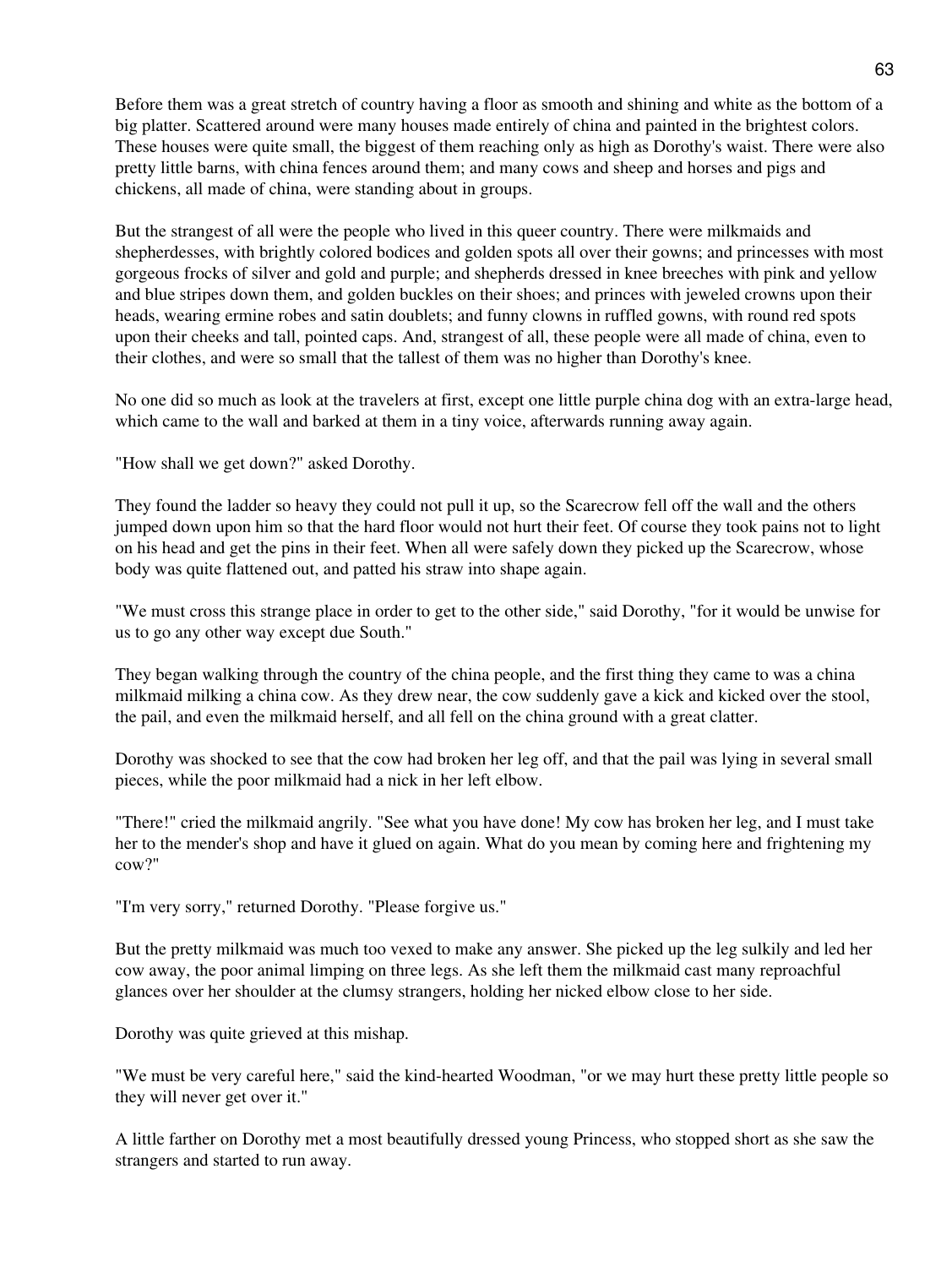Dorothy wanted to see more of the Princess, so she ran after her. But the china girl cried out:

"Don't chase me! Don't chase me!"

She had such a frightened little voice that Dorothy stopped and said, "Why not?"

"Because," answered the Princess, also stopping, a safe distance away, "if I run I may fall down and break myself."

"But could you not be mended?" asked the girl.

"Oh, yes; but one is never so pretty after being mended, you know," replied the Princess.

"I suppose not," said Dorothy.

"Now there is Mr. Joker, one of our clowns," continued the china lady, "who is always trying to stand upon his head. He has broken himself so often that he is mended in a hundred places, and doesn't look at all pretty. Here he comes now, so you can see for yourself."

Indeed, a jolly little clown came walking toward them, and Dorothy could see that in spite of his pretty clothes of red and yellow and green he was completely covered with cracks, running every which way and showing plainly that he had been mended in many places.

The Clown put his hands in his pockets, and after puffing out his cheeks and nodding his head at them saucily, he said:

"My lady fair, Why do you stare At poor old Mr. Joker? You're quite as stiff And prim as if You'd eaten up a poker!"

"Be quiet, sir!" said the Princess. "Can't you see these are strangers, and should be treated with respect?"

"Well, that's respect, I expect," declared the Clown, and immediately stood upon his head.

"Don't mind Mr. Joker," said the Princess to Dorothy. "He is considerably cracked in his head, and that makes him foolish."

"Oh, I don't mind him a bit," said Dorothy. "But you are so beautiful," she continued, "that I am sure I could love you dearly. Won't you let me carry you back to Kansas, and stand you on Aunt Em's mantel? I could carry you in my basket."

"That would make me very unhappy," answered the china Princess. "You see, here in our country we live contentedly, and can talk and move around as we please. But whenever any of us are taken away our joints at once stiffen, and we can only stand straight and look pretty. Of course that is all that is expected of us when we are on mantels and cabinets and drawing-room tables, but our lives are much pleasanter here in our own country."

"I would not make you unhappy for all the world!" exclaimed Dorothy. "So I'll just say good-bye."

"Good-bye," replied the Princess.

They walked carefully through the china country. The little animals and all the people scampered out of their way, fearing the strangers would break them, and after an hour or so the travelers reached the other side of the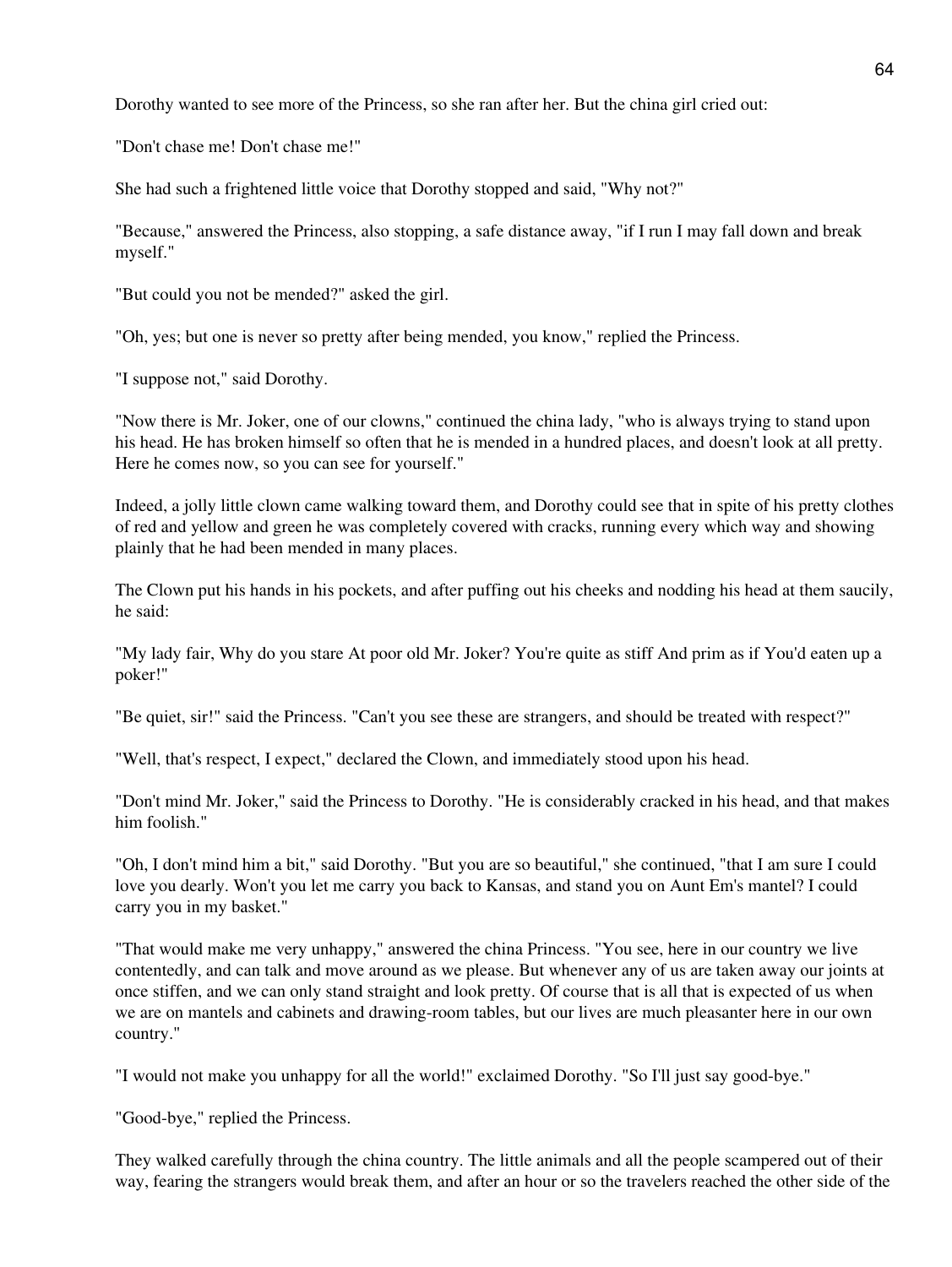country and came to another china wall.

It was not so high as the first, however, and by standing upon the Lion's back they all managed to scramble to the top. Then the Lion gathered his legs under him and jumped on the wall; but just as he jumped, he upset a china church with his tail and smashed it all to pieces.

"That was too bad," said Dorothy, "but really I think we were lucky in not doing these little people more harm than breaking a cow's leg and a church. They are all so brittle!"

"They are, indeed," said the Scarecrow, "and I am thankful I am made of straw and cannot be easily damaged. There are worse things in the world than being a Scarecrow."

21. The Lion Becomes the King of Beasts

After climbing down from the china wall the travelers found themselves in a disagreeable country, full of bogs and marshes and covered with tall, rank grass. It was difficult to walk without falling into muddy holes, for the grass was so thick that it hid them from sight. However, by carefully picking their way, they got safely along until they reached solid ground. But here the country seemed wilder than ever, and after a long and tiresome walk through the underbrush they entered another forest, where the trees were bigger and older than any they had ever seen.

"This forest is perfectly delightful," declared the Lion, looking around him with joy. "Never have I seen a more beautiful place."

"It seems gloomy," said the Scarecrow.

"Not a bit of it," answered the Lion. "I should like to live here all my life. See how soft the dried leaves are under your feet and how rich and green the moss is that clings to these old trees. Surely no wild beast could wish a pleasanter home."

"Perhaps there are wild beasts in the forest now," said Dorothy.

"I suppose there are," returned the Lion, "but I do not see any of them about."

They walked through the forest until it became too dark to go any farther. Dorothy and Toto and the Lion lay down to sleep, while the Woodman and the Scarecrow kept watch over them as usual.

When morning came, they started again. Before they had gone far they heard a low rumble, as of the growling of many wild animals. Toto whimpered a little, but none of the others was frightened, and they kept along the well-trodden path until they came to an opening in the wood, in which were gathered hundreds of beasts of every variety. There were tigers and elephants and bears and wolves and foxes and all the others in the natural history, and for a moment Dorothy was afraid. But the Lion explained that the animals were holding a meeting, and he judged by their snarling and growling that they were in great trouble.

As he spoke several of the beasts caught sight of him, and at once the great assemblage hushed as if by magic. The biggest of the tigers came up to the Lion and bowed, saying:

"Welcome, O King of Beasts! You have come in good time to fight our enemy and bring peace to all the animals of the forest once more."

"What is your trouble?" asked the Lion quietly.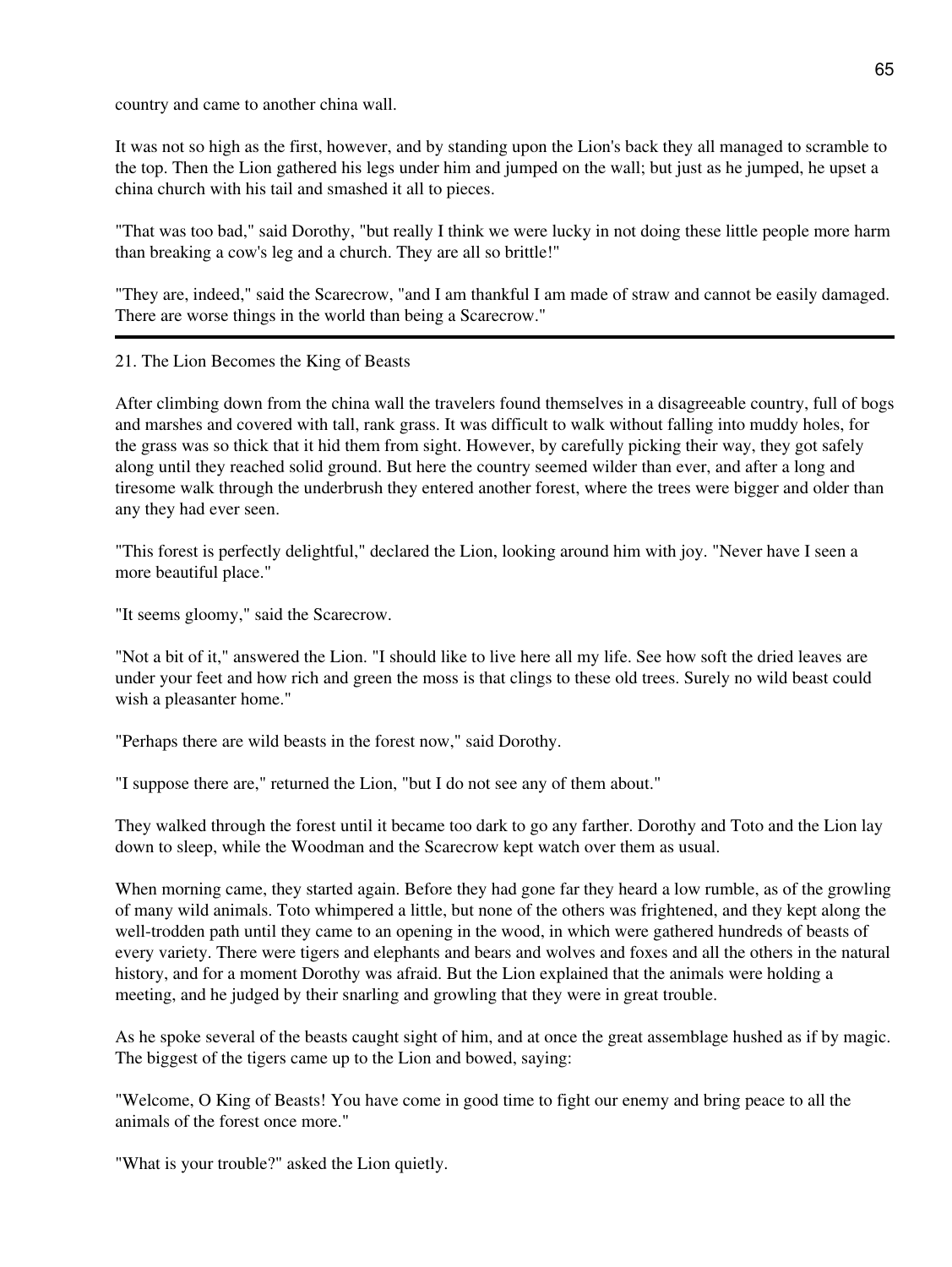"We are all threatened," answered the tiger, "by a fierce enemy which has lately come into this forest. It is a most tremendous monster, like a great spider, with a body as big as an elephant and legs as long as a tree trunk. It has eight of these long legs, and as the monster crawls through the forest he seizes an animal with a leg and drags it to his mouth, where he eats it as a spider does a fly. Not one of us is safe while this fierce creature is alive, and we had called a meeting to decide how to take care of ourselves when you came among us."

The Lion thought for a moment.

"Are there any other lions in this forest?" he asked.

"No; there were some, but the monster has eaten them all. And, besides, they were none of them nearly so large and brave as you."

"If I put an end to your enemy, will you bow down to me and obey me as King of the Forest?" inquired the Lion.

"We will do that gladly," returned the tiger; and all the other beasts roared with a mighty roar: "We will!"

"Where is this great spider of yours now?" asked the Lion.

"Yonder, among the oak trees," said the tiger, pointing with his forefoot.

"Take good care of these friends of mine," said the Lion, "and I will go at once to fight the monster."

He bade his comrades good-bye and marched proudly away to do battle with the enemy.

The great spider was lying asleep when the Lion found him, and it looked so ugly that its foe turned up his nose in disgust. Its legs were quite as long as the tiger had said, and its body covered with coarse black hair. It had a great mouth, with a row of sharp teeth a foot long; but its head was joined to the pudgy body by a neck as slender as a wasp's waist. This gave the Lion a hint of the best way to attack the creature, and as he knew it was easier to fight it asleep than awake, he gave a great spring and landed directly upon the monster's back. Then, with one blow of his heavy paw, all armed with sharp claws, he knocked the spider's head from its body. Jumping down, he watched it until the long legs stopped wiggling, when he knew it was quite dead.

The Lion went back to the opening where the beasts of the forest were waiting for him and said proudly:

"You need fear your enemy no longer."

Then the beasts bowed down to the Lion as their King, and he promised to come back and rule over them as soon as Dorothy was safely on her way to Kansas.

# 22. The Country of the Quadlings

The four travelers passed through the rest of the forest in safety, and when they came out from its gloom saw before them a steep hill, covered from top to bottom with great pieces of rock.

"That will be a hard climb," said the Scarecrow, "but we must get over the hill, nevertheless."

So he led the way and the others followed. They had nearly reached the first rock when they heard a rough voice cry out, "Keep back!"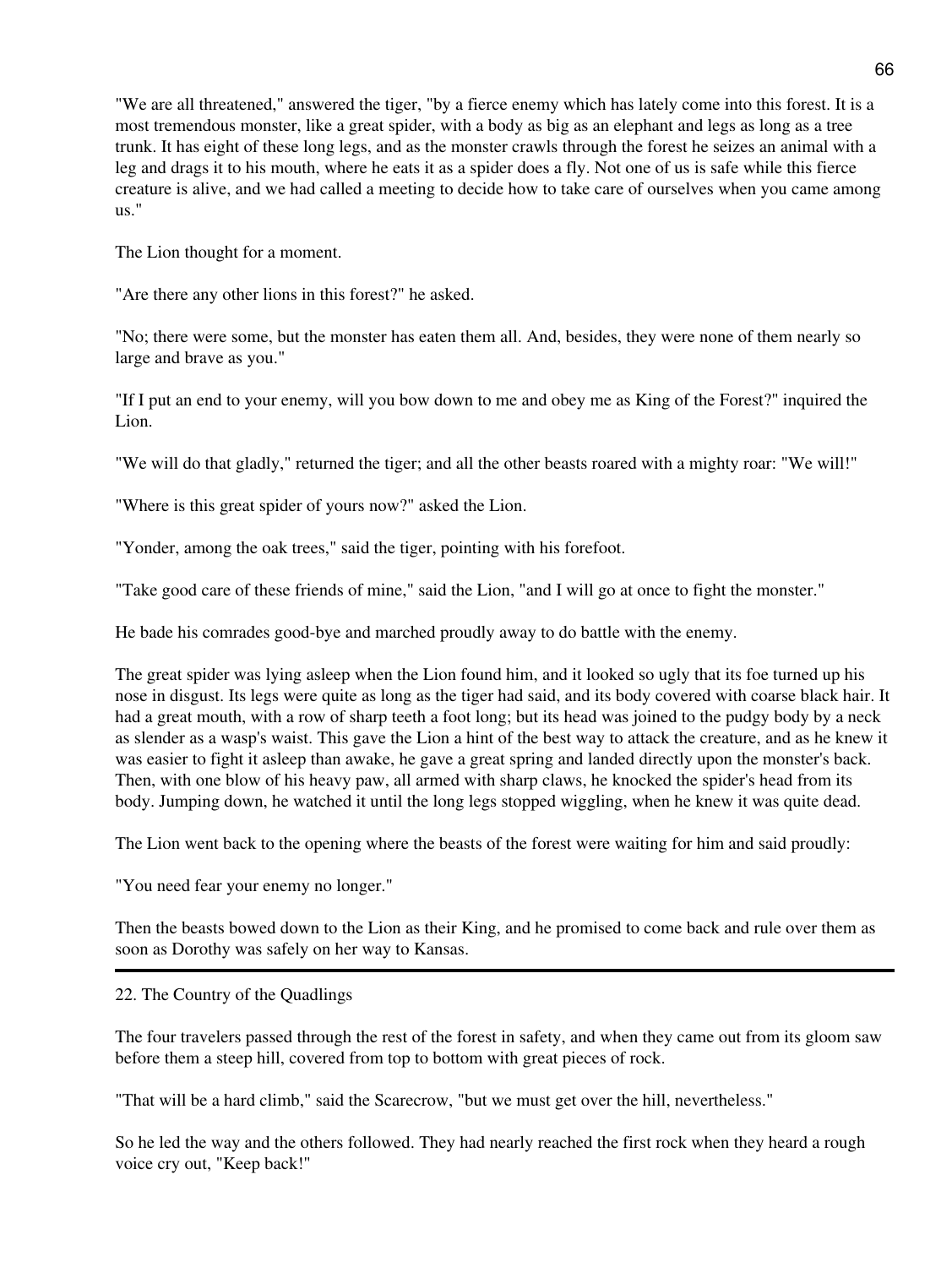"Who are you?" asked the Scarecrow.

Then a head showed itself over the rock and the same voice said, "This hill belongs to us, and we don't allow anyone to cross it."

"But we must cross it," said the Scarecrow. "We're going to the country of the Quadlings."

"But you shall not!" replied the voice, and there stepped from behind the rock the strangest man the travelers had ever seen.

He was quite short and stout and had a big head, which was flat at the top and supported by a thick neck full of wrinkles. But he had no arms at all, and, seeing this, the Scarecrow did not fear that so helpless a creature could prevent them from climbing the hill. So he said, "I'm sorry not to do as you wish, but we must pass over your hill whether you like it or not," and he walked boldly forward.

As quick as lightning the man's head shot forward and his neck stretched out until the top of the head, where it was flat, struck the Scarecrow in the middle and sent him tumbling, over and over, down the hill. Almost as quickly as it came the head went back to the body, and the man laughed harshly as he said, "It isn't as easy as you think!"

A chorus of boisterous laughter came from the other rocks, and Dorothy saw hundreds of the armless Hammer-Heads upon the hillside, one behind every rock.

The Lion became quite angry at the laughter caused by the Scarecrow's mishap, and giving a loud roar that echoed like thunder, he dashed up the hill.

Again a head shot swiftly out, and the great Lion went rolling down the hill as if he had been struck by a cannon ball.

Dorothy ran down and helped the Scarecrow to his feet, and the Lion came up to her, feeling rather bruised and sore, and said, "It is useless to fight people with shooting heads; no one can withstand them."

"What can we do, then?" she asked.

"Call the Winged Monkeys," suggested the Tin Woodman. "You have still the right to command them once more."

"Very well," she answered, and putting on the Golden Cap she uttered the magic words. The Monkeys were as prompt as ever, and in a few moments the entire band stood before her.

"What are your commands?" inquired the King of the Monkeys, bowing low.

"Carry us over the hill to the country of the Quadlings," answered the girl.

"It shall be done," said the King, and at once the Winged Monkeys caught the four travelers and Toto up in their arms and flew away with them. As they passed over the hill the Hammer-Heads yelled with vexation, and shot their heads high in the air, but they could not reach the Winged Monkeys, which carried Dorothy and her comrades safely over the hill and set them down in the beautiful country of the Quadlings.

"This is the last time you can summon us," said the leader to Dorothy; "so good-bye and good luck to you."

"Good-bye, and thank you very much," returned the girl; and the Monkeys rose into the air and were out of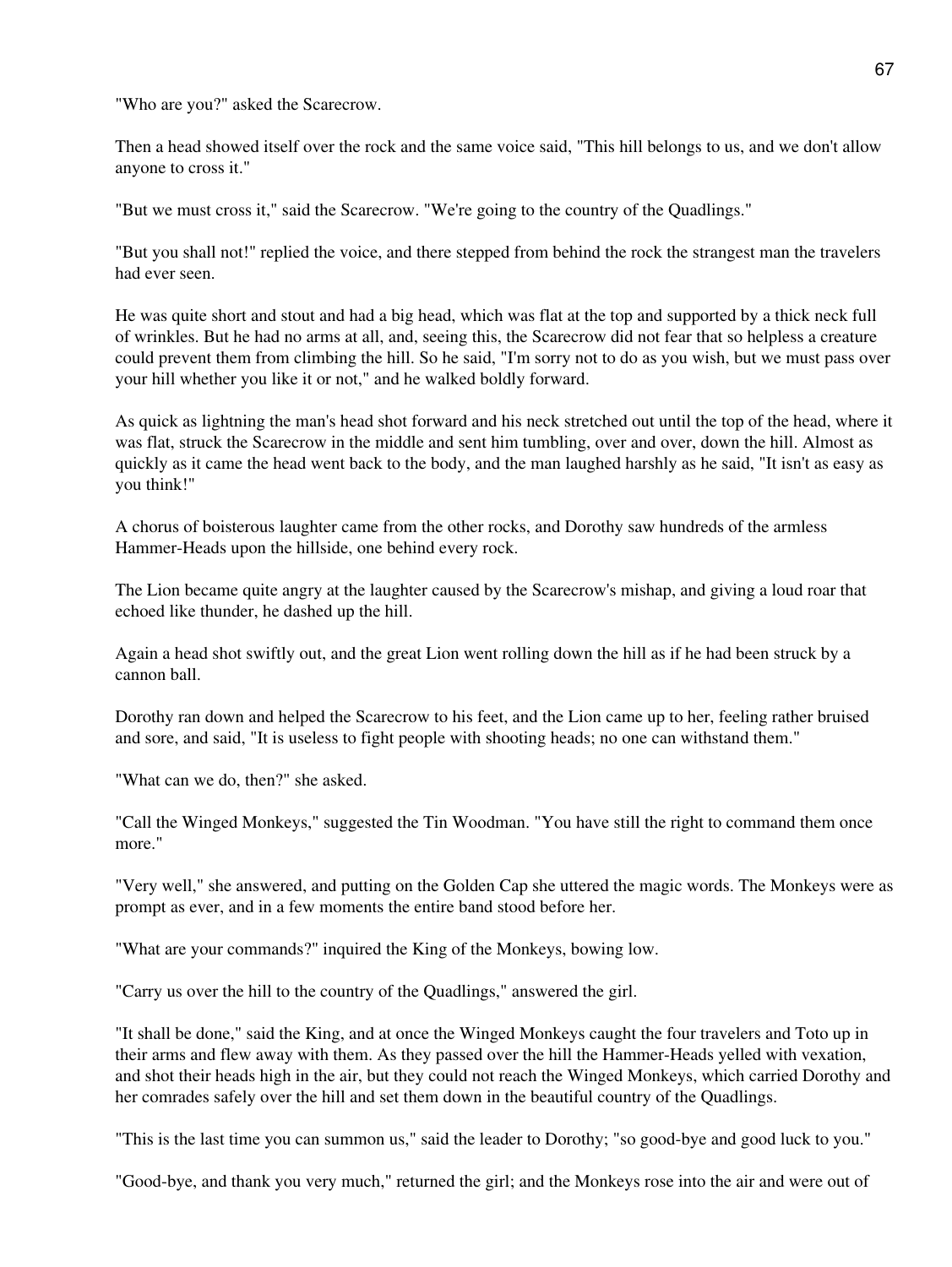sight in a twinkling.

The country of the Quadlings seemed rich and happy. There was field upon field of ripening grain, with well-paved roads running between, and pretty rippling brooks with strong bridges across them. The fences and houses and bridges were all painted bright red, just as they had been painted yellow in the country of the Winkies and blue in the country of the Munchkins. The Quadlings themselves, who were short and fat and looked chubby and good-natured, were dressed all in red, which showed bright against the green grass and the yellowing grain.

The Monkeys had set them down near a farmhouse, and the four travelers walked up to it and knocked at the door. It was opened by the farmer's wife, and when Dorothy asked for something to eat the woman gave them all a good dinner, with three kinds of cake and four kinds of cookies, and a bowl of milk for Toto.

"How far is it to the Castle of Glinda?" asked the child.

"It is not a great way," answered the farmer's wife. "Take the road to the South and you will soon reach it.

Thanking the good woman, they started afresh and walked by the fields and across the pretty bridges until they saw before them a very beautiful Castle. Before the gates were three young girls, dressed in handsome red uniforms trimmed with gold braid; and as Dorothy approached, one of them said to her:

"Why have you come to the South Country?"

"To see the Good Witch who rules here," she answered. "Will you take me to her?"

"Let me have your name, and I will ask Glinda if she will receive you." They told who they were, and the girl soldier went into the Castle. After a few moments she came back to say that Dorothy and the others were to be admitted at once.

23. Glinda The Good Witch Grants Dorothy's Wish

Before they went to see Glinda, however, they were taken to a room of the Castle, where Dorothy washed her face and combed her hair, and the Lion shook the dust out of his mane, and the Scarecrow patted himself into his best shape, and the Woodman polished his tin and oiled his joints.

When they were all quite presentable they followed the soldier girl into a big room where the Witch Glinda sat upon a throne of rubies.

She was both beautiful and young to their eyes. Her hair was a rich red in color and fell in flowing ringlets over her shoulders. Her dress was pure white but her eyes were blue, and they looked kindly upon the little girl.

"What can I do for you, my child?" she asked.

Dorothy told the Witch all her story: how the cyclone had brought her to the Land of Oz, how she had found her companions, and of the wonderful adventures they had met with.

"My greatest wish now," she added, "is to get back to Kansas, for Aunt Em will surely think something dreadful has happened to me, and that will make her put on mourning; and unless the crops are better this year than they were last, I am sure Uncle Henry cannot afford it."

Glinda leaned forward and kissed the sweet, upturned face of the loving little girl.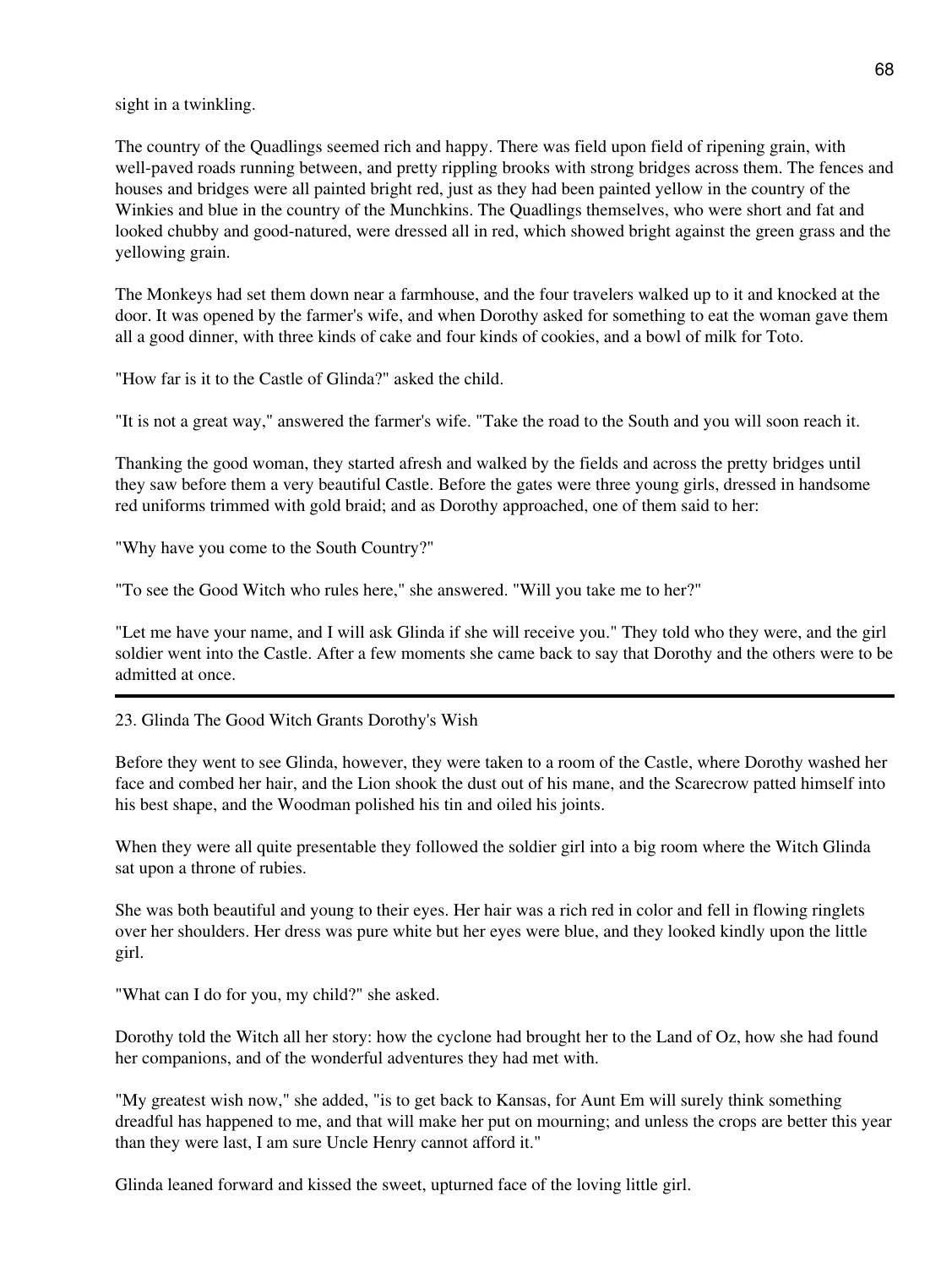"Bless your dear heart," she said, "I am sure I can tell you of a way to get back to Kansas." Then she added, "But, if I do, you must give me the Golden Cap."

"Willingly!" exclaimed Dorothy; "indeed, it is of no use to me now, and when you have it you can command the Winged Monkeys three times."

"And I think I shall need their service just those three times," answered Glinda, smiling.

Dorothy then gave her the Golden Cap, and the Witch said to the Scarecrow, "What will you do when Dorothy has left us?"

"I will return to the Emerald City," he replied, "for Oz has made me its ruler and the people like me. The only thing that worries me is how to cross the hill of the Hammer-Heads."

"By means of the Golden Cap I shall command the Winged Monkeys to carry you to the gates of the Emerald City," said Glinda, "for it would be a shame to deprive the people of so wonderful a ruler."

"Am I really wonderful?" asked the Scarecrow.

"You are unusual," replied Glinda.

Turning to the Tin Woodman, she asked, "What will become of you when Dorothy leaves this country?"

He leaned on his axe and thought a moment. Then he said, "The Winkies were very kind to me, and wanted me to rule over them after the Wicked Witch died. I am fond of the Winkies, and if I could get back again to the Country of the West, I should like nothing better than to rule over them forever."

"My second command to the Winged Monkeys," said Glinda "will be that they carry you safely to the land of the Winkies. Your brain may not be so large to look at as those of the Scarecrow, but you are really brighter than he is--when you are well polished-- and I am sure you will rule the Winkies wisely and well."

Then the Witch looked at the big, shaggy Lion and asked, "When Dorothy has returned to her own home, what will become of you?"

"Over the hill of the Hammer-Heads," he answered, "lies a grand old forest, and all the beasts that live there have made me their King. If I could only get back to this forest, I would pass my life very happily there."

"My third command to the Winged Monkeys," said Glinda, "shall be to carry you to your forest. Then, having used up the powers of the Golden Cap, I shall give it to the King of the Monkeys, that he and his band may thereafter be free for evermore."

The Scarecrow and the Tin Woodman and the Lion now thanked the Good Witch earnestly for her kindness; and Dorothy exclaimed:

"You are certainly as good as you are beautiful! But you have not yet told me how to get back to Kansas."

"Your Silver Shoes will carry you over the desert," replied Glinda. "If you had known their power you could have gone back to your Aunt Em the very first day you came to this country."

"But then I should not have had my wonderful brains!" cried the Scarecrow. "I might have passed my whole life in the farmer's cornfield."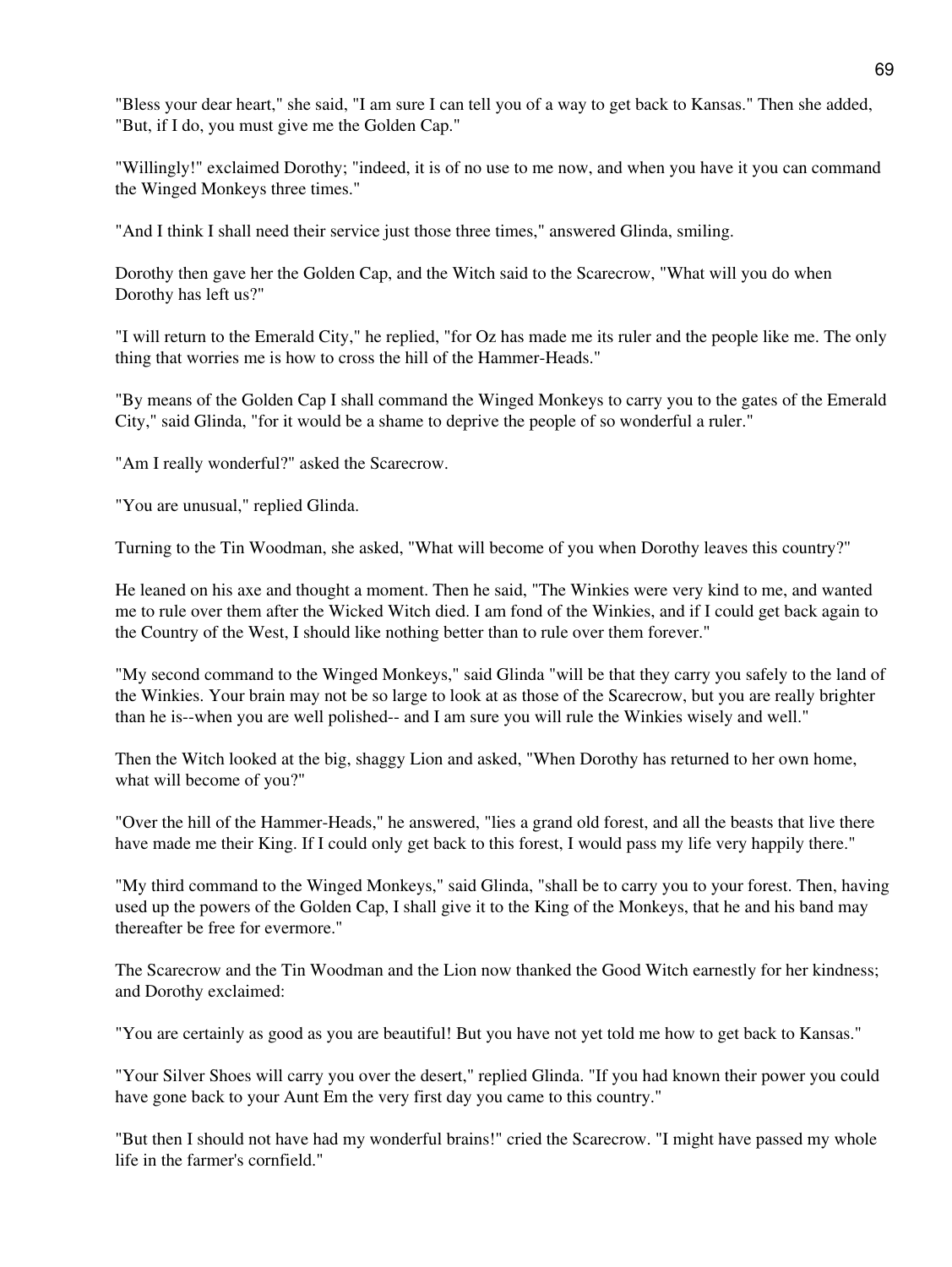"And I should not have had my lovely heart," said the Tin Woodman. "I might have stood and rusted in the forest till the end of the world."

"And I should have lived a coward forever," declared the Lion, "and no beast in all the forest would have had a good word to say to me."

"This is all true," said Dorothy, "and I am glad I was of use to these good friends. But now that each of them has had what he most desired, and each is happy in having a kingdom to rule besides, I think I should like to go back to Kansas."

"The Silver Shoes," said the Good Witch, "have wonderful powers. And one of the most curious things about them is that they can carry you to any place in the world in three steps, and each step will be made in the wink of an eye. All you have to do is to knock the heels together three times and command the shoes to carry you wherever you wish to go."

"If that is so," said the child joyfully, "I will ask them to carry me back to Kansas at once."

She threw her arms around the Lion's neck and kissed him, patting his big head tenderly. Then she kissed the Tin Woodman, who was weeping in a way most dangerous to his joints. But she hugged the soft, stuffed body of the Scarecrow in her arms instead of kissing his painted face, and found she was crying herself at this sorrowful parting from her loving comrades.

Glinda the Good stepped down from her ruby throne to give the little girl a good-bye kiss, and Dorothy thanked her for all the kindness she had shown to her friends and herself.

Dorothy now took Toto up solemnly in her arms, and having said one last good-bye she clapped the heels of her shoes together three times, saying:

"Take me home to Aunt Em!"

Instantly she was whirling through the air, so swiftly that all she could see or feel was the wind whistling past her ears.

The Silver Shoes took but three steps, and then she stopped so suddenly that she rolled over upon the grass several times before she knew where she was.

At length, however, she sat up and looked about her.

"Good gracious!" she cried.

For she was sitting on the broad Kansas prairie, and just before her was the new farmhouse Uncle Henry built after the cyclone had carried away the old one. Uncle Henry was milking the cows in the barnyard, and Toto had jumped out of her arms and was running toward the barn, barking furiously.

Dorothy stood up and found she was in her stocking-feet. For the Silver Shoes had fallen off in her flight through the air, and were lost forever in the desert.

Aunt Em had just come out of the house to water the cabbages when she looked up and saw Dorothy running toward her.

<sup>24.</sup> Home Again